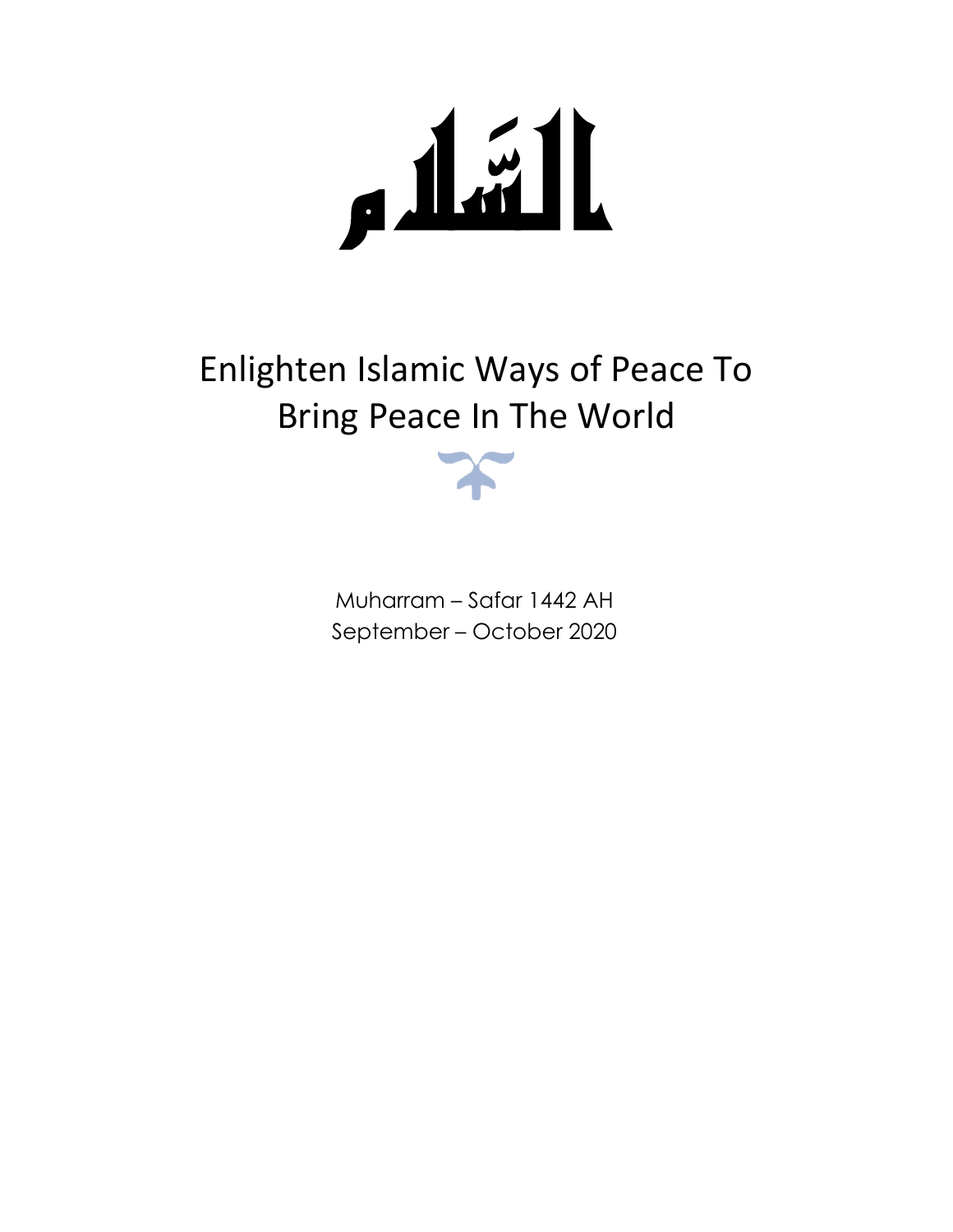| <b>Supervision:</b>  | Hazrat Maulana Dr. Abdul Hameed DB               |
|----------------------|--------------------------------------------------|
| <b>Chief Editor:</b> | Sheikh Ahfaz Ahmed                               |
|                      | <b>Executive Editor: Mufti Anwar Khan</b>        |
| Editor:              | Dr. Adnan Amin khan                              |
|                      | <b>Advisory Board:</b> Mufti Anwer Khan Qasmi DB |
|                      | Mufti Muhammad Tayyeb DB                         |
|                      | Qari Muhammad Zahid DB                           |
|                      | Sheikh Syed Salman Ahmed DB                      |
|                      | Mufti Yusuf Ibn-e-Yaqub DB                       |
| Web address:         | www.almadinahmasjid.com<br>www.aikmd.com         |
| Email:               | info@aikmd.com                                   |
| Phone:               | 410-944-4400                                     |
| <b>Facebook:</b>     | facebook.com/aikalmadinamasjid                   |

**PUBLISHER**

ALMADINA INSTITUTE OF KNOWLEDGE (AIK) 1502 Woodlawn drive Baltimore, MD 21207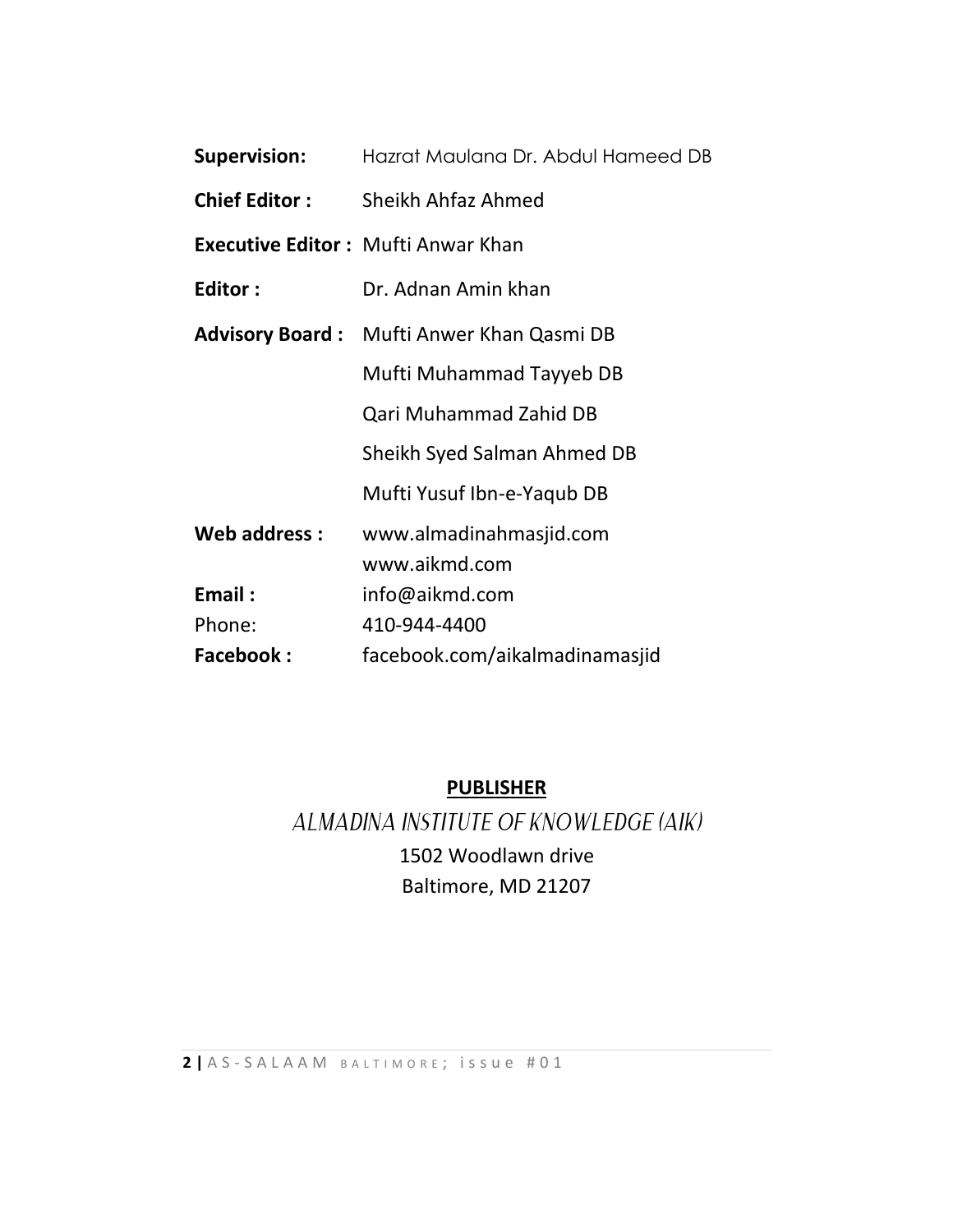# **CONTENT**

| Editorial                          | 2  |
|------------------------------------|----|
| Dars-e-Quran                       | 4  |
| Dars-e-Hadeeth                     | 9  |
| Seerah of Prophet Muhammad         | 13 |
| <b>Fighi Questions Answered</b>    | 16 |
| <b>Protection and Treatment</b>    | 20 |
| Importance of kinship in Islam     | 21 |
| <b>Importance of Halal Earning</b> | 27 |
| Display of Beauty                  | 29 |
| <b>Healthy Tips</b>                | 40 |
| <b>Smile Please</b>                | 45 |
| <b>Introduction to AIK</b>         | 48 |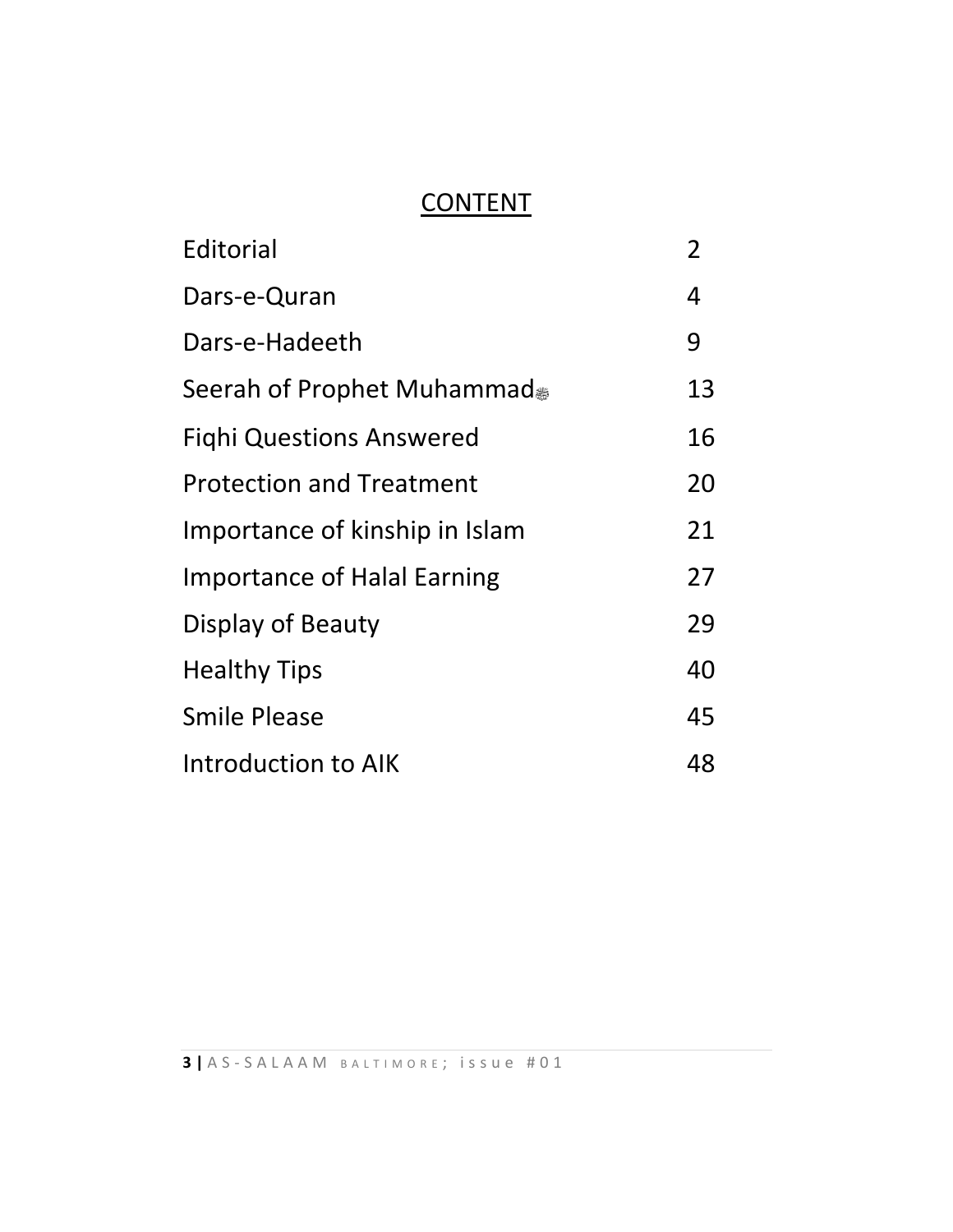#### *EDITORIAL*

# EDITORIAL

All praise due to Allah Almighty Who is the Creator, Owner, Sustainer of this World and peace and salutations to our beloved Prophet Mohammed Mustafa 
sand to his progeny, His companion and to all Muslims.

The first revelation which came to our prophet peace be upon him was IQRA, Read.

That shows the importance of reading, somehow our generation has left reading the authentic source of Islamic knowledge.

Through As-Salaam Baltimore publication we are trying to motivate our community to come back to this important aspect of Islam, to read from authentic sources.

As-Salaam Baltimore will give you spiritually uplifted articles and a good source of authentic knowledge of Islam.

Please give us your suggestions so we can improve the quality of our work.

Ahfaz Ahmed Baig

Principal of AIK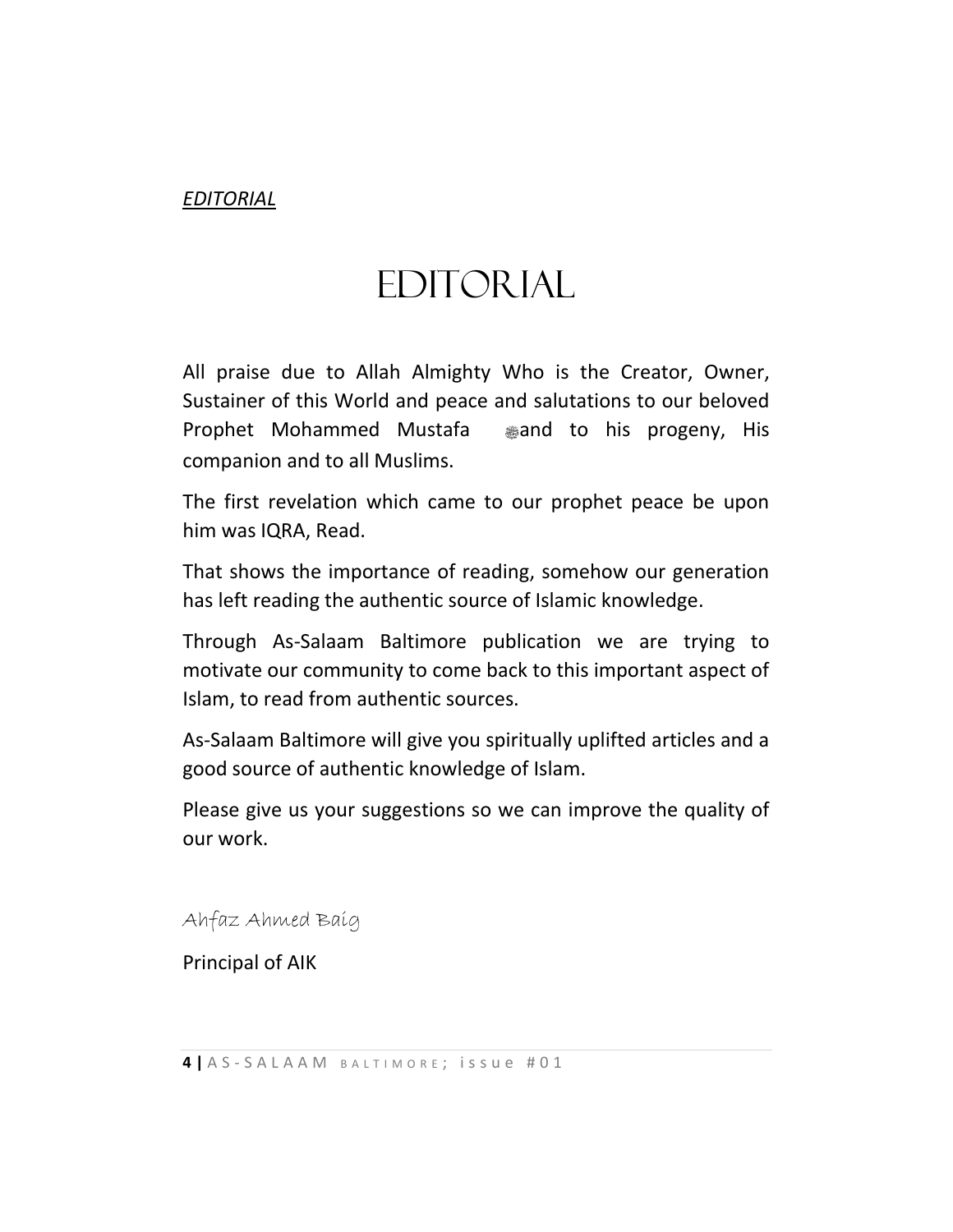# PROTECT YOUR FAMILY FROM FIRE OF HELL

يَاۤ اَيُّـِهَا الَّذِيْنَ اٰمَنُـوْا قُوٓا اَنْفُسَكُمْ وَاَهْلِيْكُمْ نَارًا وَّقُوْدُهَا النَّاسُ وَالْحِجَارَةُ عَلَيْـهَا مَلَأَئِكَـةٌ َّ ٰ ْ غِلَاظٌ شِدَادٌ لَّا يَعْصُوْنَ اللَّـٰهَ مَاۤ اَمَرَ هُمْ وَيَفْعَلُوْنَ مَا يُؤْمَرُوْنَ (6) يَآ اَيُّـهَا الَّـذِيْنَ كَفَرُوْا لَا ا<br>ا َّ تَعْتَذِرُوا الْيَوْمَ ۖ إِنَّمَا تُجْزَوْنَ مَا كُنْتُمْ تَعْمَلُوْنَ (7) ر<br>ا

"O those who believe, save yourselves and your families from a fire, the fuel of which is human beings and stones, appointed on which are angels, stern and severe, who do not disobey Allah in what he orders them, and do whatever they are ordered to do. [6] O those who disbelieve do not make excuse today. You will only be recompensed for what you have been doing." [7]

(Surah Tahreem, Ayah 6-9)

#### **Commentary:**

(O those who believe, save yourselves and your families from a fire…66:6). This verse addresses the general body of Muslims and enjoins upon them to safeguard themselves and their families from a fire of Hell whose fuel is people and stones. Then the verse goes on to describe the intensity and horror of the Hell-Fire. Towards the end of the verse, the angels in charge of Hell, named Zabaniyah (also known as Zebani), are described. They are harsh, terrifying and horrific towards sinners dwelling in Hell – No inmate of Hell will be able to escape them by force, power, strength, flattery or bribery.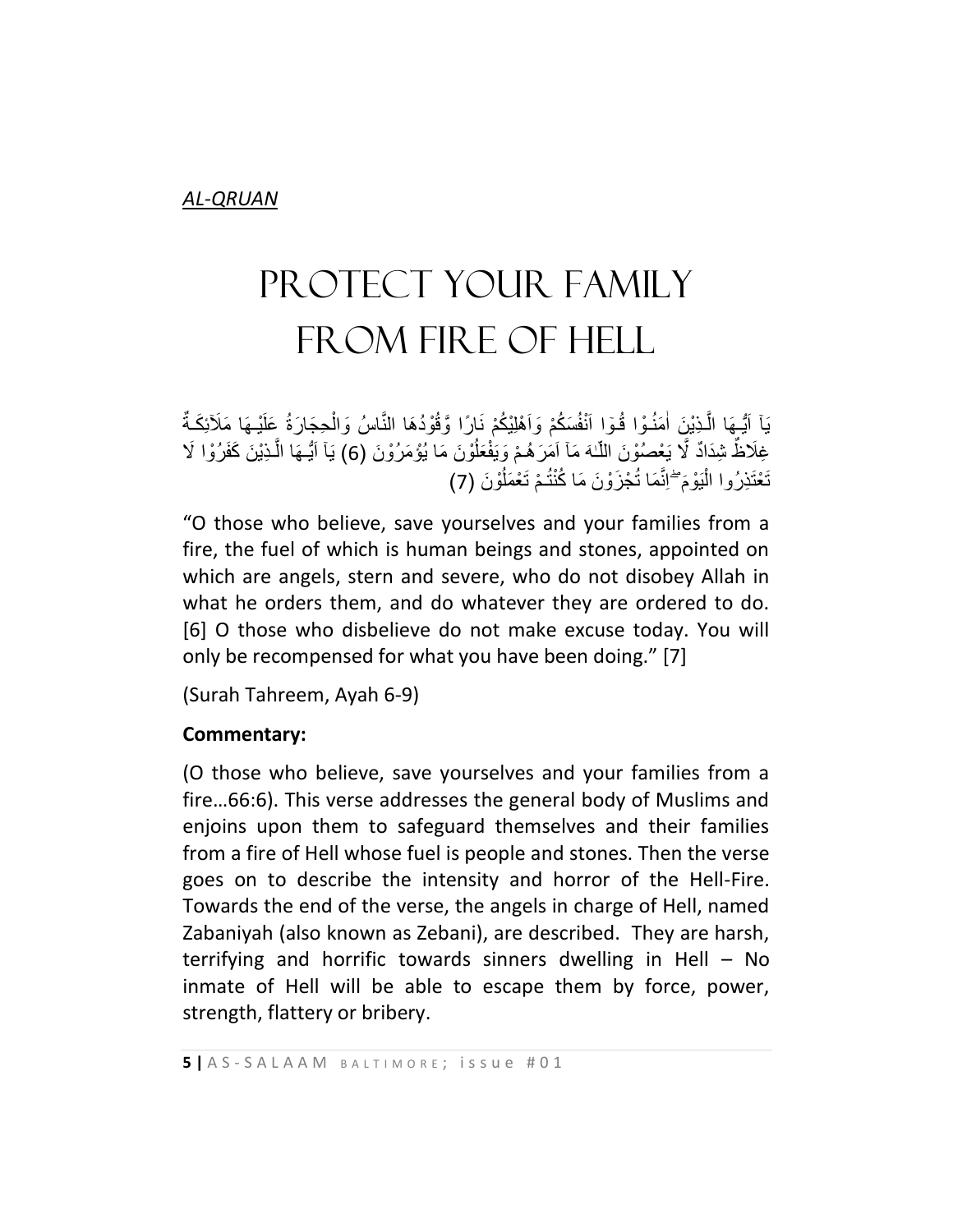The word اھلیکم)your families) comprehends wife, children and slaves [male as well as female]. It is not inconceivable to refer to full time servants in the imperative like slaves in the era preceding the era of labor/trade unions. When this verse was revealed, Sayyidina ' Umarعنہ ہللا رضی inquired: " O Messenger of Allah, we understood how to save ourselves from Hell, that is, we should guard ourselves against sins and carry out the Divine injunctions, but how do we safeguard our families from Hell?" The Messenger of Allah replied: "Instruct them to refrain from deeds that Allah has prohibited, and ask them to carry out deeds that Allah has enjoined. This will rescue them from the Hell-Fire." (Ruh-ul-Ma'ani)

#### **Education and Training of Wife and Children:**

#### **Every Muslim's Responsibility**

The jurists have pointed out that, according to the verse under comment, it is the responsibility of every Muslim to educate the wife and children in matters of Shar'i obligations, and in matters of halal and haram and train them diligently to act upon them. A hadith says, "May Allah shower his mercy upon a person who says: 'O my wife and children, (be mindful of) your prayers, your fasting, your alms, your indigent, your orphan, your neighbor!' It is hoped that Allah will gather the good acts/deeds from all these sources with him in paradise. '…Your prayers… your fasting' and so on' implies 'Take care of them; Do not ignore them.' The phrase مسکین یتیمکم..."Your indigent ones, your orphans and so on' implies 'Fulfill your rights towards them willingly and readily.' Scholars have said that the person deepest in punishment on the Day of Judgment; in this regards, will be the one whose family is ignorant and unaware of the religion of Islam. [Ruh-ul-Ma'ani]

In the first verse, addressing the believers, it is said, "protect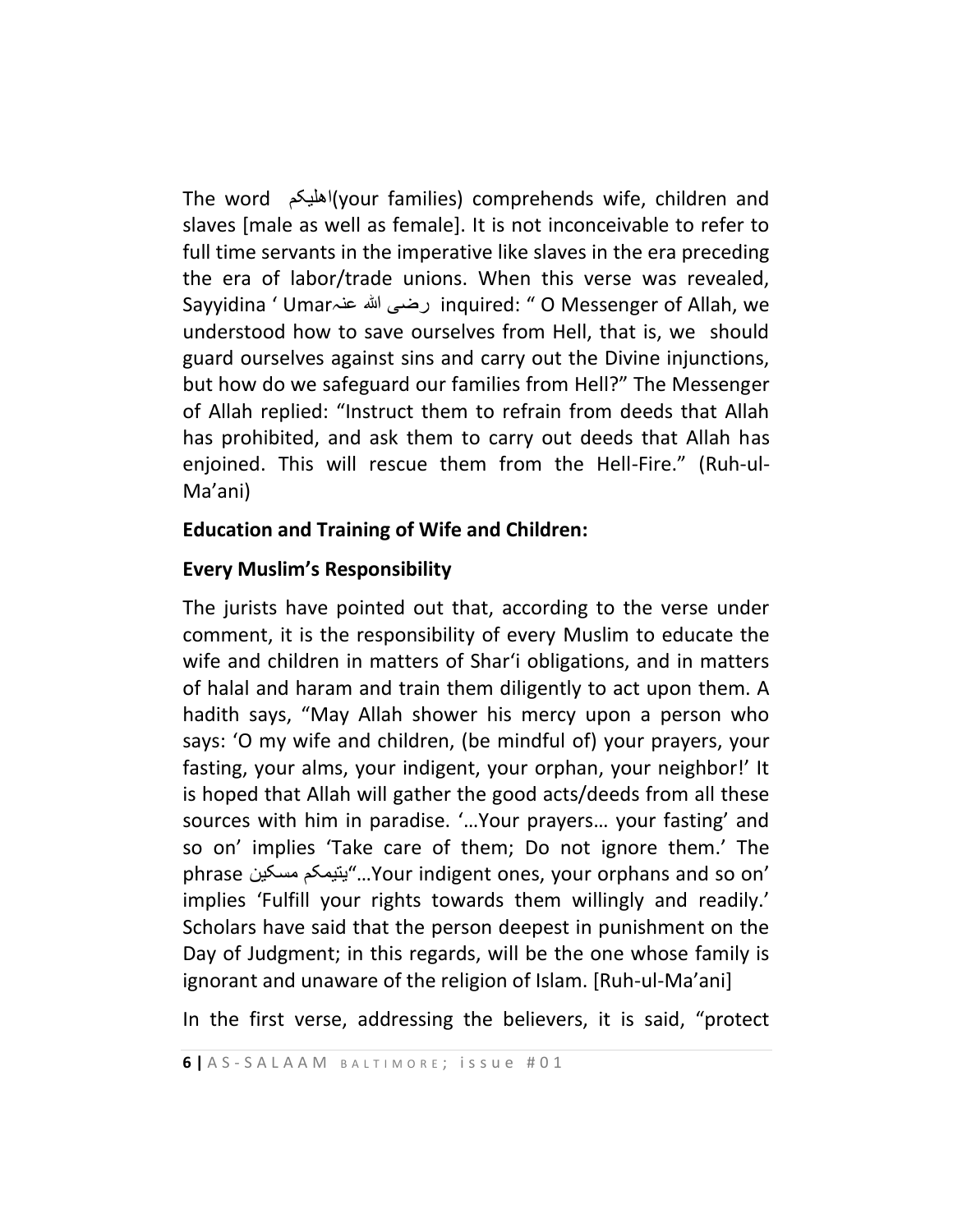yourself and your family from a fire whose fuel is man and stone". The world's fire burns with wood, oil or gas and is less hot. While the fuel of hell fire are human beings and stones, and is very hot. It is reported in a Hadith, the fire of hell is 69 degrees hotter than the fire of this world. It is also rationally important to save yourself and even your family from such a fire. The way to protect from hellfire is to avoid disobeying Allah, and admonish family members not to disobey. Teach them Islamic teachings and make them to act upon Islamic commandments.

In the world, we manage to feed our families, but we do not take care - to save them from the fire of Hell. Religious knowledge and prowess is neglected (or usually not prioritized). Allah has ordered the believers to protect themselves and their families from the fire of hell. It contains order to perform faraiz and wajibat (obligations) and to make family members to perform obligations. It also includes the command to avoid from sins and to stop family members do sins. There is also an order to eat and feed halal. To eat haram food and feeding children is a means of getting to hell. Hadhrat Jabir R.A. reports that the messenger or Allah, Muhammad ( $\bullet$ ) said: the meat that has been raised from haram, will not enter heaven. And, the meat that has been raised from haram, hell deserves more of it. (Mishkaat-ul-Masabeeh)

Earn halal and eat halal and feed halal to wife and children. Filling their stomach with haraam is not sympathy for them. Rather, there is cruelty with them. This also revealed that it is important to teach religious knowledge to one's family - Because proper action can only happen with knowledge. Without knowledge, action would be wrong, and may cause unnecessary agony, and sometimes, the torment of hell.

With reference to Tibrani, Hakim, Behqi, it is written in Tafseer-e-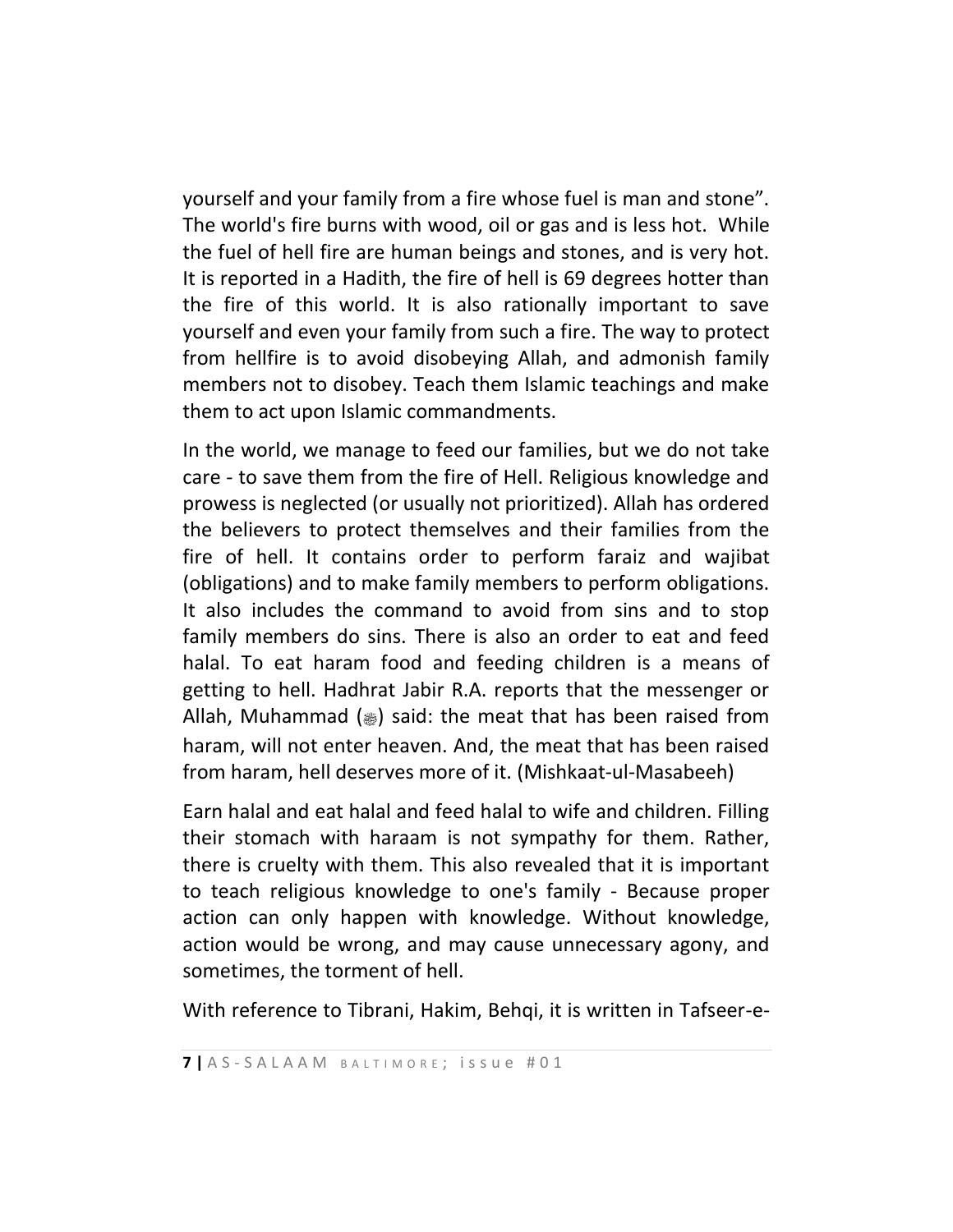Durre-e-Manthoor that the stone mentioned by Allah in this ayat, is the sulfur stone. Allah created as He willed. It is said that the angels on hell are very harsh and strong. They do not disobey the command from Allah. They do, what has been ordered. It mean, no hellish can escape them. These angels strongly obey what they have been ordered.

In the second ayat, it has been told what non-believers will face in the day of judgement. The disbelievers will offer excuses to avoid punishment. They will be told, do not give any excuse today. O disbelievers, you had already been told this. You didn't accept Allah, denied His words, refused the day of judgement. What you did in the world is being rewarded today.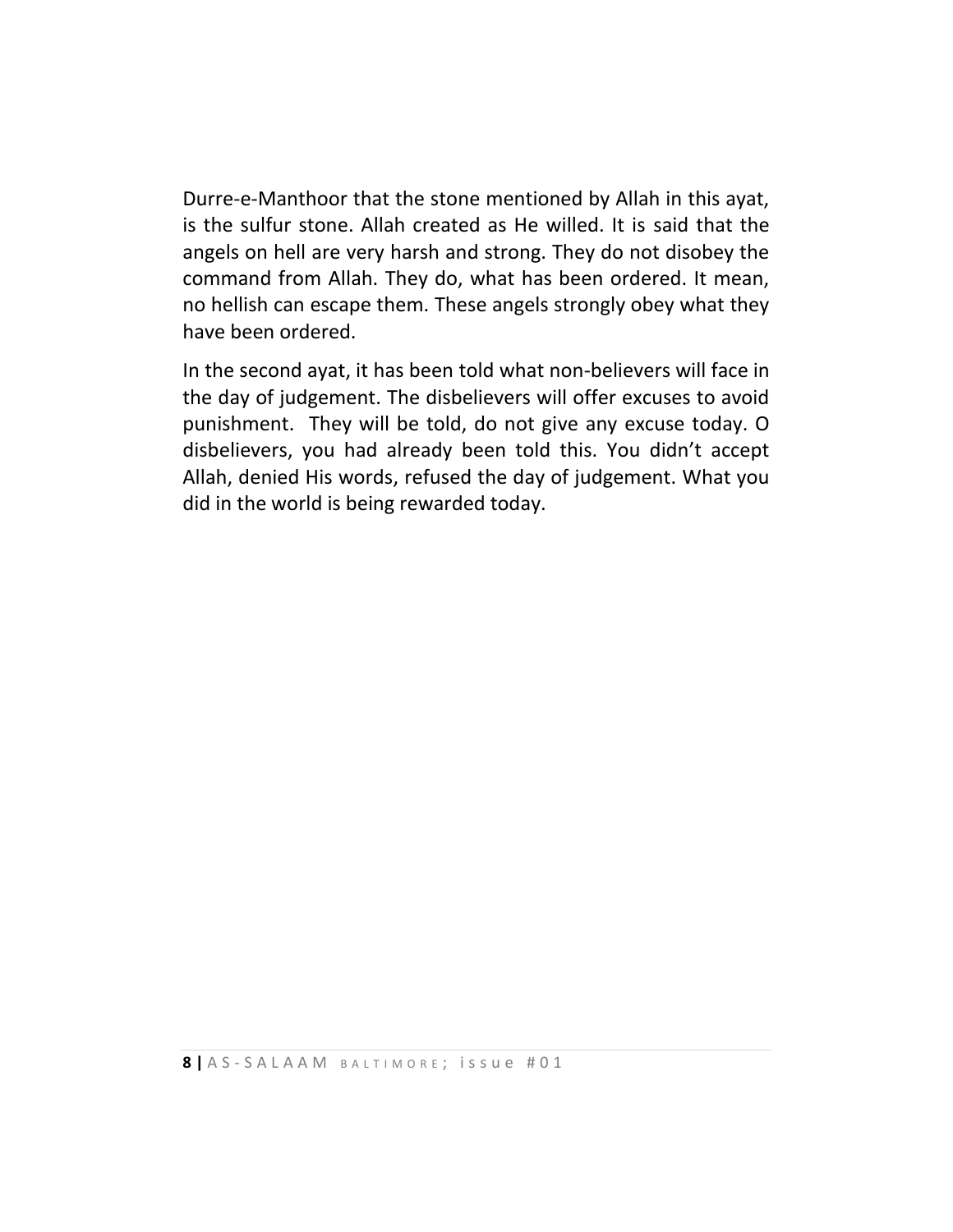# Importance Of Good Manners

عنَ عبدالله بن عمرو قالَ قالَ رسولَ الله صلَّى الله عليہ وسلَّم ان من خيارکم احسنکم اخلاقا (رواہ البخاری و مسلم)

It is related by Abdullah ibn Amr that the Messenger of Allah  $\binom{m}{m}$ said: "The best of you are those who possess the best of manners." (Bukhari and Muslim)

عنَ ابی هريرہ قالَ قالَ رسولَ الله صلَّى الله عليہ وسلَّم اکملَ المومنينَ ايماناَ احسنهم خلقا۔ (رواہ ابوداؤد و الدارمی)

Abu Hurayrah ( $\ast$ ) related to us that the Messenger of Allah said: "Believers who possess better morals are the most perfect in Faith." (Abu Dawood and Darami)

**Commentary:** There is definite relationship between belief and manners. He who has a perfect belief definitely has very good manners. On the same basis, he who possesses very good manners is a perfect believer. It must be understood that without belief, a person's manners-nay, any deed he performs- are meaningless. Belief is a spirit and the driving force for every deed and every piety. Thus, if we see anyone who has good manners but he is not a believer than those are not manners in a real sense but morally an image of manners and they have no value in the sight of Allah.

عنَابیَالدرداءَعنَالنبیَصلیَہللاَعليہَوسلمَقالَانَاثقلَشيئَيوضعَفیَميزانَ ٔو المومنَيومَالقيامۃَخلقَحسن د و الترمذی( ۔ )رواہ ابودا

It is related by Abu Darda, he relates that the Prophet  $(\triangleq)$  said: "On the day of Resurrection, the most weight item in the Scales of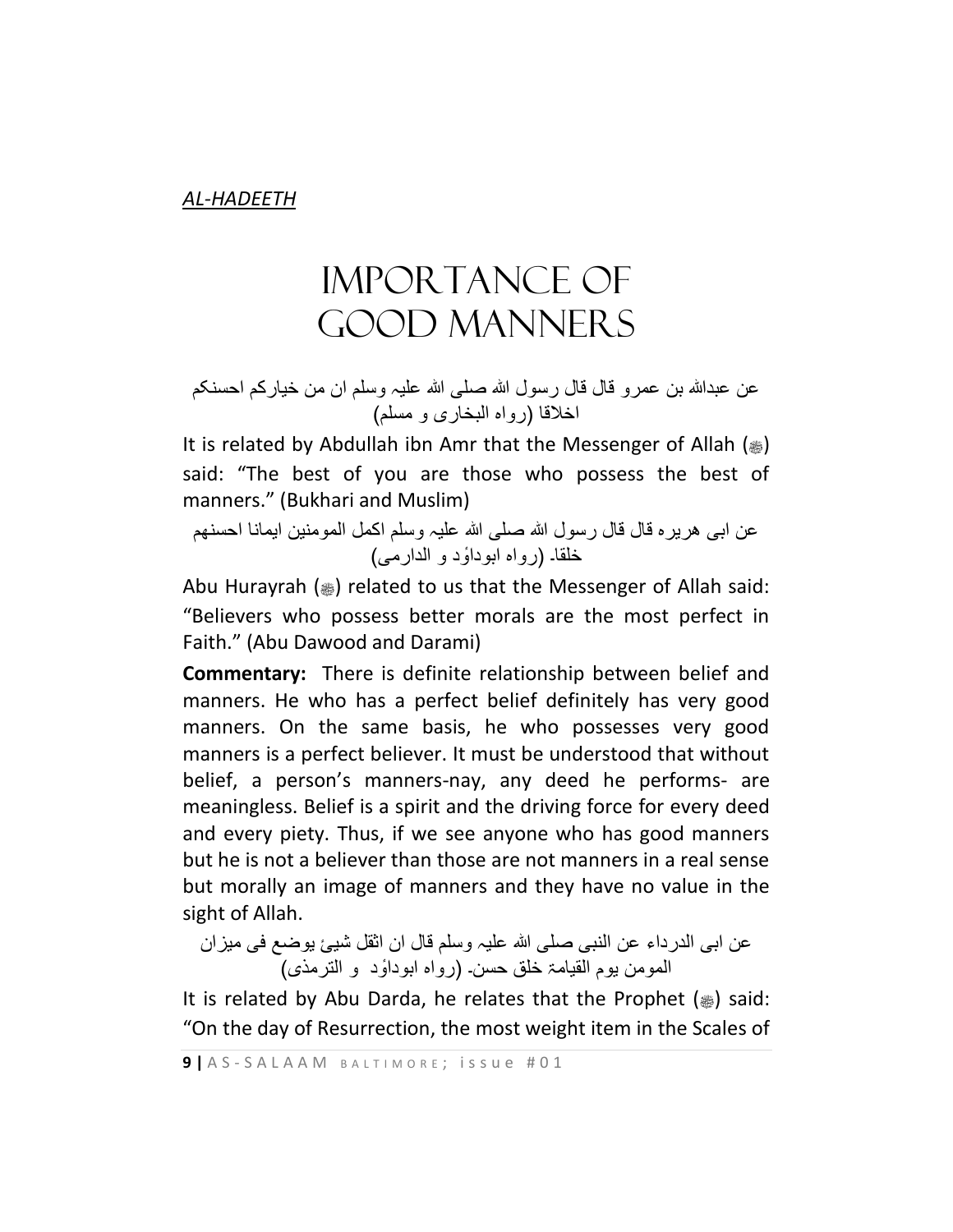the Deeds will be good manners." (Abu Dawood and Tirmizi)

عن رجل من مزينۃ قال قالوا يا رسول الله ما خير اِ مااعطی الانسان؟ قال الخلق الحسن۔ (رواہ البيہقی فی شعب الايمان والبغوی فی شرحِ السنۃ عن اسامۃ بن شريک) A man from Muzaynah said that some of the companions said, "Messenger of Allah (S.A.W.), of the things that are bestowed to man, what is the best?" he said, "Good manners!" (Baihaqi in sha'h al-Iman. Iman baihaqi has transmitted in Sharah as-Sunnah on the authority of Usmah bin Shareek).

Commentary: It would not be correct to assume from the above tradition that good morals were even superior to faith or the principle tenets like prayers, fasting, Zakah and Hajj. The companions to whom these sayings were directly addressed had already learnt from the Prophet  $(*)$  that among the various branches of Islam, the most important were faith and the doctrine of Divine Unity, and, then, came the fundamental duties. As for the rest of the department of religious life, some of them take precedence over others in various ways, and the place of moral virtues, undoubtedly, is very high, and in the attainment of success and salvation after-life and the gaining of the countenance of the lord, their significance is beyond question.

عنِ عائشۃَ قالت سمعت رسول الله صلّٰی الله علیہ وسلّٰم یقولَ ان المومِن ليدرکَب بحسن خلقہ درجۃ قائم اللیل و صائم النھار (رواہ ابوداؤد)

Sayyidah Aysahعنھا ہللا رضی relates that she heard the Messenger of Allah  $(*)$  say: " A believer with good manners and good moral disposition get the same reward as he who spend his nights in prayer, and observes fast during days, always." (Abu Dawood)

Commentary: It shows that a person who is a true Muslim, both in belief and action and, also, possesses good manners, but does not engage himself much in supererogatory fasts and prayers attain the same degree of excellence, through moral goodness, as the one who, generally, stands up in prayer throughout the night and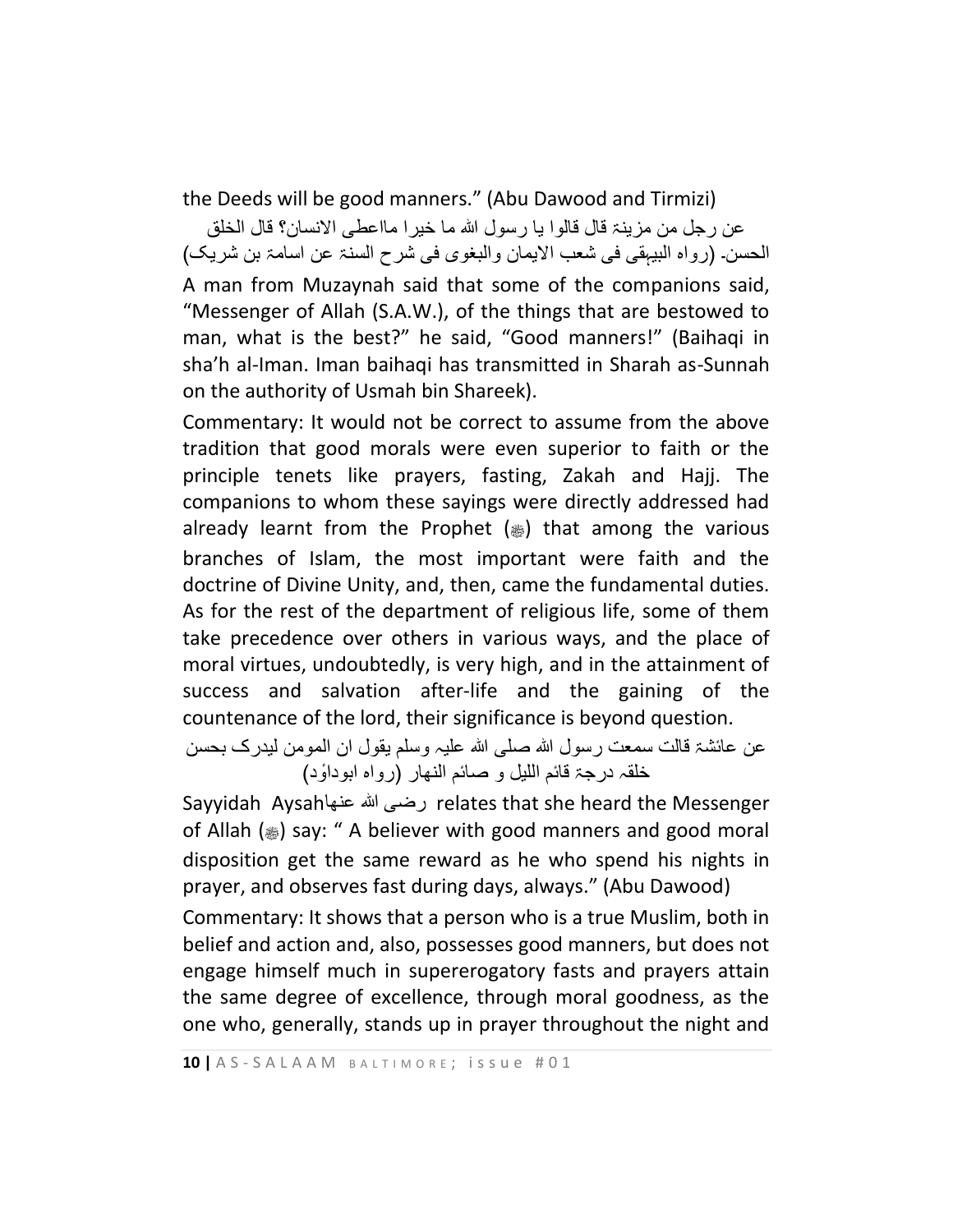fast all the day long.

عنِ معاذِ قالَ کان اخر ما وصابی بہ رسول الله صلَّى الله عليہ وسلَّم حين وضعتَ رجلّی فی الغرزانِ قال یا معاذ احسن خلقک للناس۔ (رواہ مالک)

Mu'az رضی ہللا عنہ related to us, saying: " The last advice to me by the messenger of Allah (S.A.W ) when I had put my foot in the stirrups of mount was that he said: 'make you manners good for the people (behave well with them)'." (mowatta)

**Commentary:** Towards the end of his life, the Prophet ( $\gg$ ) had sent Sayyidina mu'az رضی عنہ ہللاas the governor of Yemen and while bidding him farewell in Madinah, he had given him a number of instructions which are mentioned, under various headings, in the compilations of the traditions. In the above narrative, Mu'az عنہ ہللا رضیhas spoken from the same occasion. What he means to convey is that as he was leaving for Yemen, to take up the assignment, the last thing the Prophet  $(\triangleleft)$  told him was to deal gently with its inhabitants.

Its need, however, be remembered that "good manners" do not entail that even hardened criminals and habitual evil-doers who deserved to be dealt with severely and there was no other way to reform them than through chastisement were, also, to be treated with leniency. It would, on the contrary, amount to the neglect of one's duty and lending encouragement to sinfulness and wrongdoings.

In any case, it is not against moral goodness, by any code of ethics, to be harsh on the criminals, of course, within the limits of justice and the Allah-given law.

Note: As we have seen earlier, the Holy Prophet  $(\triangleq)$  had, also, said to Sayyidina Mu'az عنہ ہللا رضیat the time, "It is quite possible that we do not meet again after this year. It may be that (when you returned from Yemen) you may visit my mosque and my grave instead of visiting me."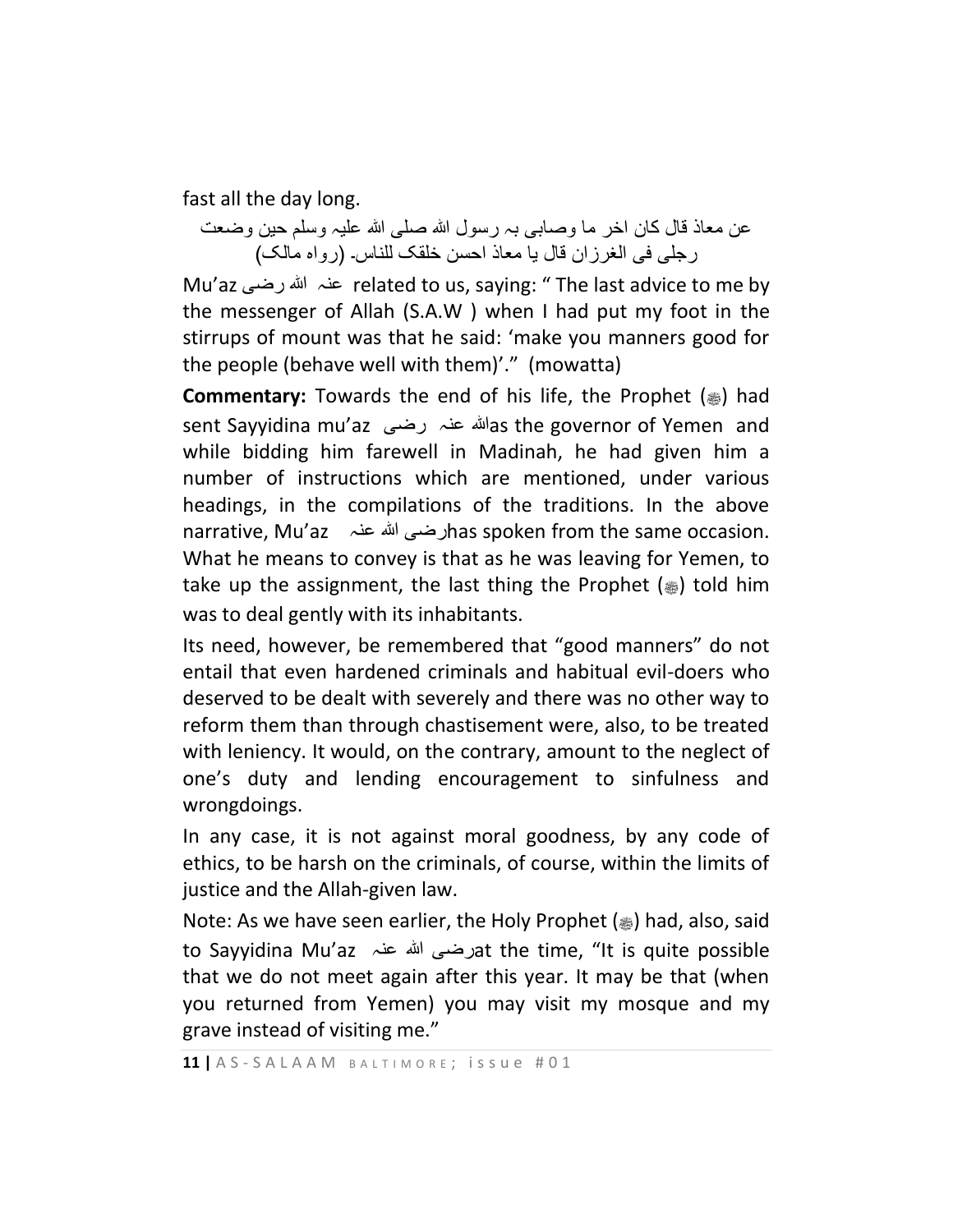Since it was not the custom of the Prophet  $(*)$  to say such things, Mu'az رضی الله عنہ  $\alpha$ concluded that the death of the Prophet ( $\bullet$ ) was, probably, near, and he might not be able to see him again. Upon it, he began to cry. The scared Prophet  $(*)$  then, consoled him, saying:

انَ اولی الناس بے المتقونَ من کانو و حيثَ کانوا

"Much closer to me are people who fear Allah and observe piety, whoever and wherever they may be."

What the Prophet ( صلى الله عليه وسلم (had said to Mu'az عنہ ہللا رضیturned out to be true, and, on his returned form Yemen, Mu'az عنہ ہللا رضی did not see him, but his grave.

عنِ مالک بلغہ ان رسولِ الله صلبی الله عليہ وسلم قال بعثت لاتمم حسن الاخلاق۔ )رواہَفیَالموطاَوَرواہَاحمدَعنَابیَهريرہ(َ

Imam Maalik عنہ ہللا رضی reports that it had been related him that the messenger of Allah ( $\ast$ ) said: "I have been sent down by Allah to evolve moral virtues to highest perfection."

(This tradition had been mentioned by Imam Maalik, in the same form as above in his Mowatta, without giving the name of the narrator, while Imam Ahmed has related it on the authority of Abu Hurayrah in his Musnad).

**Commentary:** It tells that morals reform and development of good manners were among the chief object of the mission of the Holy Prophet  $\left(\frac{1}{20}\right)$  and formed an important part of the sanctification set forth in the Qur'an as his special duty.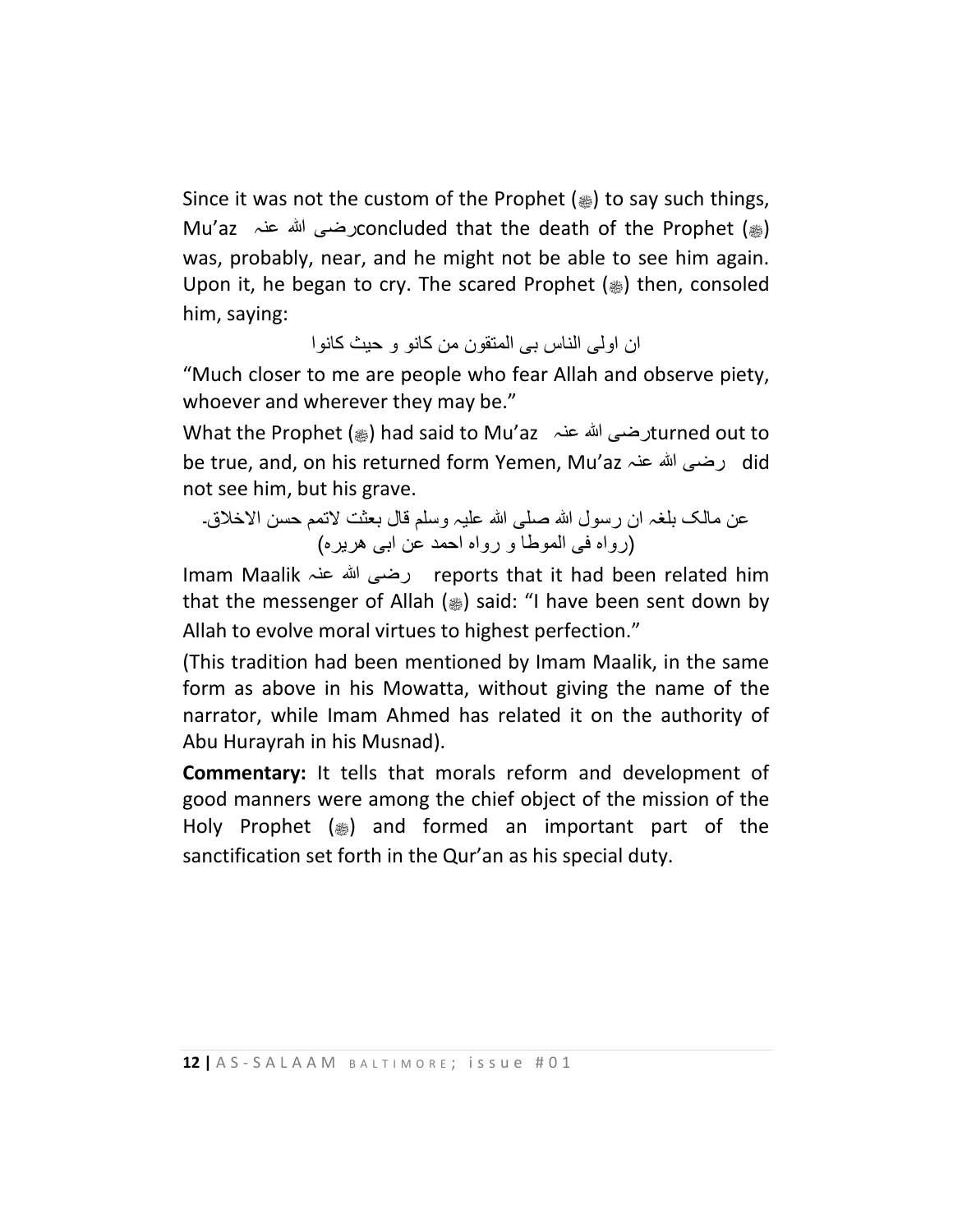# SEERAH OF PROPHET MUHAMMAD.

### Extracted from Nashr al-**Ṭī**b

### By Maulana Ashraf Ali Thanwi R.A.

ʿIrbāḍ ibn Sāriyah narrates that the Prophet of Allah said: 'Verily, with Allah I had become the Khātam al-Nabiyīn (the seal of the prophets i.e. last Prophet) whilst Adam was still in his clay (i.e. he had not yet been given a shape).' (This hadith was reported by Aḥmad, v. 4, p. 127, Dalā'il al-Nubuwwah, v. 2, p. 130, al-Bayhaqī, v., and al-Ḥākim, v. 2, p. 418, who declared it ṣaḥīḥ (authentic).

Note: This ḥadīth is also reproduced in Mishkāt al-Maṣābīḥ from Sharh al-Sunnah.

Abū Hurayrah reports that the companions asked the Prophet of Allah, 'O Allah's Messenger, when was the office of prophethood assigned to you?' He replied 'At the time when Adam was between soul and body (i.e. the soul had not even entered his body).' (This ḥadīth was reported by al-Tirmidhī #3609, who declared it as a ḥasan ḥadīth, and al-Ḥākim, v. 2, p. 609 (4209) also recorded a version similar to it, and declared it ṣaḥīḥ (authentic).

**Note:** Similar words are narrated from Maysarah al-Ḍabbī reported by Imam Ahmad. Al-Bukhārī in his Tārīkh and Abū Nu'aym in al-Hilyah and al-Hākim has declared it to be sahīh (authentic).

Al-Shaʿbī reports that a man asked 'O Allah's Messenger, when were you selected to be a Prophet (by Allah)? He replied 'Adam was between soul and body when the covenant of Prophethood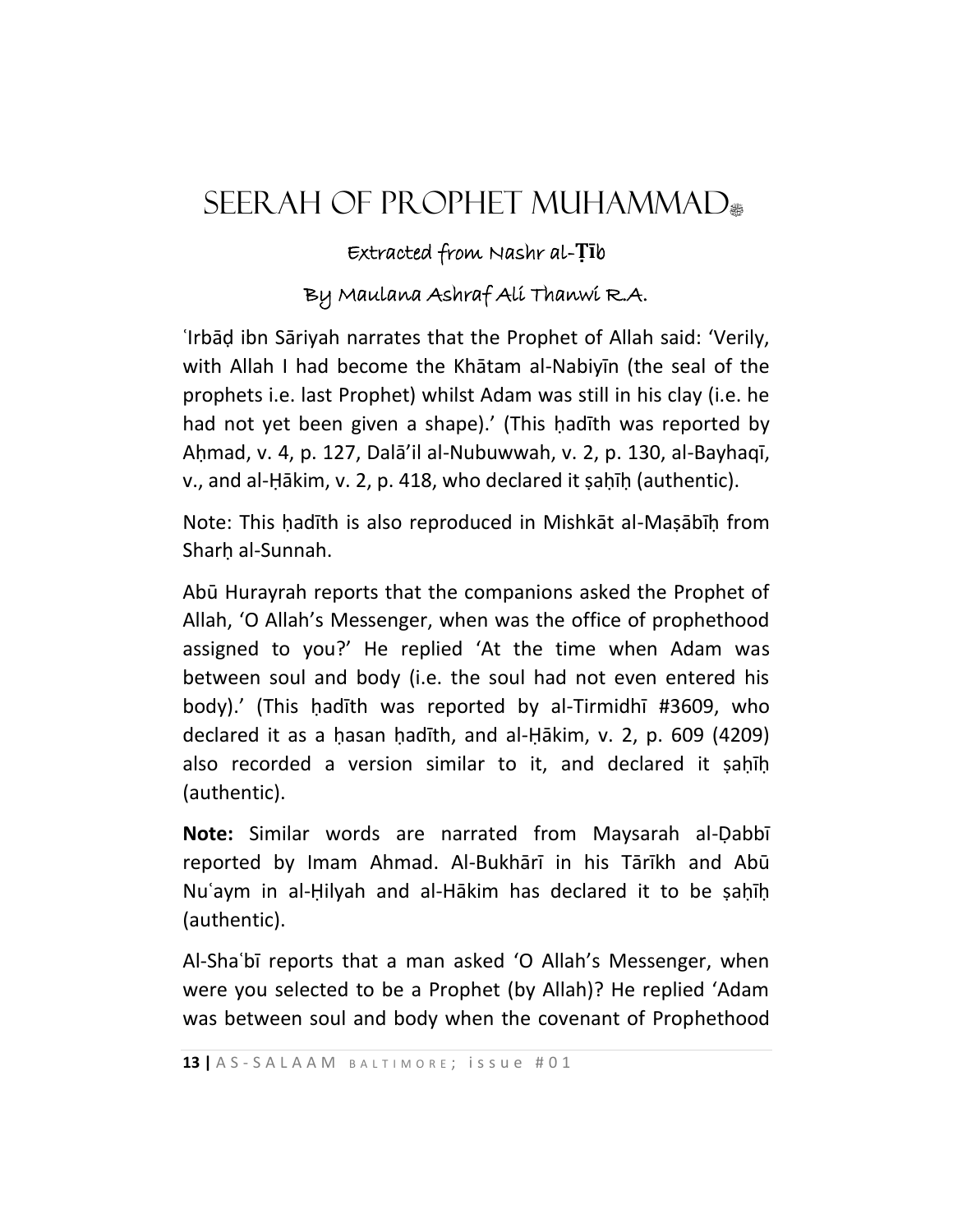was taken from me. Allah Almighty says: Recall that We received a pledge from the prophets, and from you, and from Noah… (Al-Aḥzāb: 33:7) This is narrated by Ibn Saʿad, Al-Ṭabaqāt al-Kubrā, v. 1, p. 148 on the authority of Jābir al-Juʿfī.

ʿAlī ibn al-Ḥusayn (i.e. Imām Zayn al-ʿĀbidīn) narrates from his father, Imam al-Ḥusayn, who narrated from his father, ʿAlī that the Prophet of Allah said: 'I was in the form of a nūr (light) in the presence of Allah fourteen hundred years before the birth of Adam.' (Al-Mawāhib, al-Qasṭalānī, v. 1, p. 49, Kashf al-Khafā', v. 2, p. 170)

**Note:** This narration proves the negation of all figures less than 1400 but not of figures greater, so do not doubt any narration you may come across of a greater number! As for the reason for mentioning this specific number, it is possible that it has some particular significance.

One of the collections of the al-Amālī of Abu Sahl al-Qaṭṭān contains the narration of Sahl ibn Sāliḥ al-Hamdānī that he asked Abu Jaʿfar ibn Ali (i.e. Imām al-Bāqir) about how the Prophet of Allah could have preceded all the other Prophets when he was in fact sent last! He explained: 'When (in the place of mīthāq (covenant)) Allah Almighty extracted the children from the loins of Adam and confirmed from them whether or not He was their Lord, the first one (in reply) to confirm 'Balā (Of course)' was Muhammad and this is how he precedes all the other Prophets even though he was sent after all of them.' (Al-Mawāhib, al-Qasṭalānī, v. 1, p. 41, al-Khaṣā'iṣ al-Kubrā', v. 1, p. 7)

When the Prophet of Allah returned to Madīnah from the battle of Tabūk, Sayyiduna ʿAbbās pleaded: 'O Allah's Messenger, permit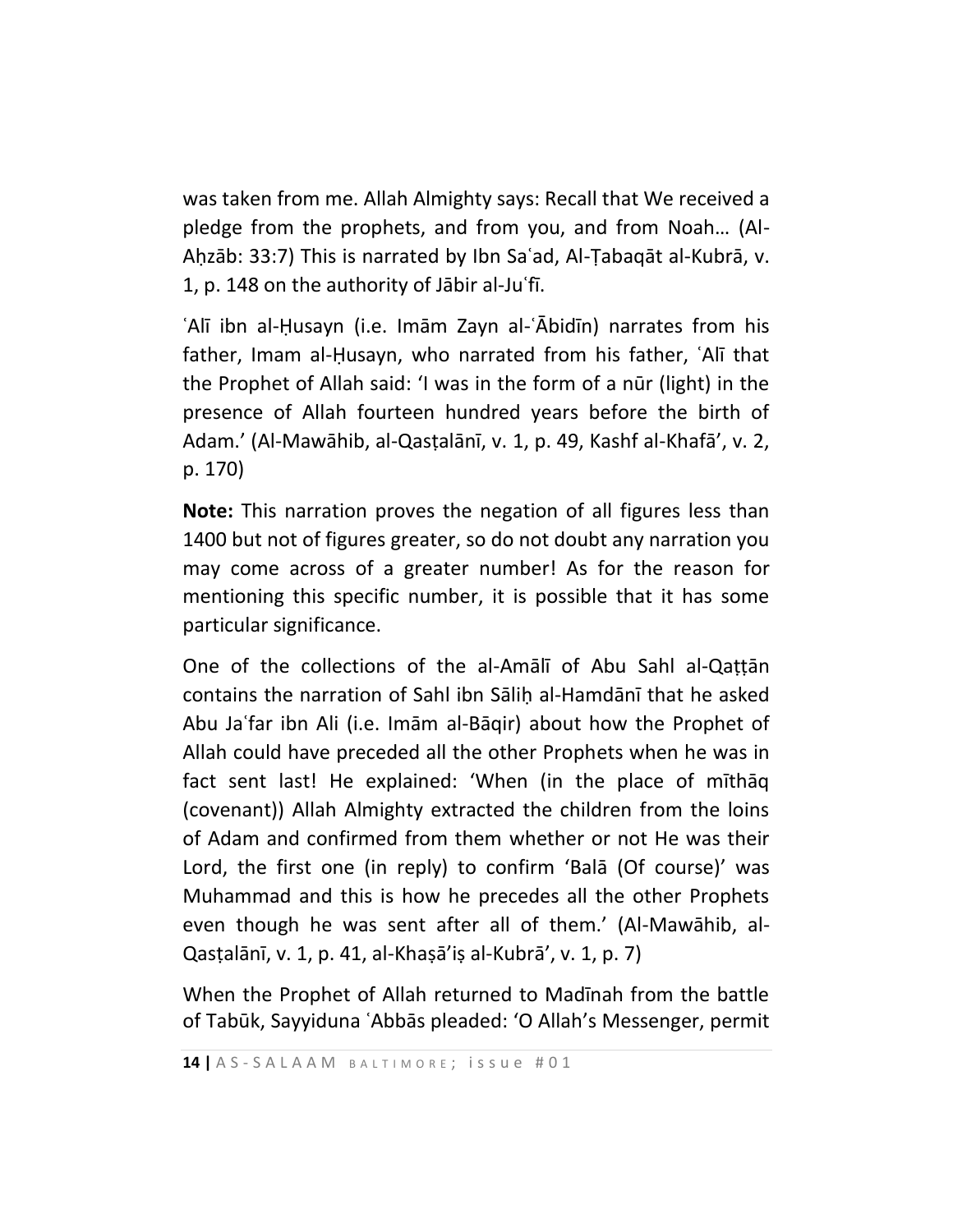me to praise you (for his praise itself is also a part of worship), the Prophet of Allah replied 'Speak, may Allah safeguard your speech'. He recited these verses of poetry before him 'Before coming to the earth you were prosperous in the shades of Jannah and you were in the place of trust where the leaves (of the trees of paradise) were joined together, one over the other.' i.e. you were in the loins of Adam before his descent to the earth. When he was in the cool shades of Jannah you were there. The place of trust refers to the loins and the joining of the leaves refers to the incident when Adam ate from the forbidden tree and his paradise clothes were taken and he covered himself by joining leaves together and at that time the Prophet of Allah was in the loins of Adam. (This ḥadīth is a combination of several aḥādīth recorded by Bukhārī 2839, Abū Ḍāwūḍ #2501, Ibn Mājah, #2464 Musnad Aḥmad, #13237)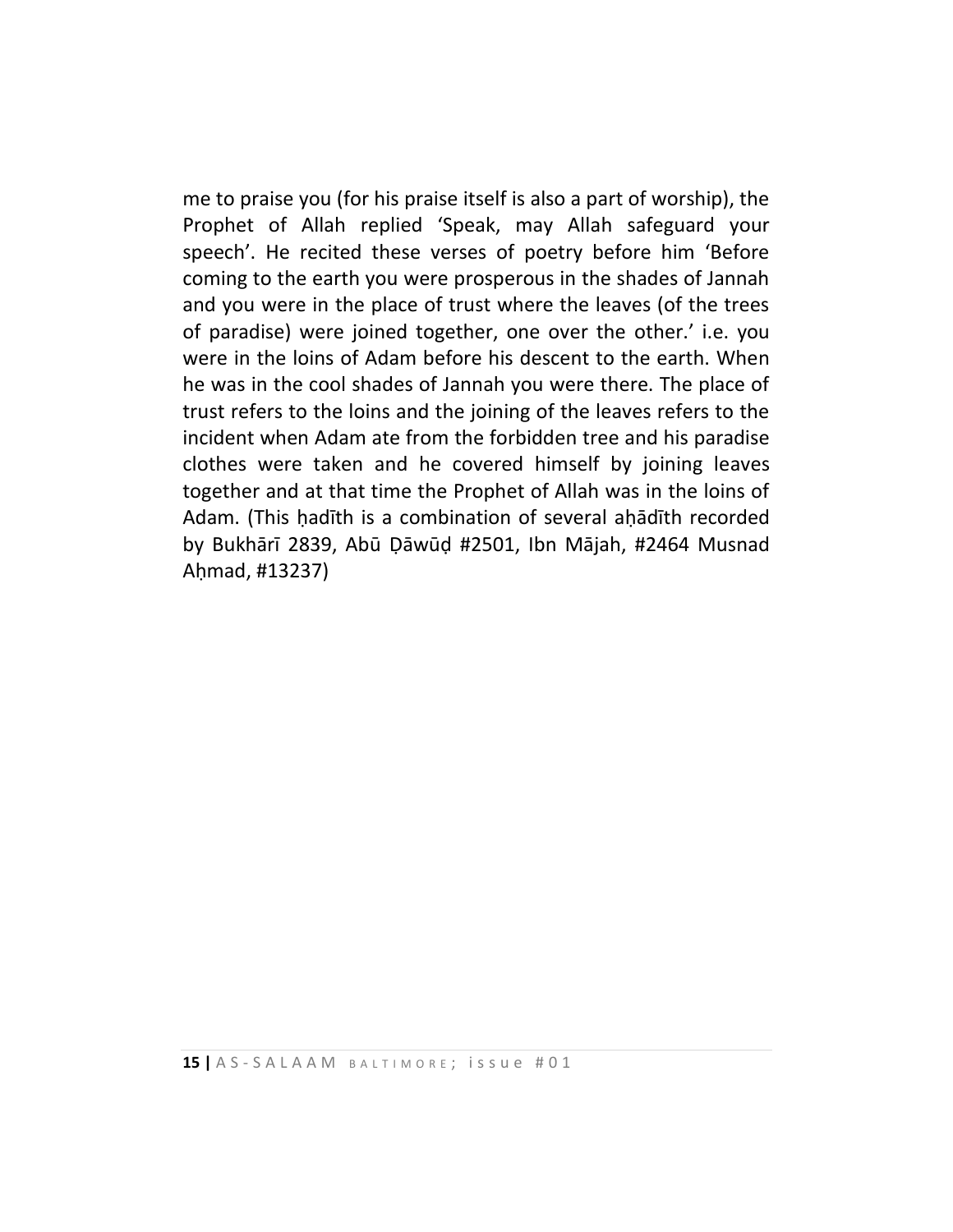# fiqhi questions answered

Mufti Ibrahim Desai

**Q.** I am able to perform salaah whilst standing but I am unable to perform sajdah due to my knee injury. Should I pray salaah standing or seated? If seated, should I sit on the floor or chair?

**A.** In the enquired situation you should perform salaah whilst seated on the floor and complete Ruku and Sajdah by gesture (movement of the head). The gesture for sajdah must be lower than the gesture for Ruku.

**Q.** I really love my father but how should I express it and let him know it? I show him respect but how do I show him my love for him? I think I respect him so much that I can't express my love for him. Currently I am in my home country for studying but father is in foreign and working there day and night. Whenever I call him, I asked only two things: 1. how's your health? 2. And did u have food? Another reason I call him is that if I need money. I tried to search on YouTube for help. But just found the story of an old man who recites some poem related to his fatherhood towards his son in heart and when he reaches the prophet (saw) he is asked to recite it aloud. I don't want my father to think that I call him only for money extra. Please help me out I can't take this guilt anymore!

**A.** It is pleasing to note that you wish to express your love and gratitude to your father. May Allah Ta'ala increase your love for him. Brother, Rasulullah (Sallallahu Alaihi Wasallam) has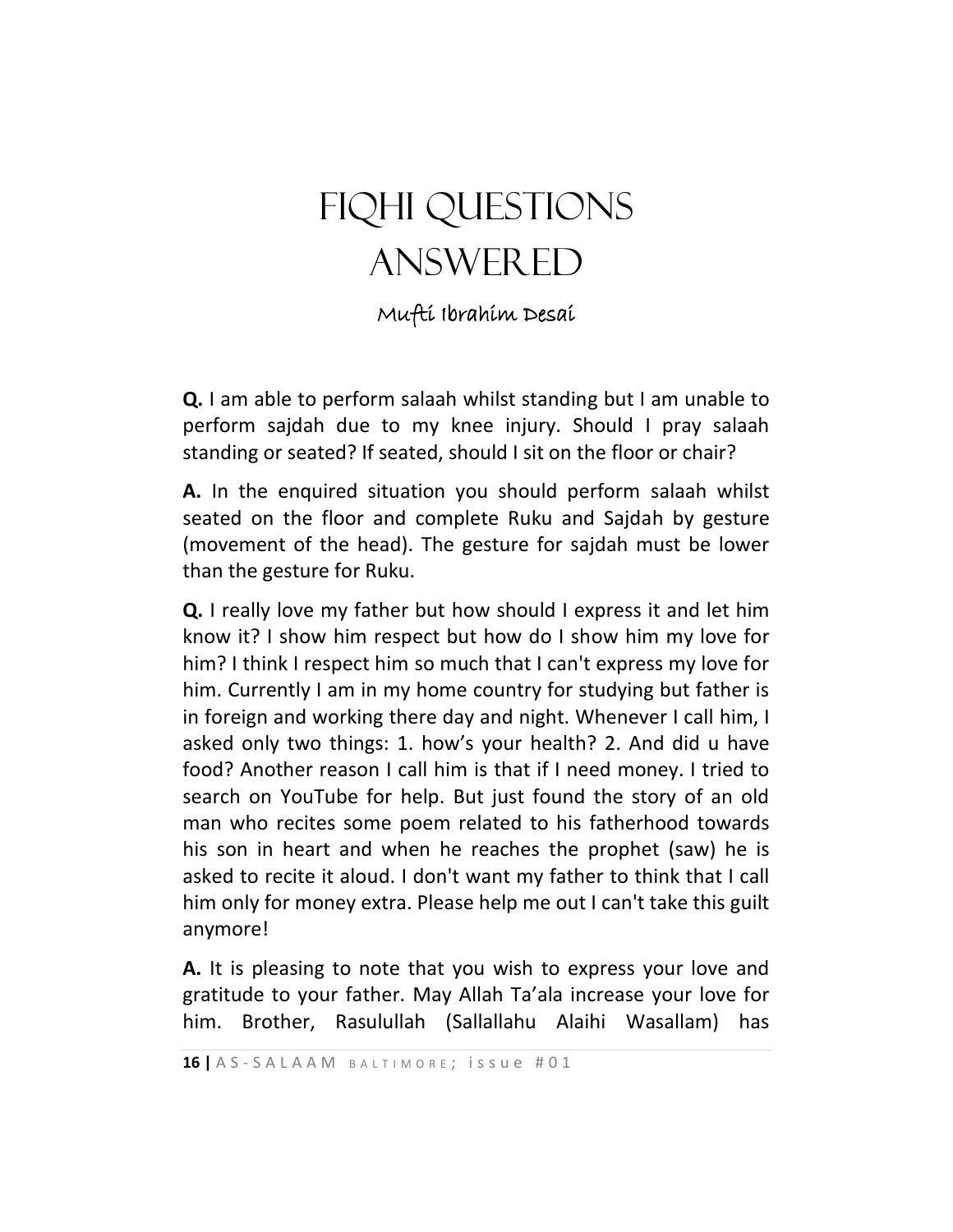mentioned in a Hadith that when a Muslim loves his Muslim brother for the sake of Allah Ta'ala, then he should express his عن أبي كريمة المقداد بن معد يكرب :love to him. See the following Hadith رضي الله عنه عن النبي صلى الله عليه وسلم قال: "إذا أحب الرجل أخاه، فليخبره أنه داود ابي سنن")یحبه:4773(Translation: Abu Karimah Al-Miqdam bin Ma'dikarib (Radhiyallahu Anhu) reported: The Prophet (Sallallahu Alaihi Wasallam) said: "When a man loves his brother (for Allah's sake) let him tell him that he loves him". (Sunan Abi Dawood: 4773) From the aforementioned hadith, we understand that if one should express his love for another Muslim brother, then most certainly one should convey and express his love to his father. A father's love for his child is unconditional. Similarly, a child loves his father very much. Thus, the next time you speak to your father, tell him that you love him and that you are grateful for all the effort and sacrifices he puts into supporting your family. It is not easy for a father to be away from his children. Furthermore, the next time you phone your father, make an effort to converse with him more. Ask him how his day was, how was work, what he did today etc. Gradually, this will break the ice and you will become more comfortable when speaking to him. May Allah Ta'ala strengthen your relationship even more. Ameen.

**Q.** To avoid children from watching TV & Mobile in this pandemic & lockdown. Can we buy chess & Carrom board to divert children's? It helps us to keep away children's from TV & mobile.

**A.** We appreciate your query and take note of the concern you have for your children. We pray that Allah Ta'ala protects them from every evil. Ameen. TV and mobile are detrimental to one's Deen, conduct and spirituality. It is necessary to introduce children to alternate things that would be beneficial for them and divert their attention from the evils of the TV and mobile. The game of chess is not permissible. Rasulullah (Sallallahu Alaihi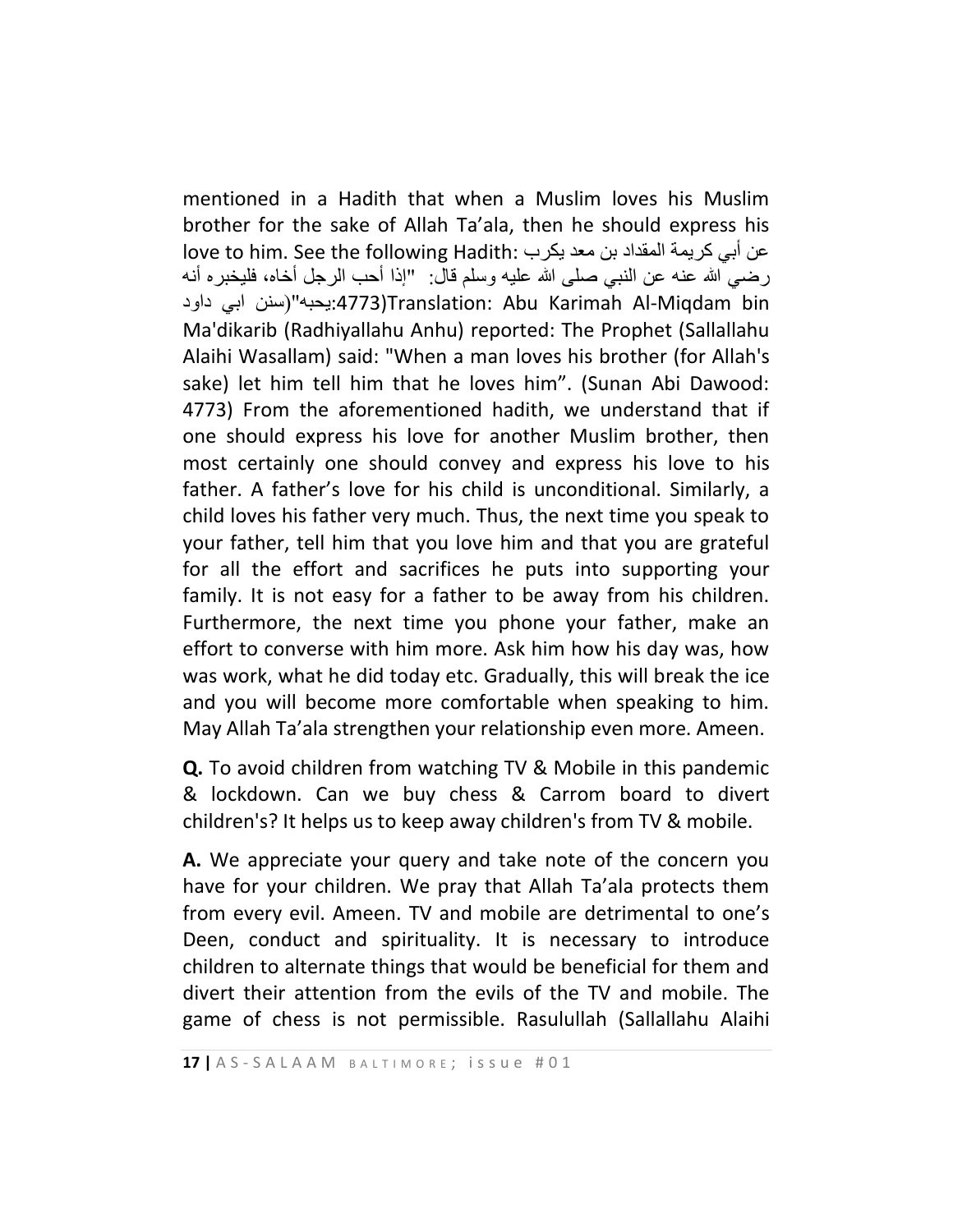sinners Only :Translationال یلعب بالشطرنج إال خاطئ :said) Wasallam play chess. (Mishkaat 4511)

We have not come across any prohibition of playing carrom. There are various mental and physical activities for your children to engage in during the lockdown such as Islamic board games, jigsaw puzzles, matching cards, swimming, table tennis, volleyball etc. Furthermore, playing games is not the only way to keep our children occupied. Advise and encourage them to do reading, which will improve their English and expand their knowledge. Assist your children to make appropriate choices for reading.

**Q.** I would like to know if it is permissible to perform Salah in congregation with a face mask on to prevent the spread of Coronavirus.

**A.** In the Name of Allah, the Most Gracious, the Most Merciful. Assalāmu 'alaykum wa-rahmatullāhi wa-barakātuh.In principle, it is Makrooh (disliked) to cover the face in Salah. However, if there is a necessity to cover the face in Salah, then it is permissible. [1] In the enquired situation, it is permissible to wear a face mask during congregational Salah. And Allah Ta'āla Knows Best.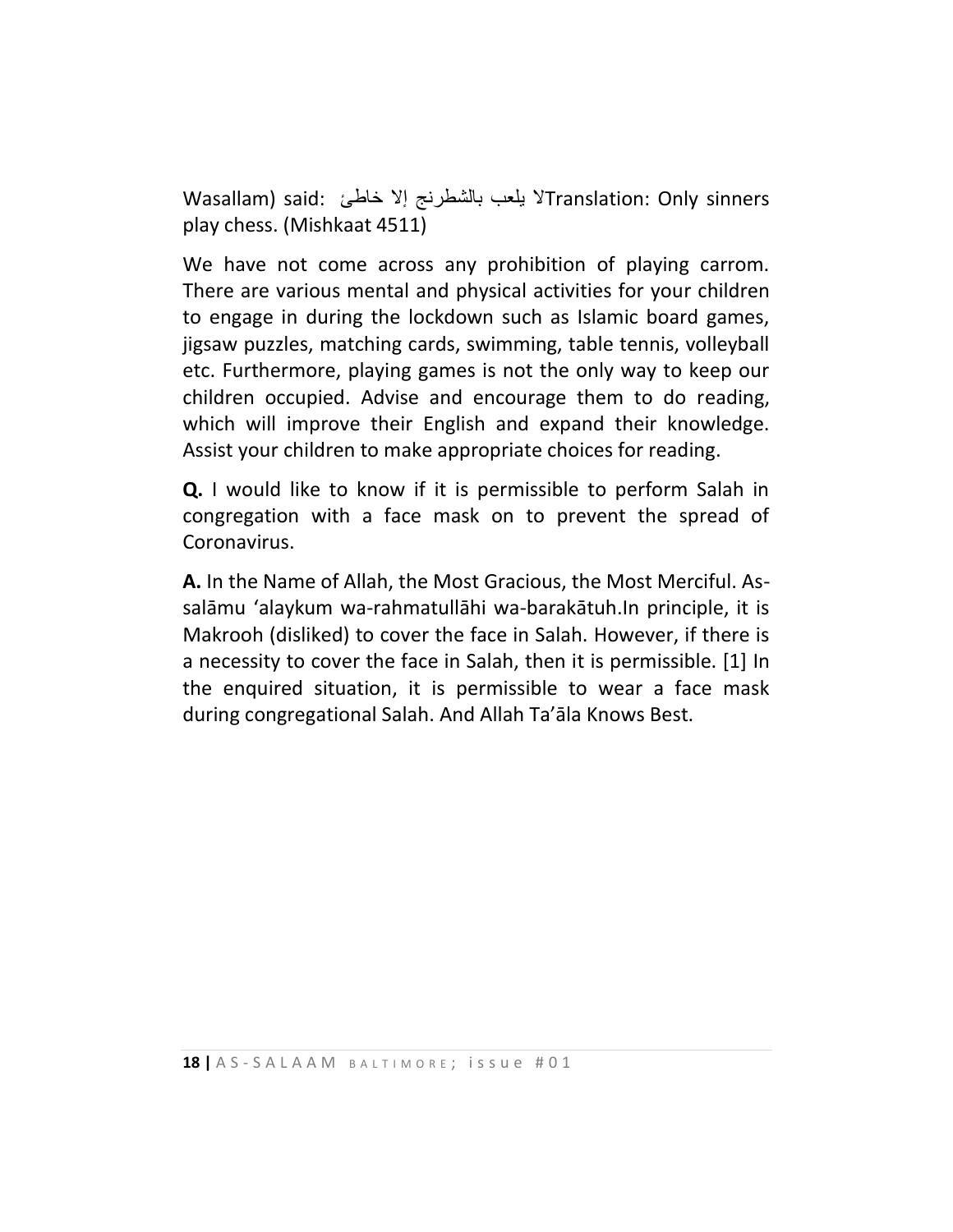# PROTECTION AND TREATMENT TO GET RID OF INFECTIOUS DISEASES AND PLAGUE

Hakeem-ul-Ummat Hazrat Maulana Ashraf Ali Thanvi Rehmatullah Aleh once said that

"There are two important measures one can take to abolish plague. One is charity and other is repentance from all sins. It is very important that if anyone has rights of any person on him, he must pay off.

If anyone holding any one right, he must return. Give up all sins like oppression, backbiting, lying, slandering, and looking at someone with an evil eye, not practicing Pardah/Hijaab, dressing inappropriately and all sins.

Keep asking for forgiveness from Allah Almighty with your tongue and heart at all times.

Recite Surah At-Taghabun which is in 28th Juz of Quraan, once after Fajr and after Maghrib prayers and blow on yourself and your entire family every day during epidemic.

In addition to that read Surah Qadr 3 times and blow on everything you and your family eat and drink.

Whoever suffers from this disease should read and blow surah Qadr on water and drink it.

The greatest thing is to give up all sins and treatment is necessary including medicine and safety measures."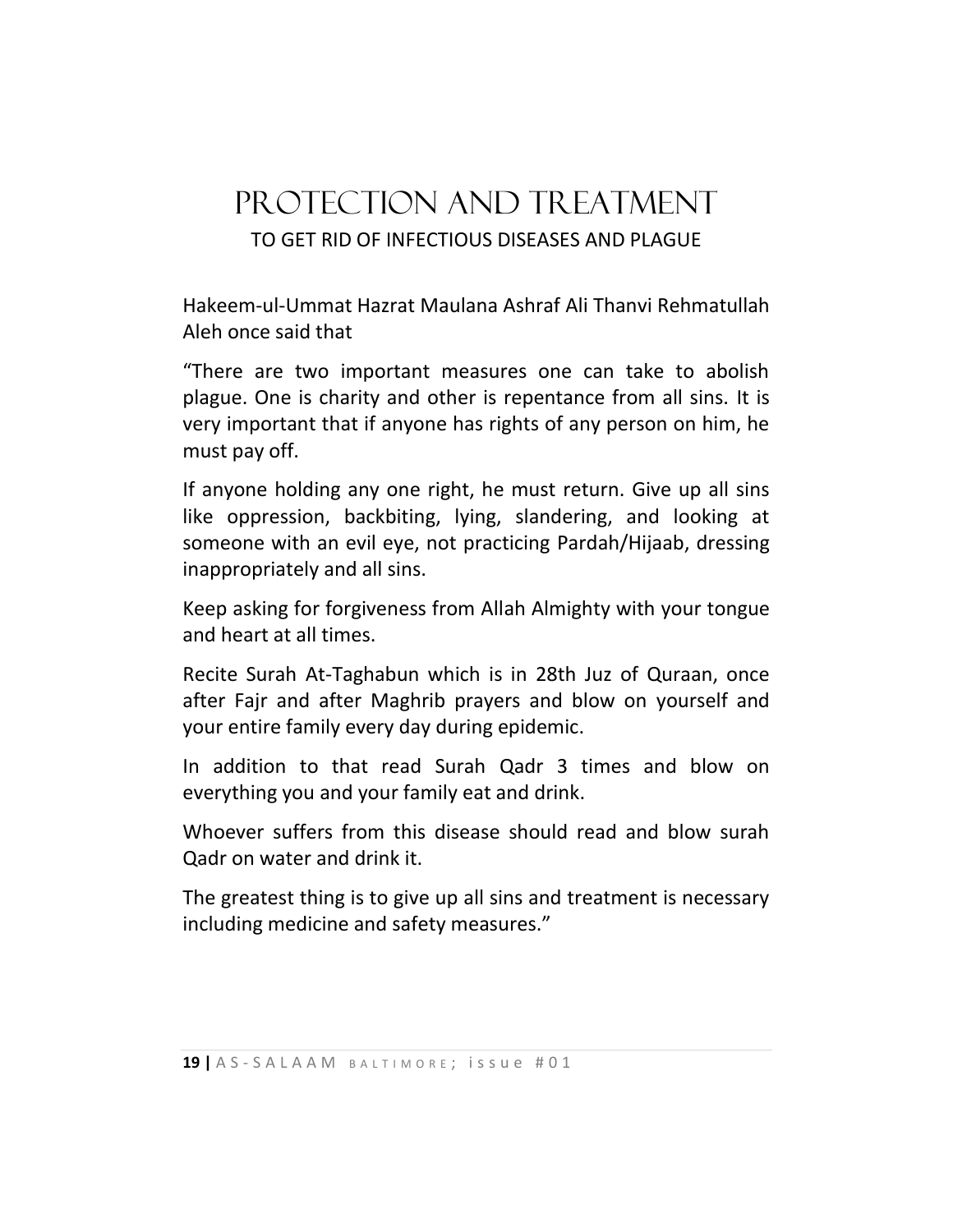# Importance of kinship in Islam

Sheikhul Hadeeth Hazrat Molana Zikria Kandhalvi R.A.

Importance of keeping relation with relatives is very important in Islam. There are many Ayaat and Ahadith about this subject, so much so Allah has cursed twice in Quraan who breaks the ties.

Hadith says the one who break ties with relatives will not enter in to Jannah, so much so the fragrance of Jannah which comes from 500 years journey, he/she will not be able to smell.

May Allah save us all - Ameen. Nowadays, the newer generations don't even know about their great parents and close relatives.

There are tremendous virtues for those who keep their family united and keep connection with all relatives ('*Sillah Rehmee*').

The Hadith in Bukhari prophet Mohammed  $\equiv$ said:

"He who gives equal treatment in response does not really strengthen family bonds; but he is the one who through kind behavior strengthen his ties of kinship with those who sever relations with him."

Note: Obviously, if you believe that should you treat your relatives just as they have treated you, you have done little for strengthening family bonds. For, this principle applies even to strangers: you are morally bound to do good to a person who has done a good turn to you. But, if you do good to a kinsman who does not show much concern for you, remains aloof from you or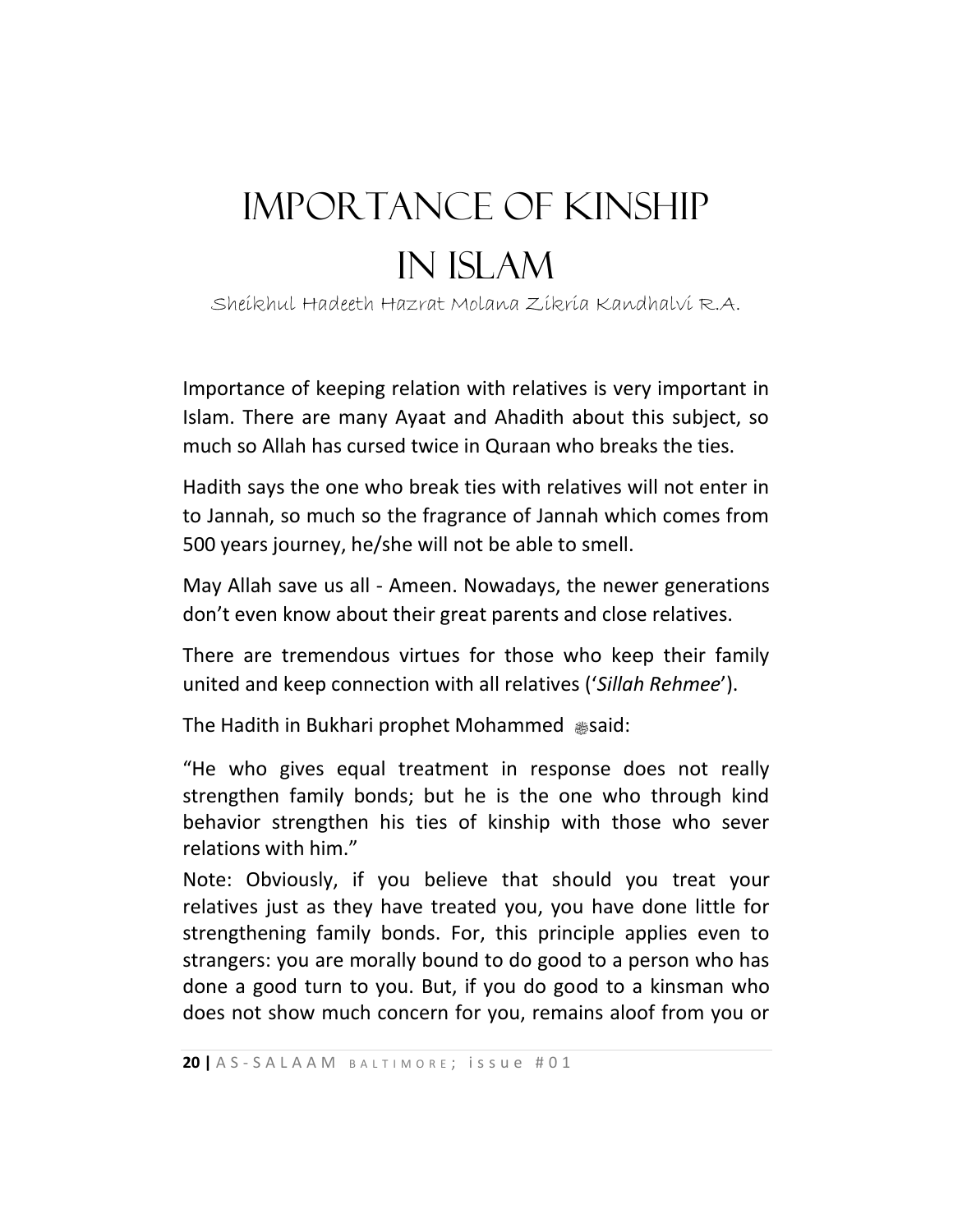even severs relation with you, your kind behavior towards him would spring from a regard for the sanctity for the family bonds. It is, therefore, desirable that you should never think of how a kinsman treats you, but think of what you owe him and continue to fulfill your obligations to him, lest you should be called to account on the Day of Judgment for negligence in observing your duty to him. Never for a moment entertain a thought of what he owes you on account of your kinship with him; you should rather feel happy if you are not receiving what is due from him. For, on the Day of Judgment your reward for foregoing your rights will be far greater than the material benefits you would have gained if he had fulfilled them.

Once the Sahaabee عنہ ہللا رضیsaid to Rasoolullah ( صلى الله عليه وسلم(," O Rasoolullah, I have some relatives; I try to strengthen bounds of kinship with them but they ignore me: I treat them with kindness but they treat me badly; I exercise forbearance in my behavior towards them but they are rude to me." Rasoolullah ( $\epsilon$ ), said, " If you are treating them as you say, you are throwing dust in their faces ( they will be humiliated ) and Allah ta'ala will continue to support you against them as long as you remain steadfast in your behavior" ( al-Mishkaah ). And, what harm can come to a person who is continuously supported by Allah ta'ala in all his affairs! How can anybody who severs relation with him deprive him of any benefit? An Urdu poet says:

> نہ چھوٹے مجھ سے یارب تیرا چھٹنا ہے غضب یوں میں راضی ہوں مجھے چاہے زمانہ چھوڑ دے تو

"I would not have thee forsaking me, O Lord; O what a calamity (it would) be to be forsaken by you! If thou art mine, I won't my being forsaken by the entire world."

There is no denying the fact that, if Allah ta'ala supports a person, he does not need help from anyone else. For all the world will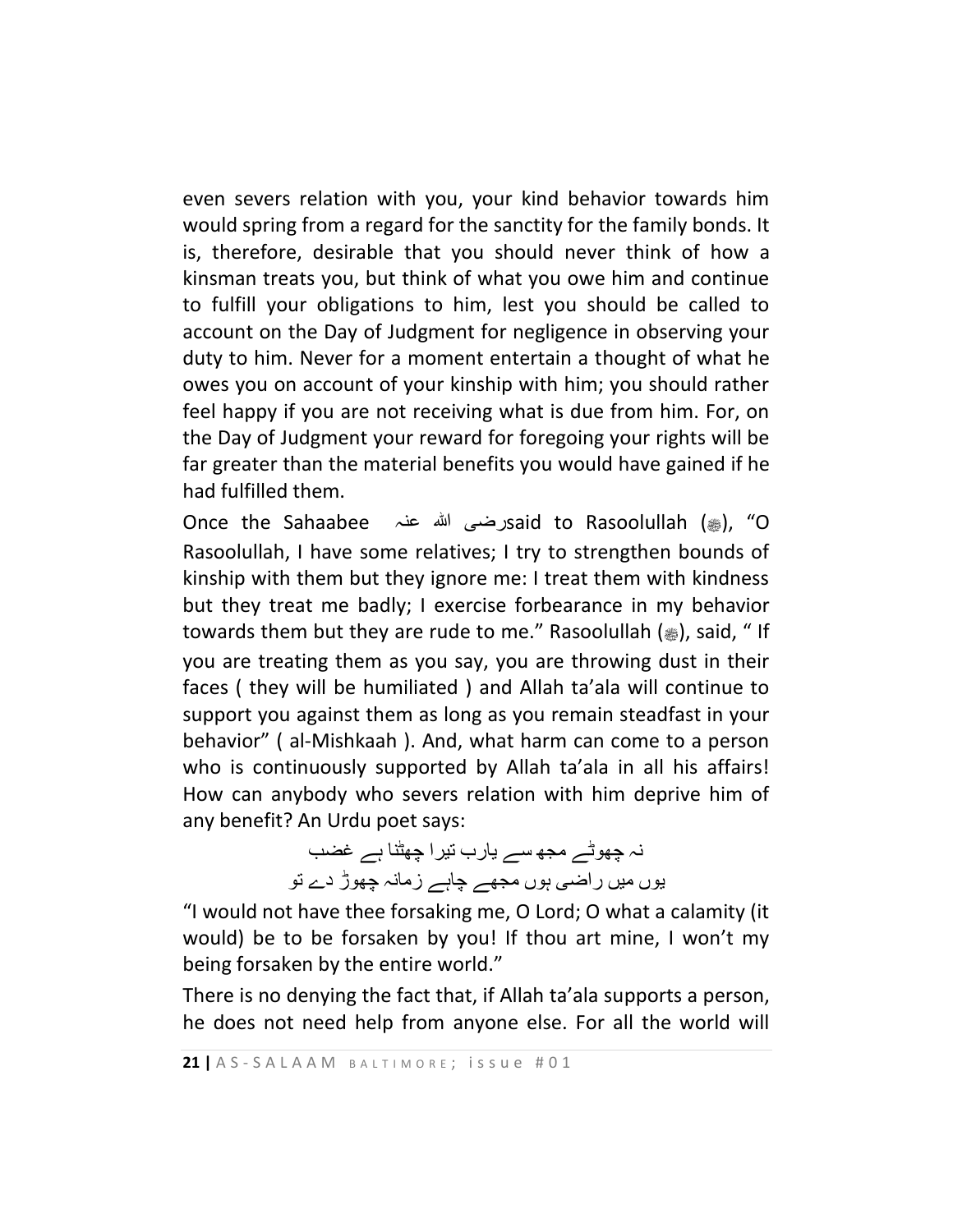work for his good and, even if all people were to unite against him, they would not be able to do him any harm. Another Hadith reports Rasoolullah () as saying, " Allah, my Lord has commanded me to observe nine things: (1) to fear Allah openly and in private (i.e. fear him from my heart and in my outward behavior; or fear him in my lonely hours and while sitting in company with people); (2) to speak justly, both when I am pleased and when angry, (when pleased, a person hides the faults and extols the virtues of those he is pleased with and, when angry, he frames false accusations against them; I must speak justly under all conditions) (3) to adopt moderation both in poverty and in prosperity ( i.e. not to be miserly in poverty, nor extravagant in prosperity; or, it may mean ' not to grumble or complain when poor, nor take pride when rich'); (4) to strengthen ties of kinship with him who has severed relations with me; (5) to show favor to him who has denied me his favors; (6) to forgive him who has wronged me; (7) that my silence should be devoted to meditations (on the sings of Allah ta'ala or the circumstances of the aakhirah, etc) (8) that my speech should be devoted to glorifying him ( or explaining his commandments to people); (9) that my looking at things should be for taking a lesson; (10) that I should enjoin what is, good."

The Hadith mentions nine commands but seems tenth is missing. It may be that the tenth command is meant to sum up the details given in the first nine. Or, the commands given at the Nos.7 and 8 may be taken as one commands, as in case of the first command (which enjoins fear of Allah, both in public and in private) two command have been combined into one and, again in case of the second command (speaking justly both when pleased and when angry), two command have been combined into one. Hakeem ibn Hizaam رضی الله عنہ hizaam رضی الله عنہ ہیں الله عنہ (as to what kind of charity was the best, to which he replied, " Behaving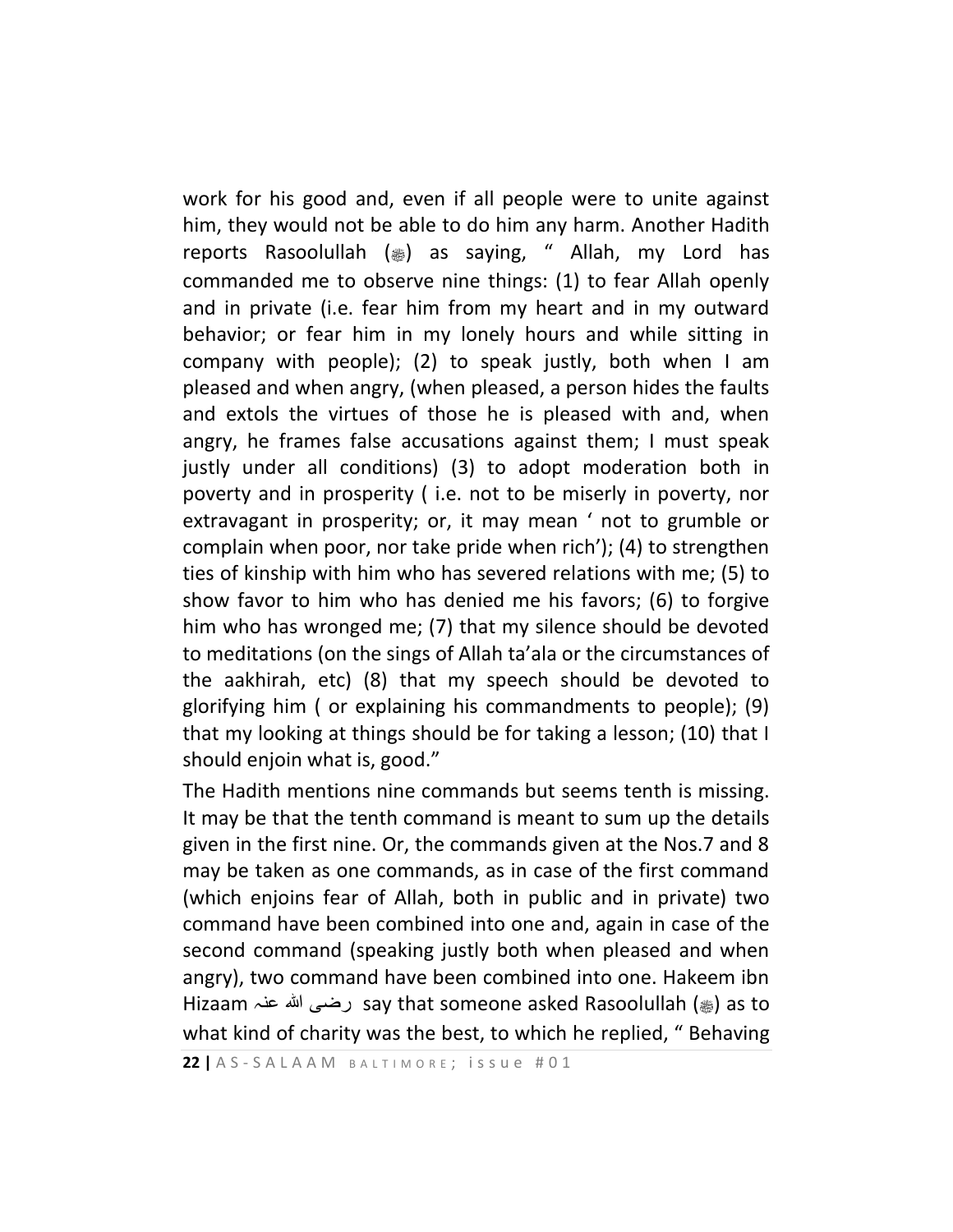kindly toward a relative who harbors enmity towards you" (at-Targheeb ). A Hadith narrates that Rasoolullah (صلى الله عليه وسلم (said, "Anyone who wants to have high grades and lofty apartment awarded to him on the Day of Judgment should forgive a person who wrongs him and show kindness to him who denies him his favours and strengthen ties of kinship with him who has broken it off with him (ad-Durr-al-Manthoor). According to another Hadith when this aayah was revealed:

> خُذِ الْعَفْو وَ أَمْرْ بِالْعُرْف وَ اَعْرِضْ عَنِ الْجَاهِلِيْن ْ ِ ْ ْ ْ

Keep to forgiveness (O Muhammad) and enjoins kindness, and turn away from the rudely ignorant.

Rasoolullah  $(*)$  asked Jibra'eel to explain it to him. Jibra'eel said, 'I shall tell you about it after asking the One who knows'. So Jibra'eel went away and come back and told Rasoolullah  $(\triangleq)$  that Allah ta'aalaa was commanding him (in this ayah) to forgive those who wrong him, to grant favours to those who deny him their favours and to strengthen ties of kinship with those who sever relationship with him.

Another version of the Hadith adds, "after this revelation, Rasoolullah  $(\ast)$  addressed the people thus: 'shall I guide you to the excellent qualities of character for this life and for the aakhirah? The sahaabah said, "Certainly!" and he continued, " They are, to forgive him who has wronged you, to give a fovour to him who has denied you of his favours, to reunite ties of relationship with him who has broken it off with you." 'Alee رضی عنہ ہللاsays that once Rasoolullah (صلى الله عليه وسلم (said, "Shall I guide you to the excellent qualities of character possessed by the noble people of the earlier and the late times?" I said. Certainly' and he said,' They are: to favour him who has deprived you of his favours; to forgive him who has wronged you and to rejoins ties of kinship with him who has severed relations with you."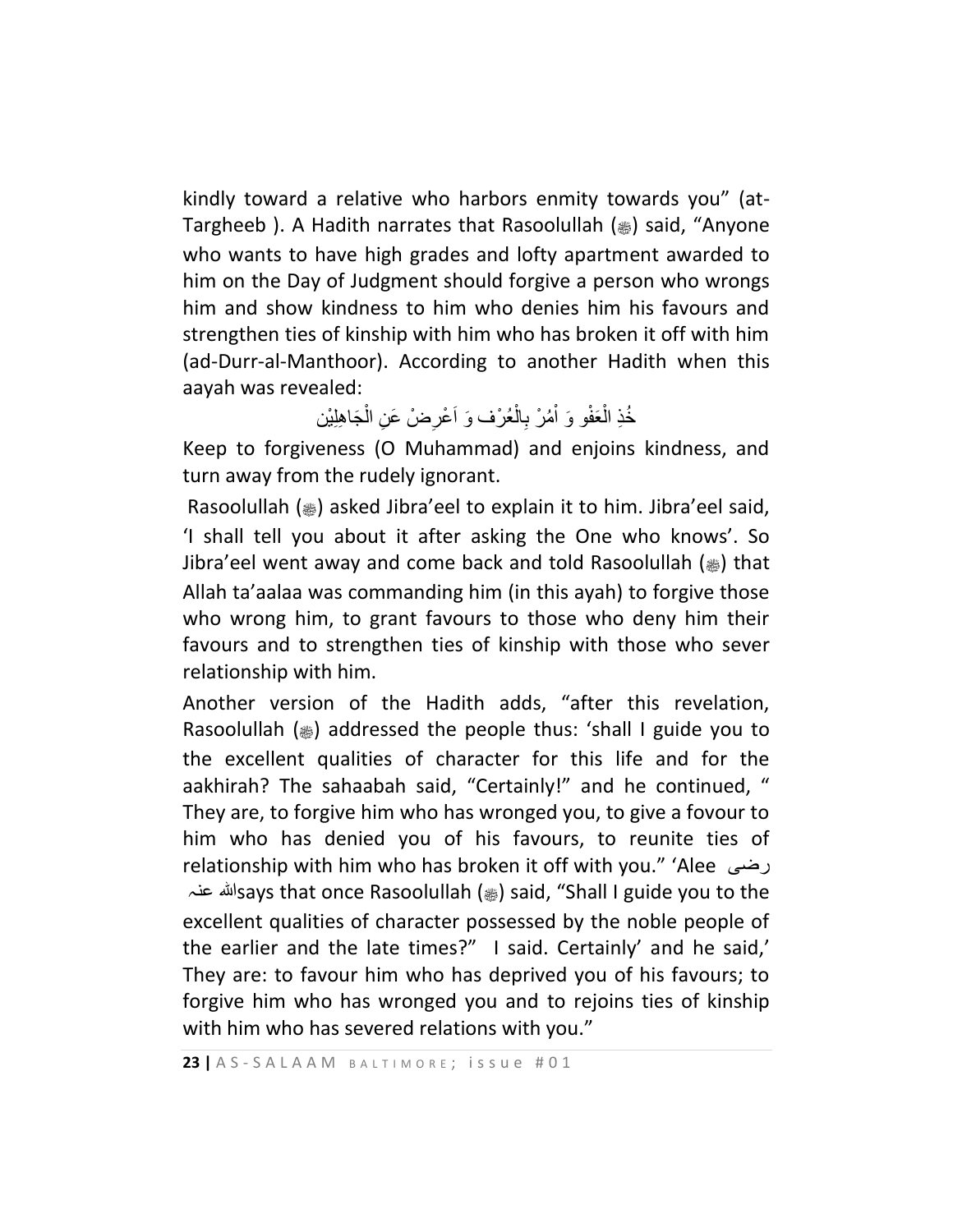'Uqbah رضی عنہ ہللا says that Rasoolullah (صلى الله عليه وسلم (asked," Shall I guide you to the excellent qualities of character for this life and the aakhirah?" Then he mentioned the aforesaid qualities. A number of saahabah have related Hadiths to the same effect. Abu Hurrayrah رضی عنہ ہللاreports Rasoolullah (صلى الله عليه وسلم (as saying, "Nobody can attain perfect sincerity in faith (eemaan) until he observe the following: Joins ties of kinship with those who has severed it with him, forgives those who wrong him, pardons those who abuse him and does good to those who ill-treat him (ad-Durr-al-Manthoor).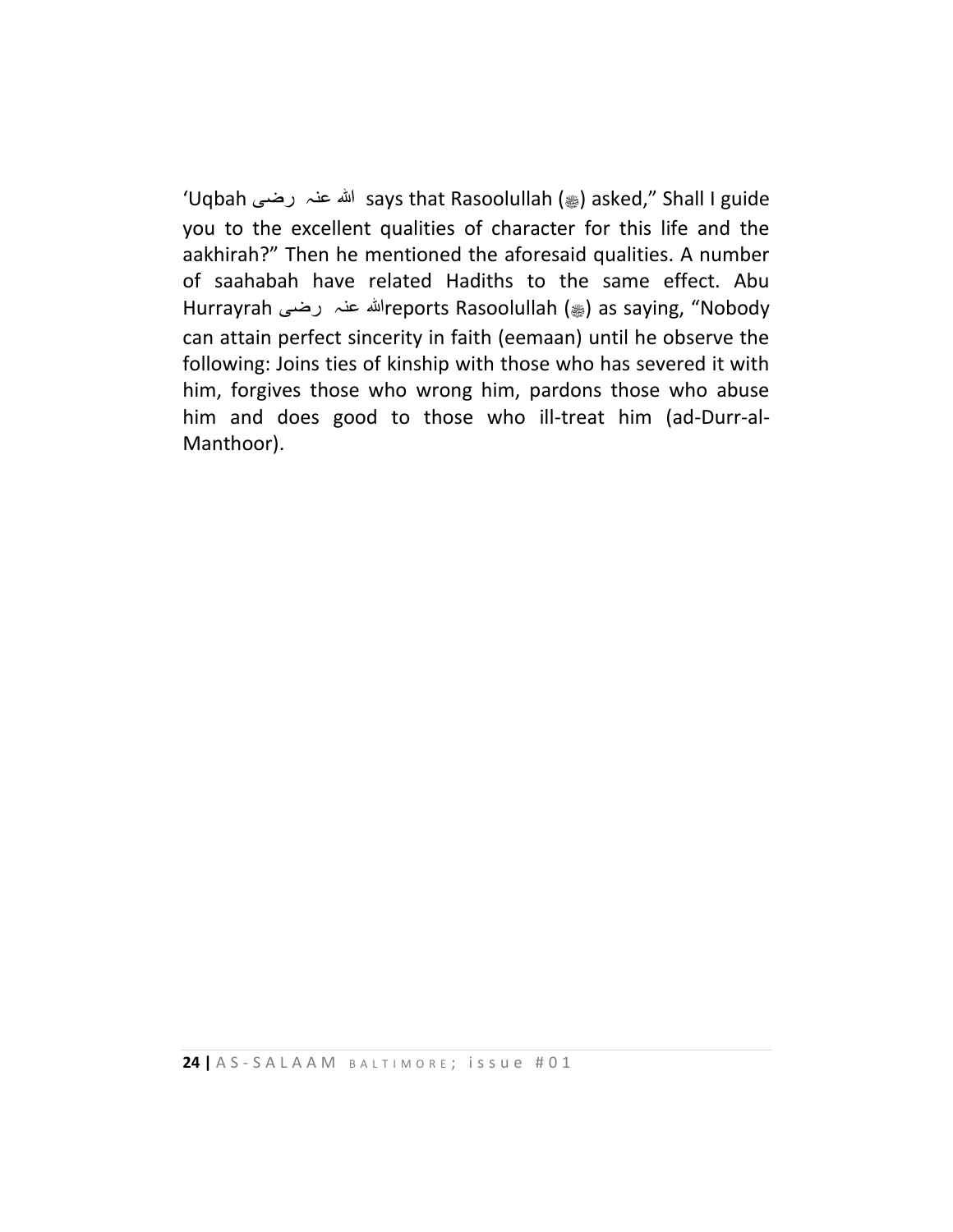# Hakeem ul Ummat Hadhrat Molana Ashraf Ali Thanvi (R.A.) said:

"One should have courage to repent and start repenting with his tongue. Keep repenting Allah Almighty until the heart repents. That moment is being blessed. Thank Allah Almighty that You have the power to utter the words of repentance from your tongue, Fear Allah before you lose this power."

Please make sincere Tauba (repentance), and say three time:

> َ اَسۡتَغۡفِرُ اللّٰہَ <sub>كَبِ</sub>ّحۡ ر<br>( پَ<br>س ِ<br>أ *بَ*ذِّیۡ ۖ مِنۡ کُلِ ذَنۡبِ وِّ اَتَّوۡبُ  $\ddot{\cdot}$ **گا** ۔<br>آ ۯ<br>ڒ دِّ <u>ُ</u> وٌاَتُوۡبُ اِلۡیَمِ لَبَّةٍ<br>الجنوبية نه<br>پېښه ل ا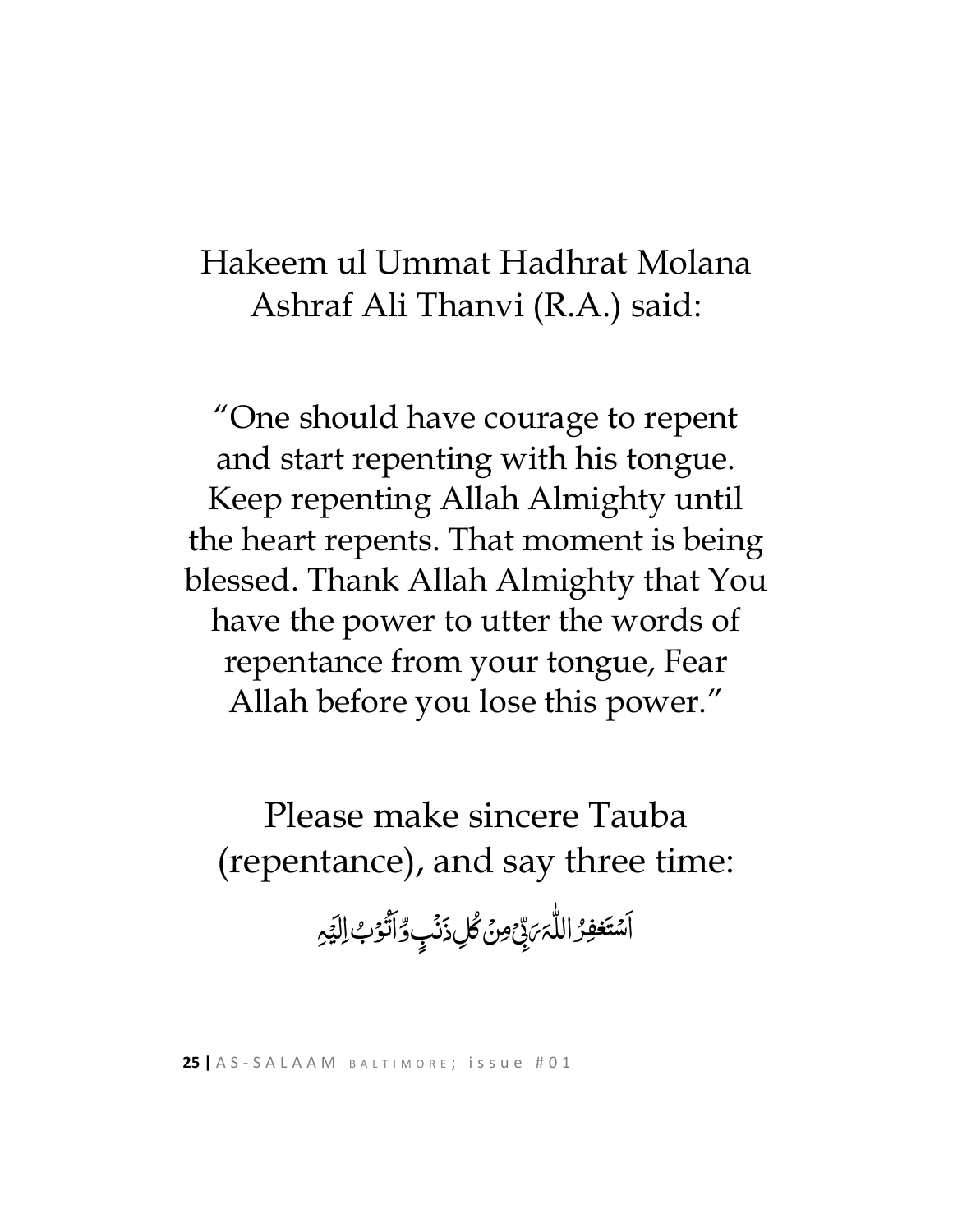# The importance of Halal earning

## Maryam Jahanzeb – AIK student

Muslims believe wealth is one of the innumerous blessings of Allah that is referred to as 'Khair' -meaning goodness- in some verses of the Holy Quran. In another verse, it is mentioned as an attraction of this worldly life (18:46). What's more, gaining wealth has been given so much importance in the religion of Islam that Prophet Muhammad (.) says: "Seeking lawful earnings is compulsory for every Muslim" [1].

Halal earning is very important in Islam. If you don't earn halal earning or do something bad in order to earn money then whatever you purchase with that money makes it haram. A Muslim should be very keen to knowing how he is earning money. He/she should make sure he is earning money in a halal way.

Nowadays people are concerned more about the career, dignity, status and profession. Parents are teaching similar values to their children. The coming generation of Muslims is unaware about Islamic muamilat (business dealings) due to this practice. Some people have synchronized Islam in Prayer only. It is noticed among the new generation of the migrated European society; some youths attend the prayer in the first row behind the Imam but when the prayer is finished, they start selling opium, which is prohibited in Islam. It is felt that the following hadith carries a lesson for the present generation of Muslims.

Jaabir (Radiyallaahu Anhu) narrates that Rasulullah (1) said, "No meat (i.e. person) that was nourished with haraam will enter paradise. Every meat (i.e. person) that was nourished with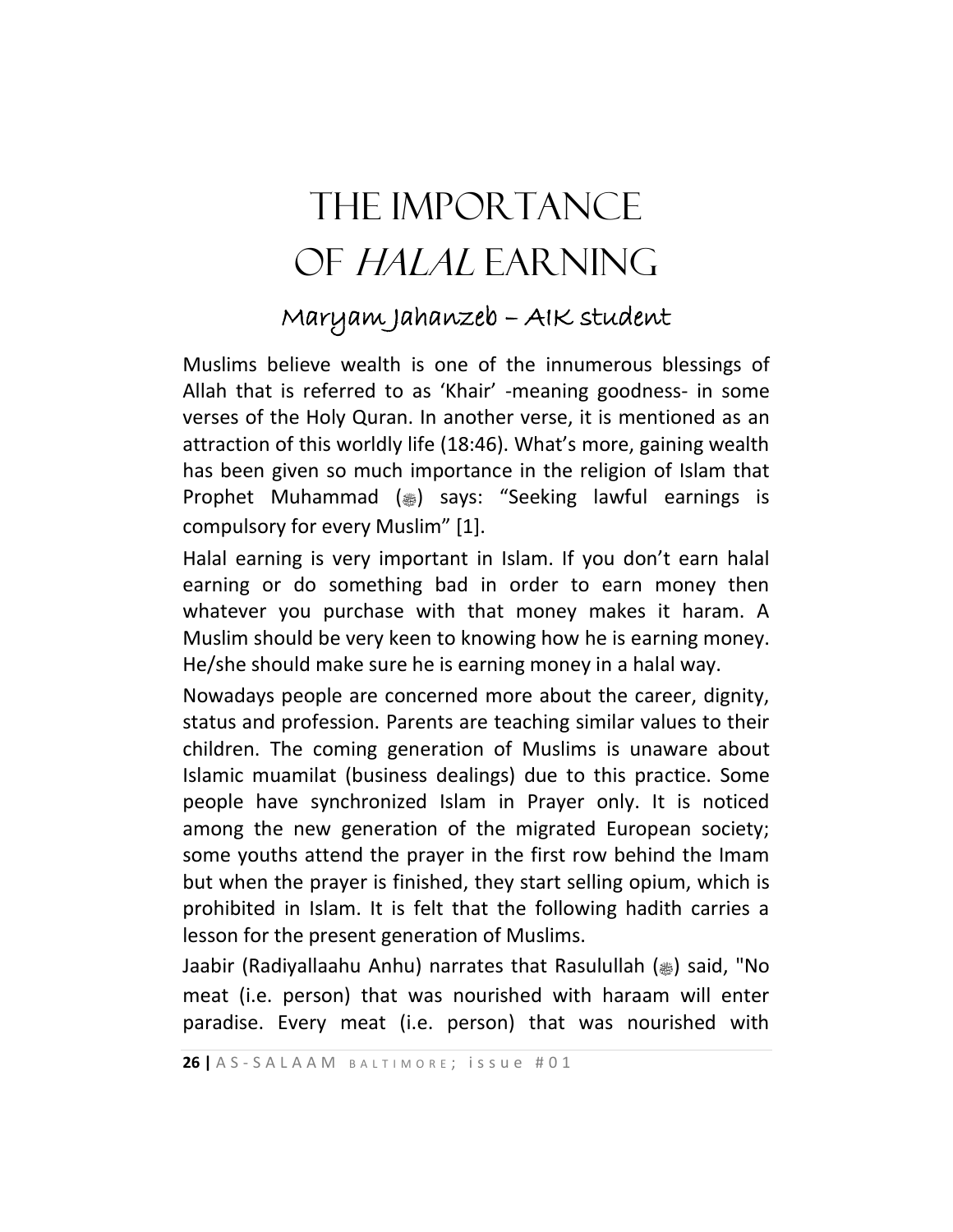haraam is more deserving of the Fire." (Musnad Ahmad, Daarami, Baihaqi; Mishkaatul Masaabih pg. 242, Qadeemi)

Abu Hurairah (Radiyallaahu Anhu) narrates that Rasulullah ( $\ast$ ) said, "Verily, Allah is Pure and He only accepts pure, and indeed Allah commanded the Believers what He commanded the Messengers. He said: O Messengers, eat of the pure things and perform righteous acts. Verily, I am Well-Aware of what you do. And He said O you who believe! Eat of the good things that We have provided you with, and give thanks to Allah if Him it is that you serve. Then the narrator of the hadith says: Then he (i.e. the Prophet) made mention of a man who is constantly in journeys and has dishevelled hair and dusty appearance (due to constant journeys for performing acts of righteousness such as Hajj, Umra, seeking knowledge etc.) and he raises his hands towards the sky saying "O my Rabb. O my Rabb". But his food is from haraam. His drink is from haraam. His clothes are from haraam. He is nourished from haraam. How can it (his prayer) be accepted?" (Muslim)

Ibn Masood (Radiyallaahu Anhu) narrates that Rasulullah (19) said, "A slave (of Allah) who acquires haraam wealth and gives charity from it, it is not accepted from him. If he spends from it, he does not have any blessing (barakah) in it. If he leaves it behind him (i.e. he dies) it will be a means of taking him to the fire (of Hell). Verily, Allah does not wipe out evil deed with evil deed; instead, He wipes out evil deed with good deed. Indeed, the repulsive does not wipe out the repulsive."

What must you do to rid yourself of the burden of the sin?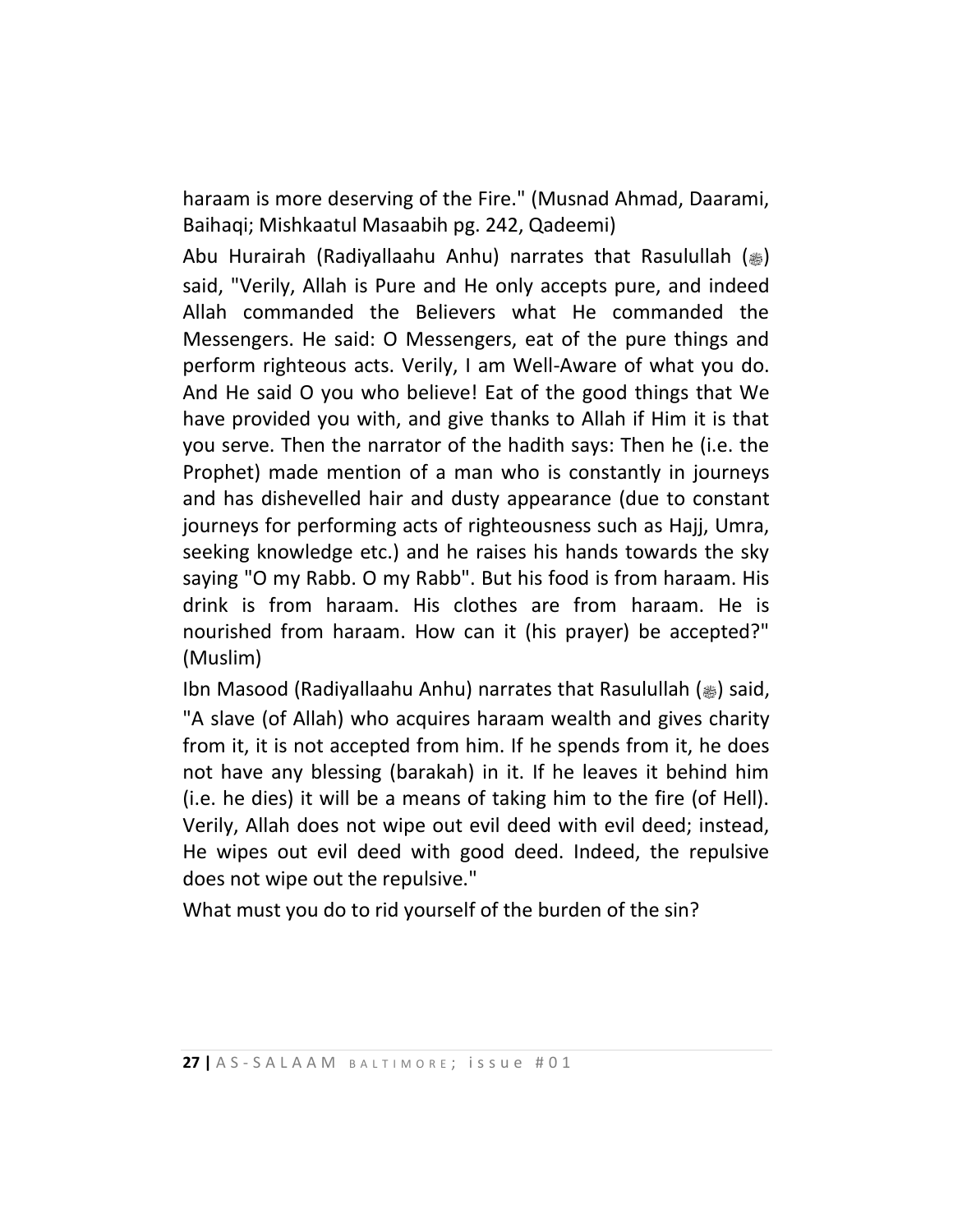# TABARRUJ Display of Beauty

### Dr. Saalih

1. *Tabarruj* (i.e. display of her beauty by a female at a wrong place) is disobedience to Allah (Subhaanahu Wa Ta`aalaa) and His Messenger  $(\triangleleft)$ .

The one who disobeys Allah (Subhaanahu Wa Ta`aalaa) and His Messenger (SallAllaho Alaihe WaSallam) can only harm himself and cannot in any way harm Allah (Subhaanahu Wa Ta`aalaa). The Messenger  $(\circledast)$  said:

All of my followers will enter Jannah except those who refuse.

It was asked:

O Allah (Subhaanahu Wa Ta`aalaa)`s Messenger (صلى الله عليه وسلم !(Who would refuse?

He said: He who obeys me enters Jannah and he who disobeys me has refused. (Bukhari)

It is reported that Hadhrat Mu`awiyyah gave a sermon in Greater Syria and in it he mentioned that the Prophet  $(*)$  prohibited seven things and he named tabarruj as one of them.

Hadhrat Abdullaah ibne Masood reported that the Prophet  $(\triangleq)$ used to dislike ten kinds of behavior and he (Abdullaah ibn Masood) mentioned that from amongst them is displaying and beautification which is done in an improper place.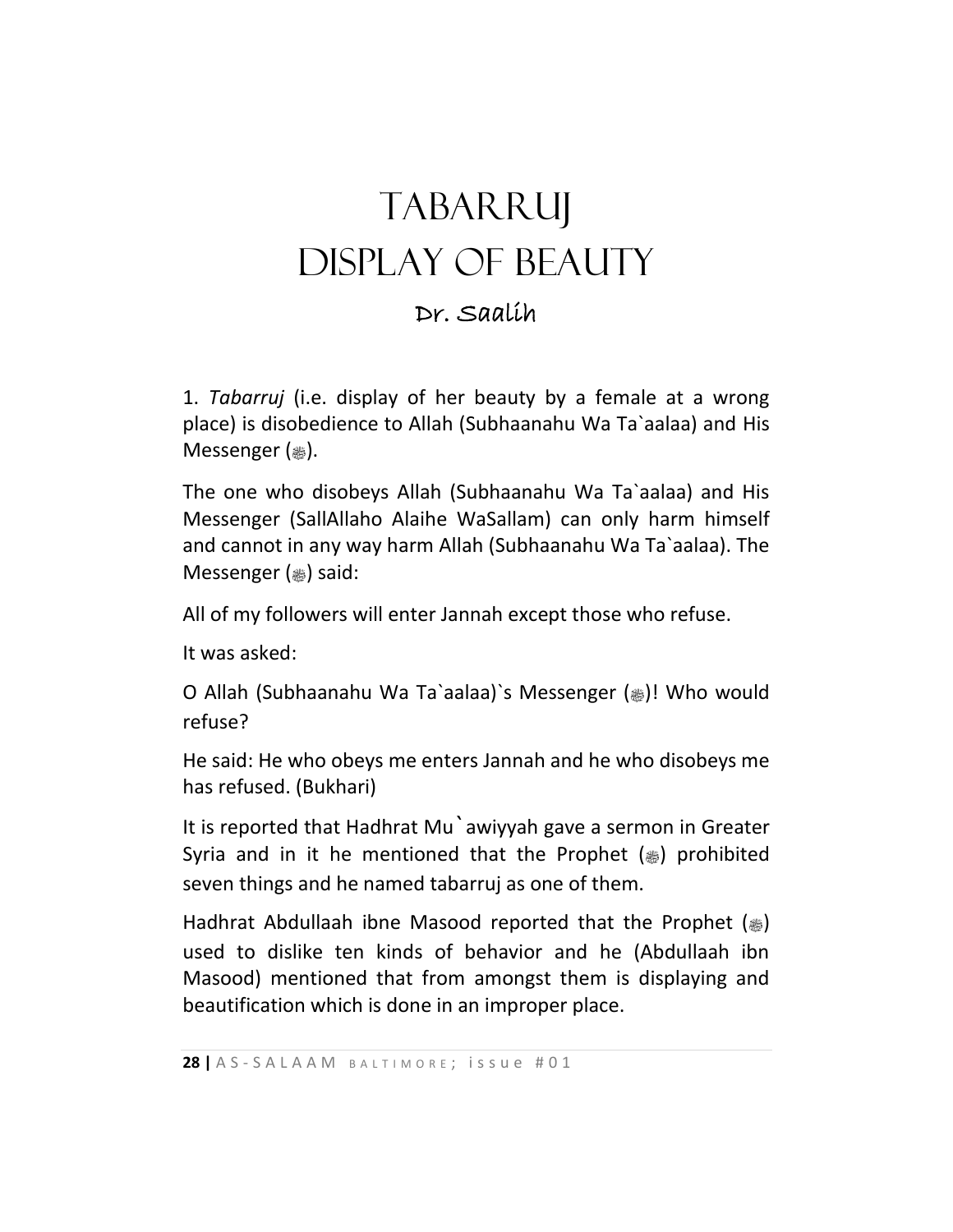Allaamah Jalaal-ud-Deen as-Suyuti said that:

*Tabarruj* by displaying beautification is showing off to strangers and this is disliked.

This is the explanation of the meaning of Hadhrat Abdullaah ibne Masood`s statement improper place, it is not the case if the beautification is done for the husband.

2. *Tabarruj* is a grave destructive sin.

Hadhrat Umaymah, the daughter of Hadhrat Ruqayyah visited the Prophet  $(*)$  to acknowledge the message of Islam and to acknowledge that Hadhrat Mohammad (SallAllaho Alaihe WaSallam) was and is the Messenger of Allah (Subhaanahu Wa Ta`aalaa). The Prophet  $(*)$  said to her:

I give my acknowledgment that you must not set partners to worship besides Allah, that you do not steal, commit fornication or adultery, that you do not kill your child, that you do not commit any falsehood before your hands and between your legs, that you do not wail and that you do not make tabarruj like that of Jahiliyyah (pre-Islamic era). (Musnad Ahmed)

It is clear that the Prophet  $(*)$  associated tabarruj (display of beauty) with grave destructive sins.

3. *Tabarruj* brings the curse and expulsion from the Mercy of Allah (Subhaanahu Wa Taaalaa).

The Messenger  $(\circledast)$  said:

There shall be (in the later) part of my nation women who are dressed but are in fact naked. On their heads are humps like those of camels. Curse them for they are surely cursed. (at-Tabaaranee)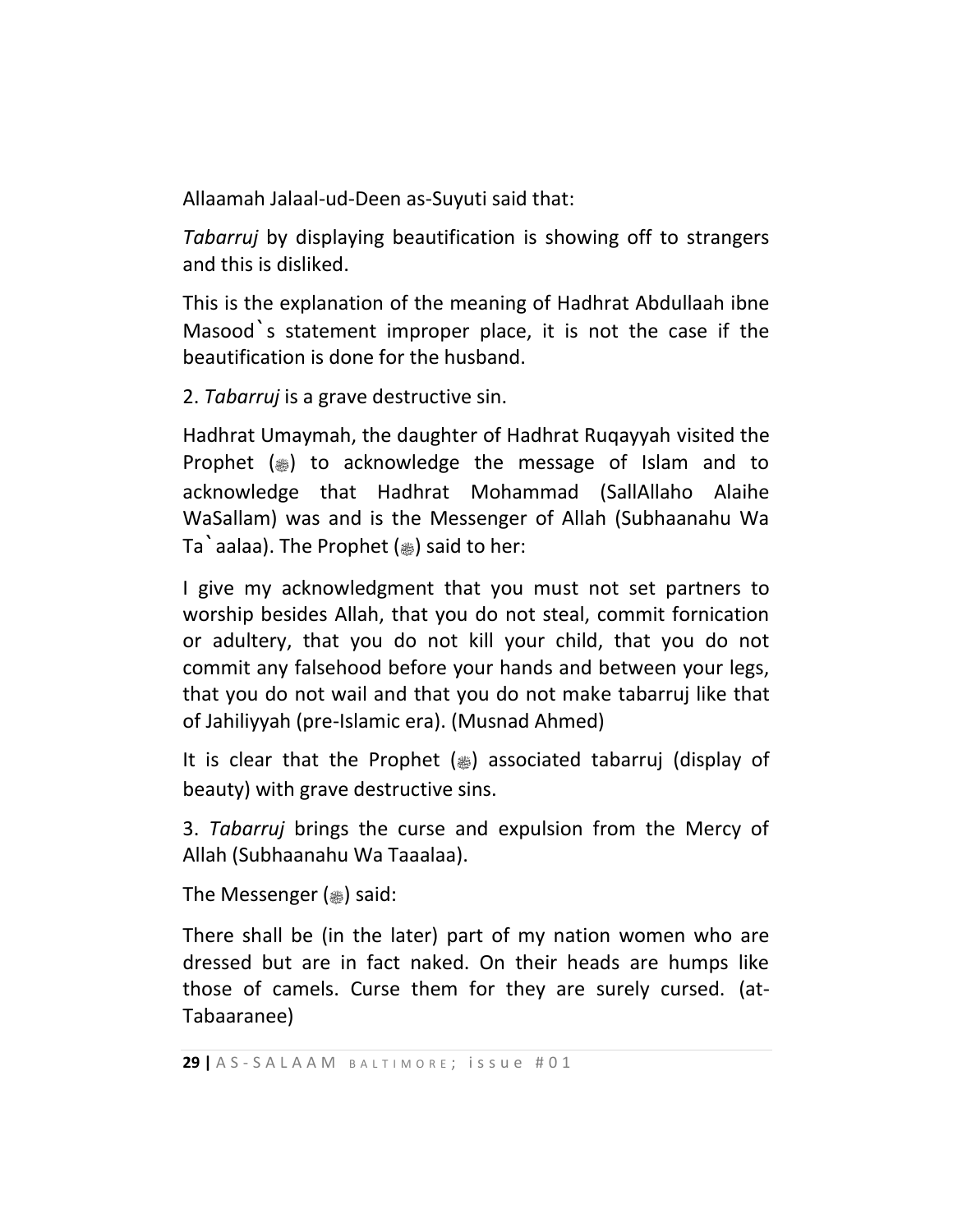4. *Tabarruj* is an attribute of the people of hell.

The Messenger  $(\circledast)$  said:

Of the people of Hell there are two types whom I have never seen: The one possessing whips like the tail of an ox and they flog people with them. The second one the women who would be naked in spite of their being dressed, who are seduced to wrong paths and seduce others with their hair high like humps. These women would not get into Jannah and they would not perceive its odour, although its fragrance can be perceived from such and such distance. (Muslim)

5. *Tabarruj* is darkness on the Day of Resurrection.

It is narrated that the Prophet  $(*)$  said:

The parable of a woman who moves with a slow sweeping motion trailing her beautified clothes performing not for her husband is like darkness of the Day of Judgement, she has or comes with no light. (at-Tirmizi)

The odor of the mouth of a person observing Sawm (Fast) may not be pleasant in this world, however, to Allah (Subhaanahu Wa Ta`aalaa) it is better than the odor of musk because the Muslim has obeyed Allah (Subhaanahu Wa Ta`aalaa) and performed what is due upon him from Sawm. Similarly, the woman wearing her Hijab may be looked upon as reactionist, old fashioned or a walking tent, she however is the winner on the Day of Resurrection and those who mock her put themselves on a dangerous road and may be subjected to the wrath of Allah (Subhaanahu Wa Ta`aalaa).

6. *Tabarruj* is hypocrisy.

The Prophet  $(\triangleq)$  said: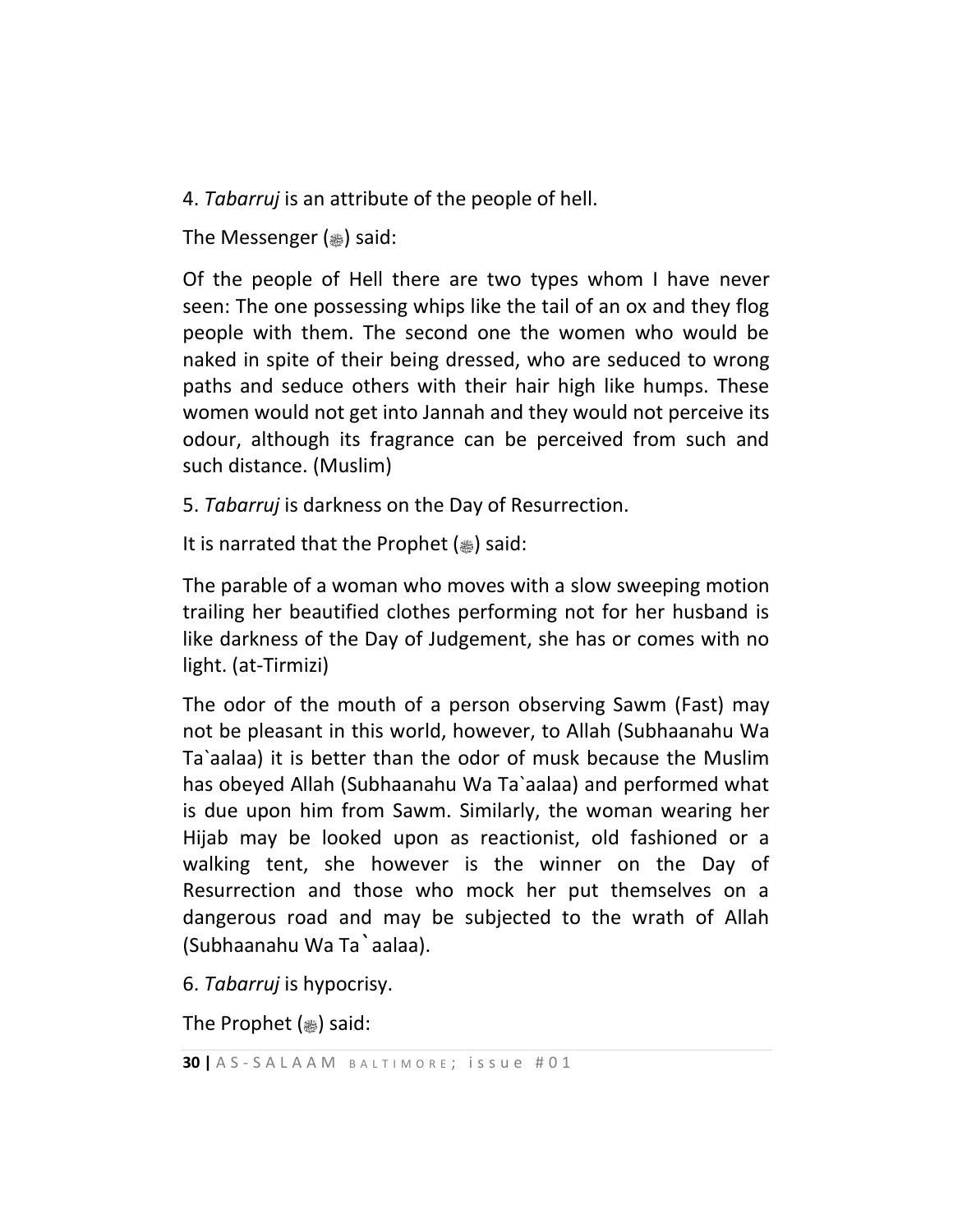The best of your women is the affectionate, the fertile (in productivity), the propitious (favorable), the consultative if they fear Allah. The most evil of your women are the Mutabarrijaat (those who do at-Tabarruj display their beauty), the Mutakhayyilaat (who strut / swagger), and they are the hypocrites. Those who enter Al-Jannah are like the Cough Crow. (al-Bayhaqi in his Sunan)

The cough crow has a red beak and red legs and is rare, so the expression in the Hadeeth cough cow indicates that the women who will enter Paradise will be few.

7. *Tabarruj* is disgraceful.

The Prophet  $(\circledast)$  said:

Any woman who takes off her clothes in other than her husband`s home has broken the shield between her and Allah. (Musnad Ahmad ibn Hanbal & al-Haakim)

Imam Abu Zakariya an-Nawawee commenting on this Hadeeth said:

The saying of the Prophet (SallAllaho Alaihe WaSallam) that Any woman who takes off her clothes in other than her husband`s home, means showing off her beauty to strangers by taking off her shield of clothes, she has broken the shield between her and Allah (Subhaanahu Wa Ta`aalaa).

Allah (Subhaanahu Wa Ta`aalaa) stated:

O Children of Adam! We have bestowed raiment upon you to cover yourselves and as an adornment and the raiment of righteousness, that is better (Al-A`raaf 7:26)

So if a woman does not fear Allah (Subhaanahu Wa Ta`aalaa) and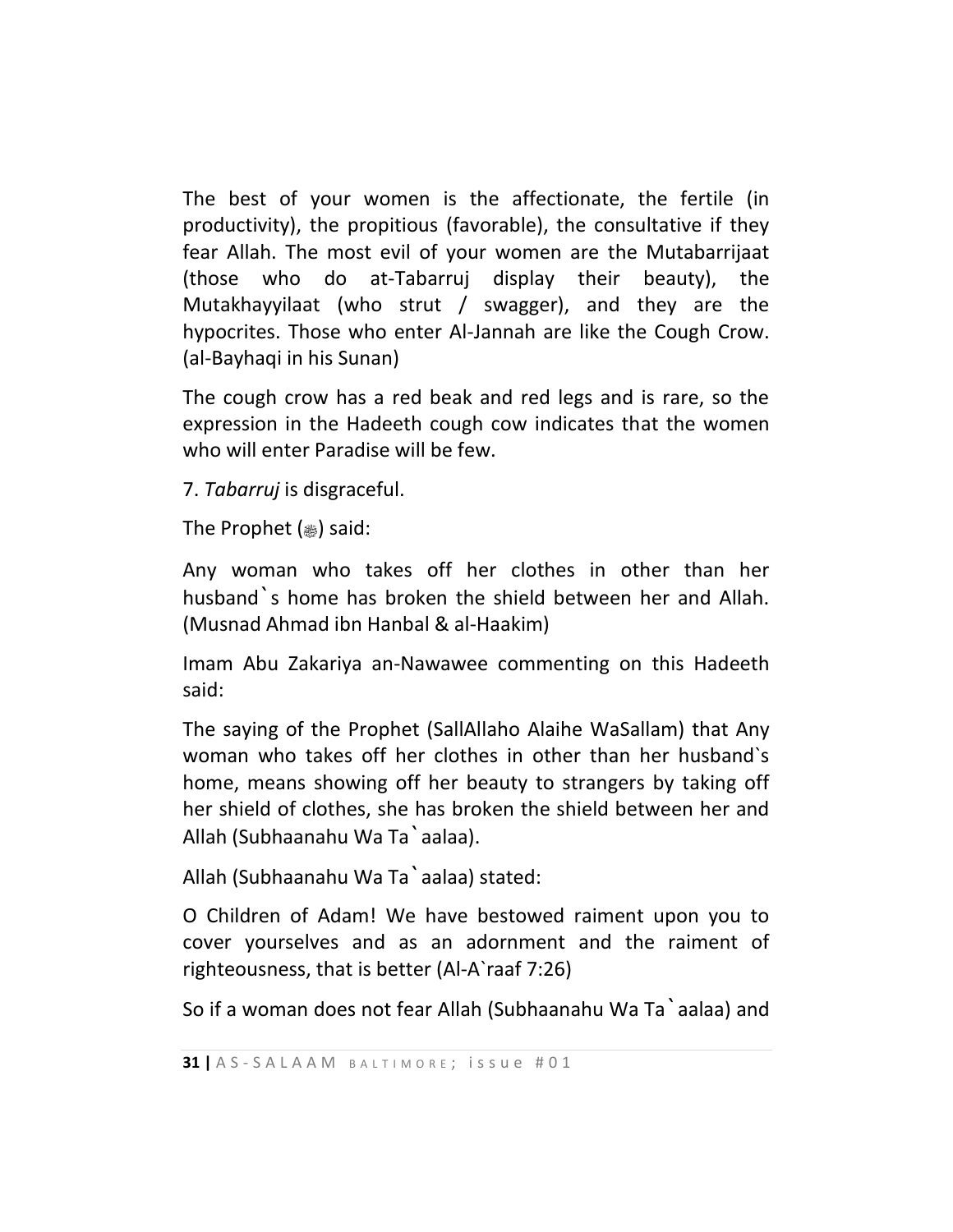uncovers her body then she is breaking the shield between her and Allah (Subhaanahu Wa Ta`aalaa), and because she uncovered and dishonored herself and committed a grievance against her husband then Allah (Subhaanahu Wa Ta`aalaa) will uncover her shield, she will be in a scandal.

8. *Tabarruj* is an unchaste and disgraceful sin.

The women is Awrah, a source of attraction, her body is not to be shown, to wear clothes that show off her body and its shape and features is disgraceful. Allah (Subhaanahu Wa Ta`aalaa) orders us to stay away from disgraceful sins:

And when they commit a Faahishah (evil deed, going round the Ka`bah in naked state, every kind of unlawful sexual intercourse, etc.), they say: We found our fathers doing it, and Allah has commanded us of it. Say: Nay, Allah never commands of Faahishah. Do you say of Allah what you know not? (Al-A`raaf 7:28)

Rather, it is Shaytaan who orders such Faahishah, such disgraceful sins. Allah (Subhaanahu Wa Ta`aalaa) says:

Shaytaan (Satan) threatens you with poverty and orders you to commit Faahishah (evil deeds, illegal sexual intercourse, sins etc.); whereas Allah promises you Forgiveness from Himself and Bounty, and Allah is All-Sufficient for His creatures needs, All-Knower. (Al-Baqarah 2:268)

The Mutabar`rijaat create a sinful virus that spreads disgraceful sins amongst the Muslim society. Allah (Subhaanahu Wa Ta`aalaa) says:

Verily, those who like that (the crime of) illegal sexual intercourse should be propagated among those who believe, they will have a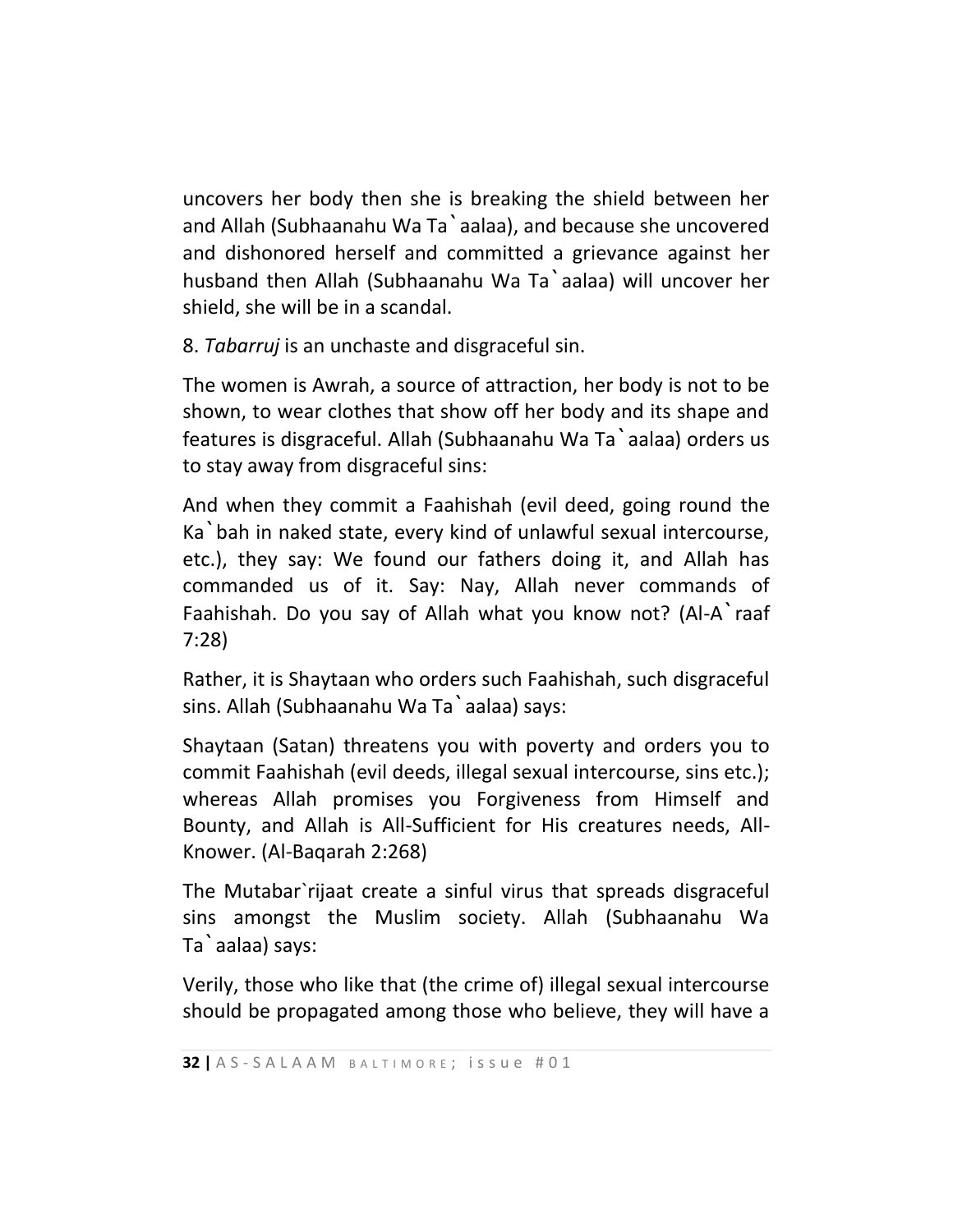painful torment in this world and in the Hereafter. And Allah knows and you know not. (An-Noor 24:19)

*Tabarruj* is the leading course for the spread of zina (illegal sexual relations).

9. *Tabarruj* is a satanic way.

The story of Hadhrat Adam and his wife demonstrates how the enemy of Allah (Subhaanahu Wa Ta`aalaa) i.e. Satan, was so keen to incite them to uncover their bodies in order to spread evil and disgraceful sins. It also shows that tabarruj of women is a primary goal for Shaytaan to achieve. Allah (Subhaanahu Wa Ta`aalaa) says:

O Children of Adam! We have bestowed raiment upon you to cover yourselves and as an adornment, and the raiment of righteousness, that is better. (Al-A`raaf 7:26)

It is very clear that Satan is the one who established the call for Tabarruj and showing off and he is the leader of those leaders who call for the liberation of women. Shaytaan is the Imam of everyone who obeys him and follows him in disobedience to Allah, Most Merciful, especially those Mutabar rijaat (those who do at-Tabarruj) who harm the Muslims and deceive their youth. The Prophet (.) said:

I have not left after me any chance of turmoil more harmful to men than the harm done to them because of women. (Bukhari)

Hadhrat Adam forgot, slipped, immediately repented and asked for forgiveness from Allah (Subhaanahu Wa Ta`aalaa) and Allah (Subhaanahu Wa Ta`aalaa) accepted his repentance. The struggle between Hadhrat Adam`s offspring and Shaytaan continues. The Devil still whispers to drive us (men and women) to disobey Allah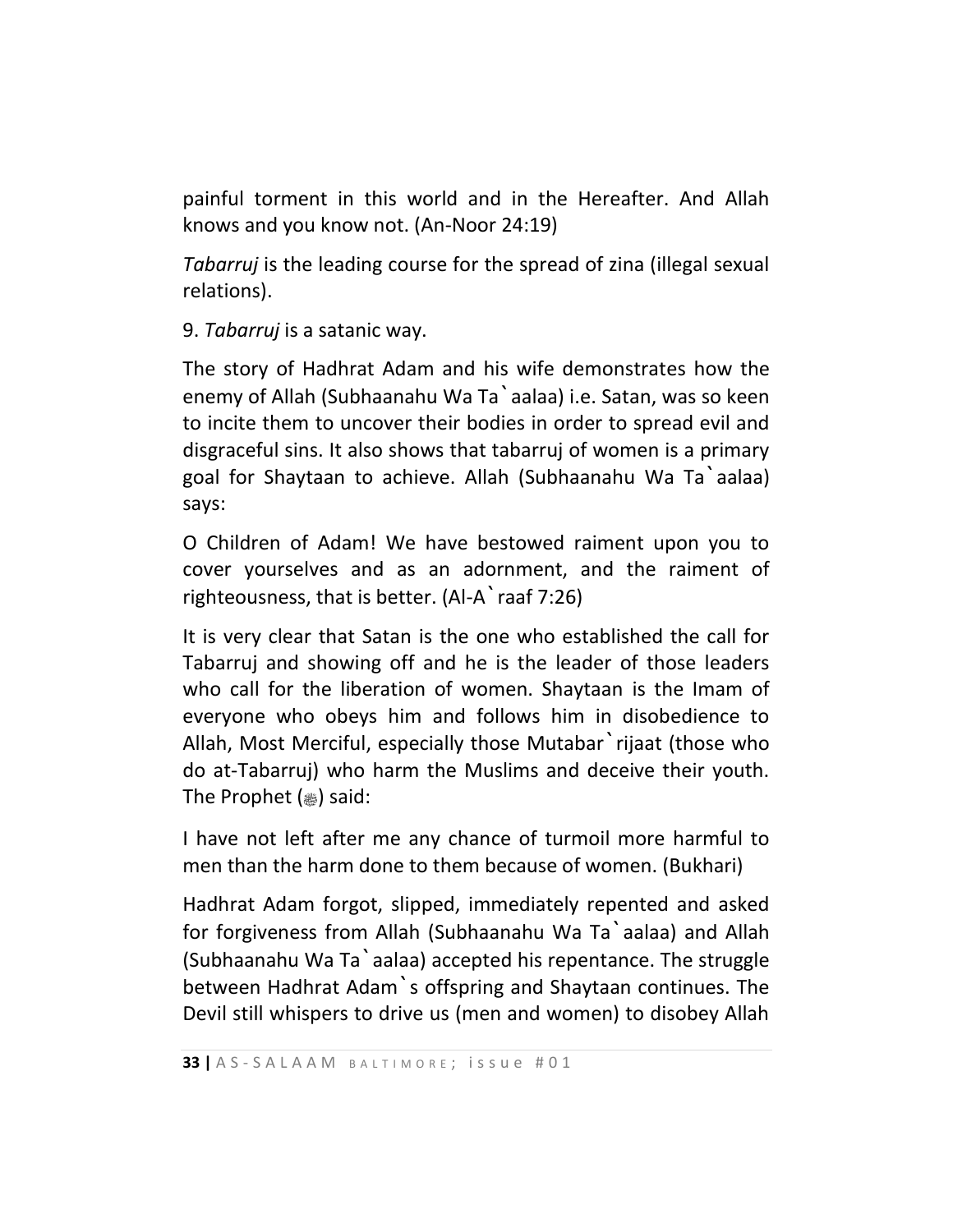(Subhaanahu Wa Ta`aalaa) and follow sins and there is no safeguard except in returning to Allah (Subhaanahu Wa Ta`aalaa) in good faith and repentance, remembering Allah (Subhaanahu Wa Ta`aalaa) and asking Him for His help to overcome lusts and desires.

10. *Tabarruj* is the way of the Non-Believers.

The Jews have an important role in the destruction of nations through Fitnah, the seduction and temptation of women. The spread of tabarruj is an effective weapon of their wide spread establishments. One just has to look around to see Hollywood and famous houses of fashion, advertising, x-rated movies and clothes are all wide spread. In fact, the Prophet  $(\triangleleft)$  said:

Watch out for this worldly life (safeguard yourself from its temptation) guard yourself from the allurement of women. Verily, the first trial for the people of Israel was caused by women. (Muslim)

Their (the Jews) books also testify to this fact. In the third chapter of Isaiah it is quoted that:

Moreover, the LORD said: Because the daughters of Zion are proud and walk with heads held high and seductive eyes, and go along with mincing steps, and tinkle the bangles on their feet. Therefore the Lord will afflict the scalp of the daughters of Zion with scabs, and the LORD will make their foreheads bare. (Isaiah, Chapter 3, V.16-17)

#### **Furthermore:**

In that day the Lord will take away the beauty of their anklets, headbands, crescent ornaments, dangling earrings, bracelets, veils, headdresses, ankle chains, sashes, perfume boxes, amulets,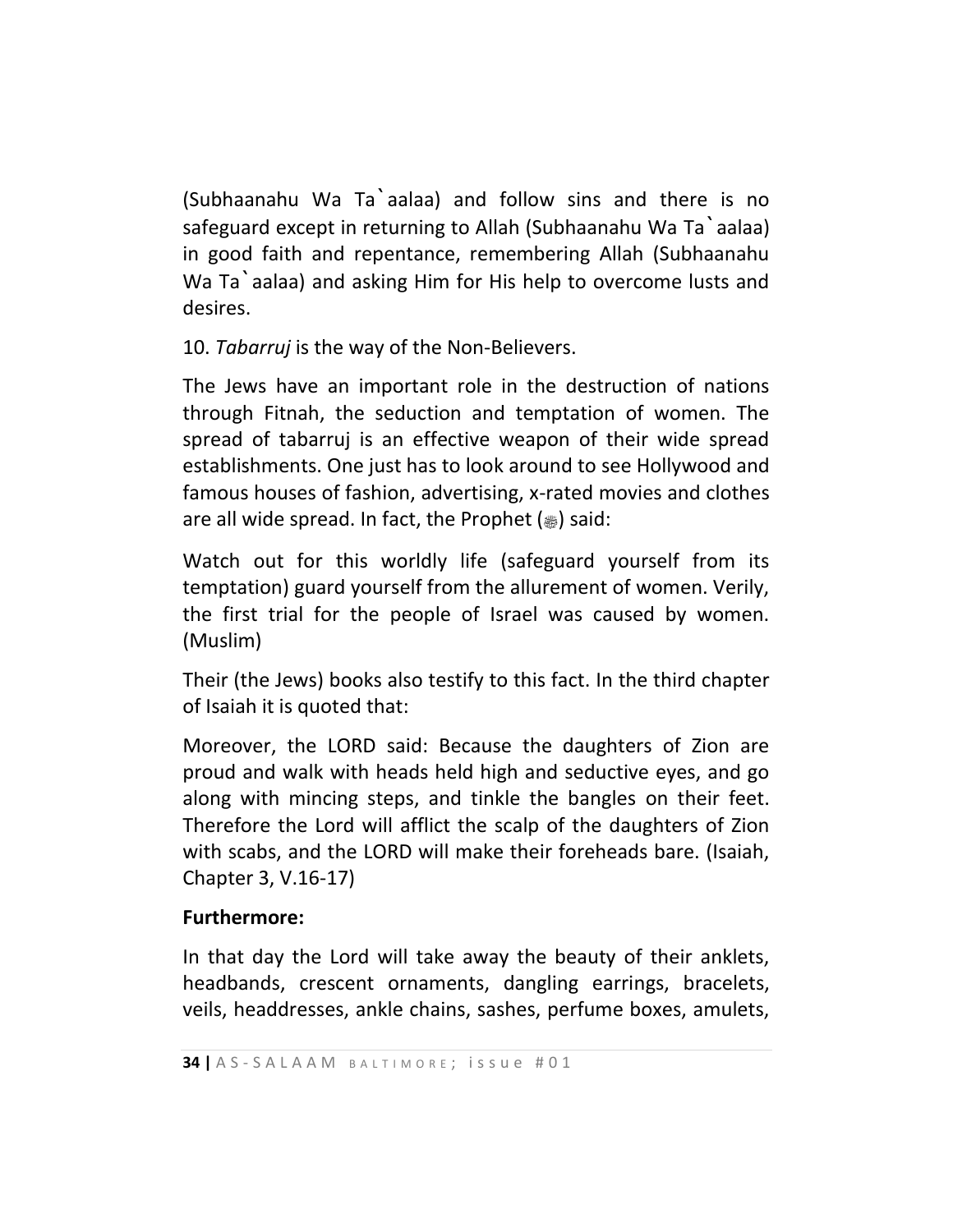finger rings, nose rings, festal robes, outer tunics, cloaks, money purses, hand mirrors, undergarments, turbans and veils. (Isaiah, Chapter 3, V.18-23)

Although the Prophet (SallAllaho Alaihe WaSallam) warned against mimicking the non-believers and their ways, many Muslims don't abide by this warning. This is a testimony for the Prophet  $(\triangleq)$  who said:

You will tread the same path as was trodden by those before you, inch by inch and step by step, so that if they enter the hole of the lizard you will follow them into it also.

The Sahaabah (Companions) of Prophet  $(\triangle)$  asked him:

Do you mean the Jews and the Christians?

He replied: Who else?! (Muslim)

The similarity of those women who disobey Allah (Subhaanahu Wa Ta`aalaa) and His Messenger (SallAllaho Alaihe WaSallam) to the Jews is very evident because their response to Allah (Subhaanahu Wa Ta`aalaa)`s command was and is similar to that of the Jews:

We have heard and disobeyed. (Al-Baqarah 2:93)

This is unlike the response of the believing woman who would respond (to the commands of Allah, (Subhaanahu Wa Ta`aalaa) saying:

"We hear and we obey." (Al-Baqarah 2:85)

They remember the saying of Allah (Subhaanahu Wa Ta`aalaa):

And whoever contradicts and opposes the Messenger (Muhammad) after the right path has been shown clearly to him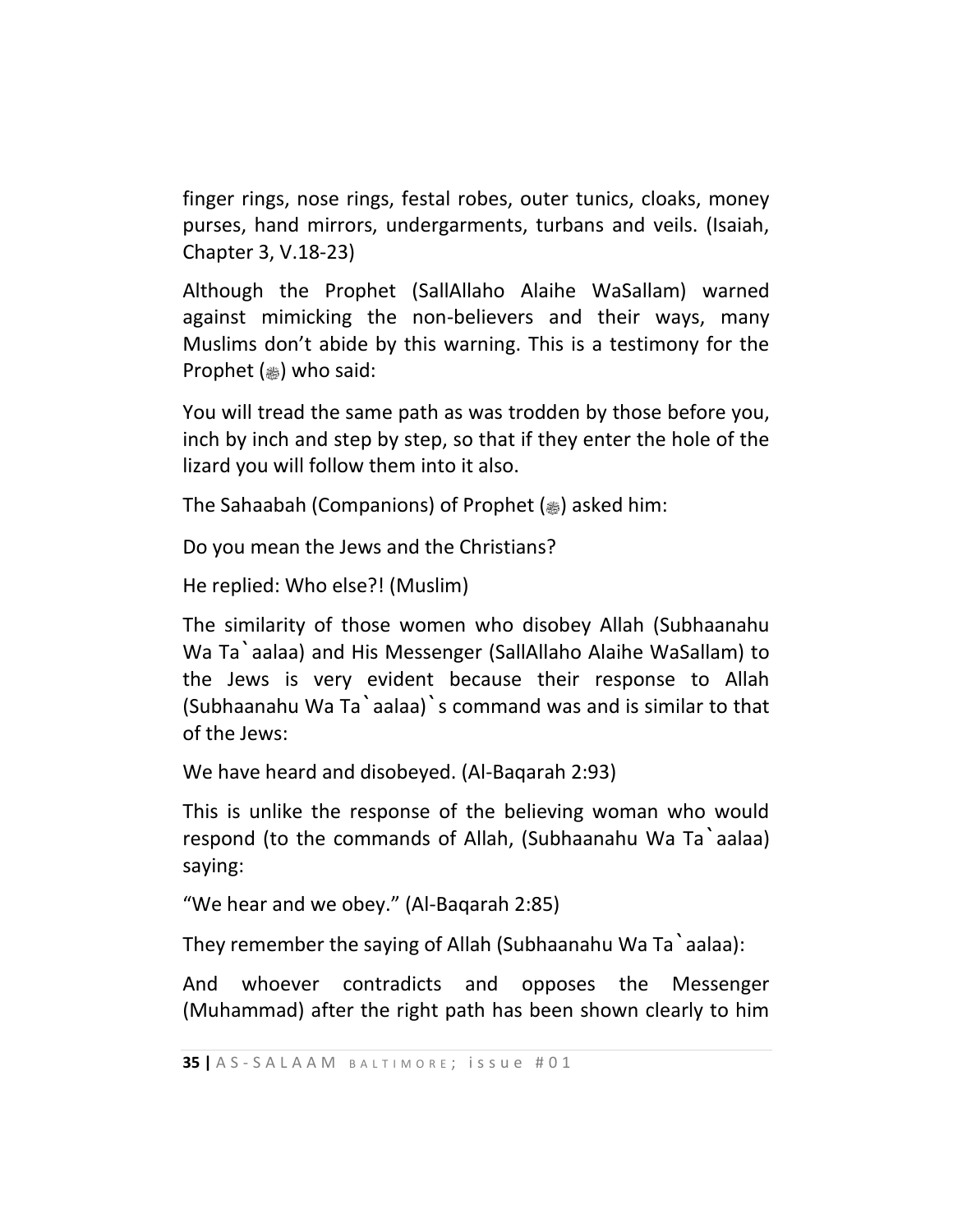and follows other than the believers` way. We shall keep him in the path he has chosen, and burn him in Hell - what an evil destination. (An-Nisaa 4:115)

11. *Tabarruj* is a filthy Jaahiliyyah (ignorance).

Allah (Subhaanahu Wa Ta`aalaa) says:

And stay in your houses, and do not display yourselves like that of the times of ignorance. (Al-Ahzaab 33:33)

The Prophet (SallAllaho Alaihe WaSallam) described the times of ignorance as filthy and wicked and ordered us to reject them. Allah (Subhaanahu Wa Ta`aalaa) described the Prophet  $(*)$  in that:

He allows them as lawful at-Taiyibaat (i.e. all good and lawful as regards things, deeds, beliefs, persons, foods, etc.), and prohibits them as unlawful al-Khabaa`ith (i.e. all evil and unlawful as regards things, deeds, beliefs, persons, foods, etc.) (Al-A`raaf 7:157)

The call to bring about the times of Jaahiliyyah is similar to the call for tabarruj, both of which are wicked ways which the Messenger ( $\circledast$ ) made unlawful. The Prophet ( $\circledast$ ) said:

Verily, ever matter of Jaahiliyyah is under my feet. (Abu Daawood, at-Tirmizi, Ahmad and other)

*Tabarruj* and all forms of Jaahiliyyah such as false pride and haughtiness, ill thoughts about Allah (Subhaanahu Wa Ta`aalaa), call for falsehood, setting up rivals with Allah (Subhaanahu Wa Ta`aalaa), ruling by the laws of other than Islam, usury, etc., are all inclusive.

12. *Tabarruj* is an animal act.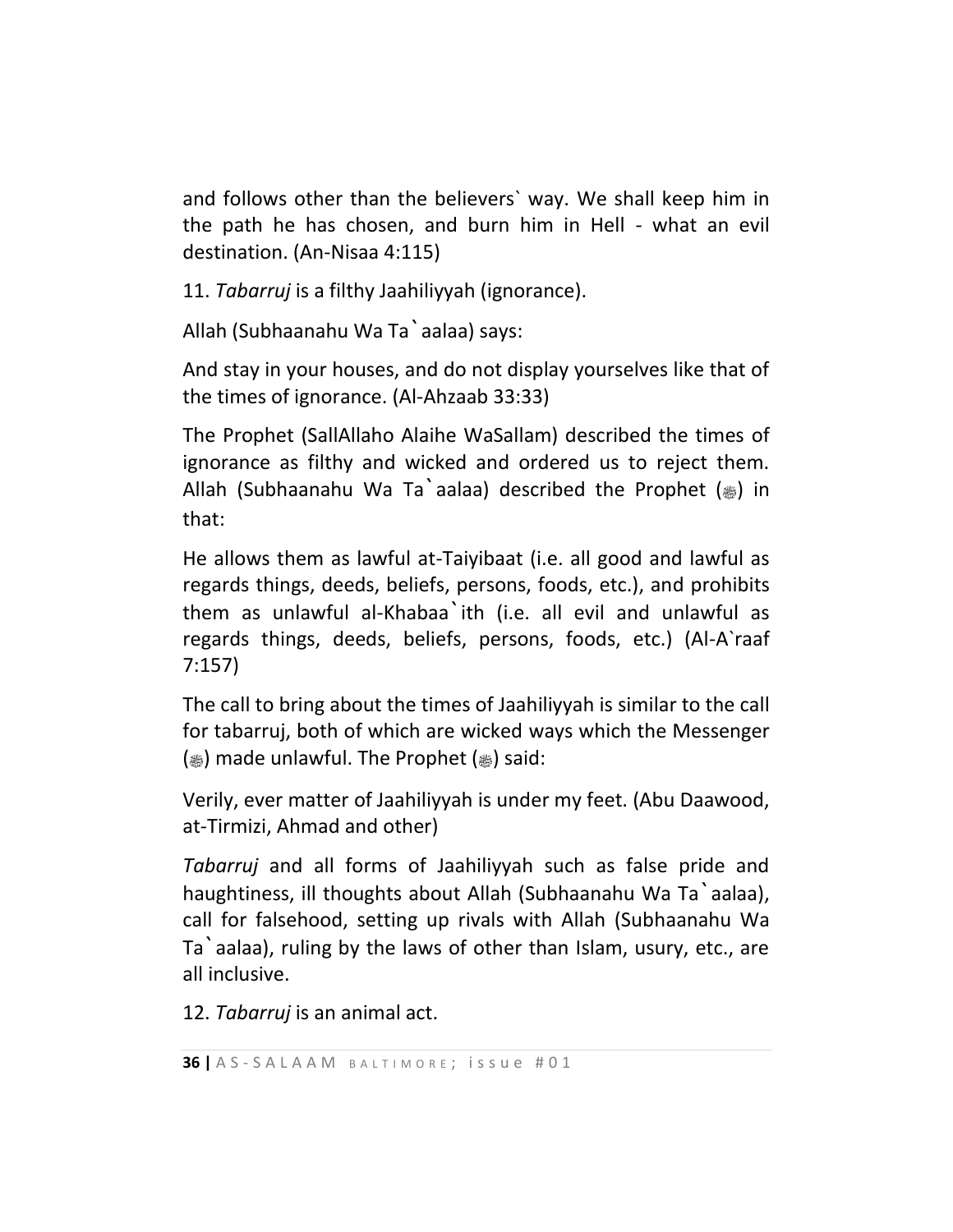To reveal and expose of our natural behaviour to that of animals, whenever man inclines to such behaviour he starts his decline to a level lower than the level of manhood that Allah (Subhaanahu Wa Ta`aalaa) has bestowed upon him. Allah (Subhaanahu Wa Ta`aalaa) bestowed a natural inclination towards covering, preservation and safeguarding modesty, to consider the acts of display, exposition and uncovering as an act of beauty represents a corruption of the Fitrah (natural disposition / inclination) and is degeneration in state and a sign of decadence and decline.

The progress of man`s stability is linked to his or her covering of the body. The Hijab cover is fitting to the instinct of ghairah which draws its strength from the soul. The so-called liberation from the chains of covering is an instinct which draws its instincts from lusts which incites tabarruj and mixing of the sexes. The one who is satisfied with the second instinct must sacrifice the first one in order to silence the voice of the innate ghairah in his heart in return for the so-called enjoyment of tabarruj and mixing. From this we understand that tabarruj is a sign of corruption of Fitrah (natural disposition / inclination), lack of bashfulness and insensitivity.

13. *Tabarruj* is a door to wide-spread evil.

Anyone who carefully examines the Islamic texts, the Quraan and the Sunnah and the lessons from history becomes convinced about the evils of tabarruj and its harms, both in religious and worldly matters, especially when it is associated with the mixing of sexes. Some of its underlying consequences are:

a) The competition amongst the displaying women in showing of their beauty, this is seduction, and it leads to the spoiling of morality and leaves women as merchandised articles for anyone to look at.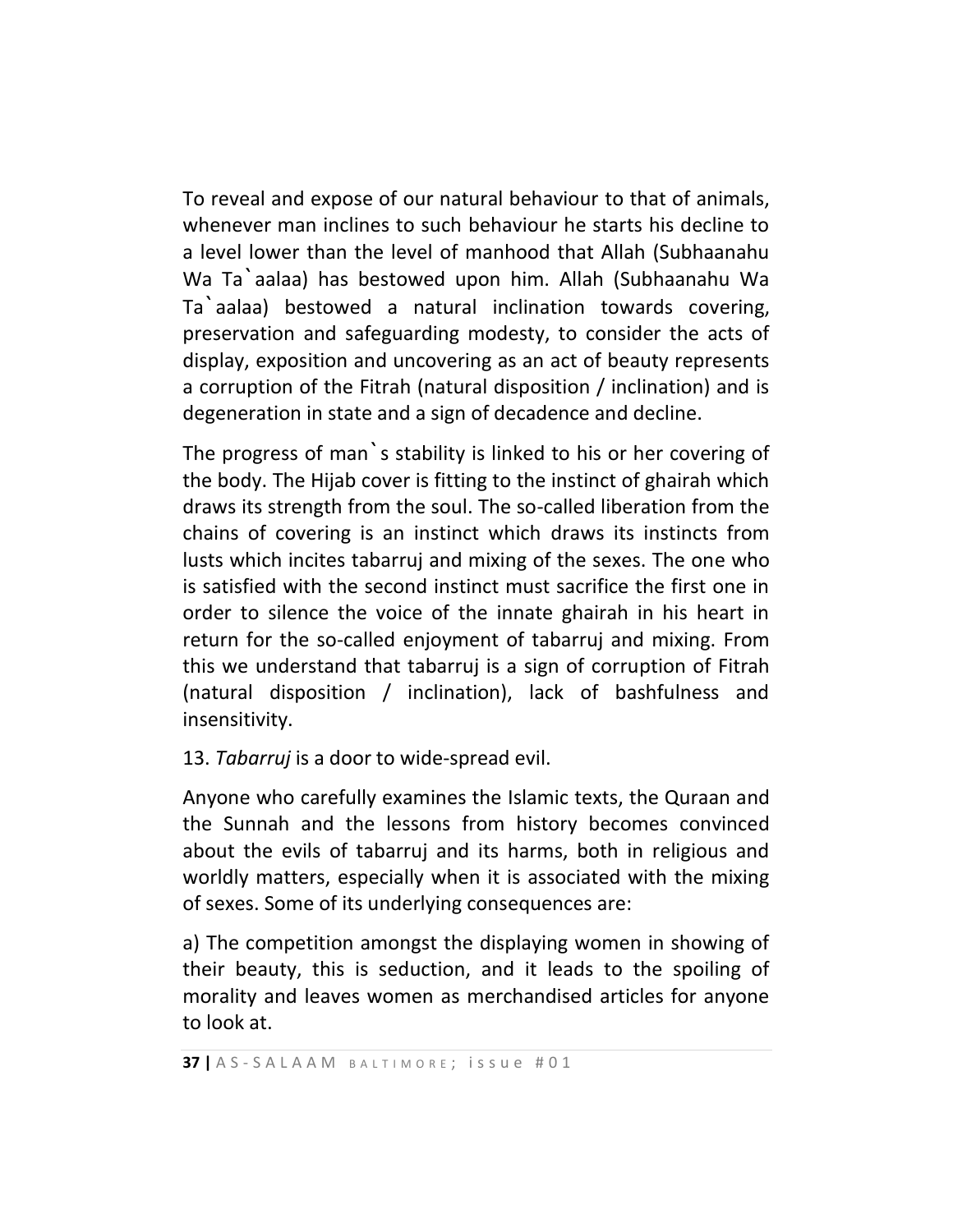b) The corruption of the morality of men, especially the youth and those in adolescence, it pushes them to commit various kinds of sin. We have seen teenage kids on the corners of many streets in Europe, North America and other parts of the world roaming around smoking, at times half naked, on drugs and looking to engage in sexual relationships. Why, what happened? Many try to hide from the hard facts. The drive for lust and the materialistic life became the objective of the new generation, the Pepsi, Michael Jackson, MTV generation. The result, AIDS and other sexually transmitted diseases!

c) The destruction of family ties and the causing of a lack of trust between family members and the threat of divorce.

d) The commercial abuse of women in the world of advertising, entertainment and other areas.

e) Doing harm to women by declaring their ill intentions and evil conscience thus rendering her venerable to harm by the wicked.

f) The spread of diseases. The Prophet (SalLAllaaho Alaihe WaSallam) said:

Sin did not spread in any particular nation until they openly conducted (their sins) and as a result plague and other illnesses that were not present amongst their predecessors because present amongst them.

g) The facilitation of the sin of Zina and fornication of the eye. The Prophet (said:

The adultery of the eye is the lustful look. (Muslim)

h) *Tabarruj* makes it difficult to lower the gaze.

i) It justifiably brings down the Punishment of Allah (Subhaanahu Wa Ta`aalaa) and His Punishment is more severe than an atomic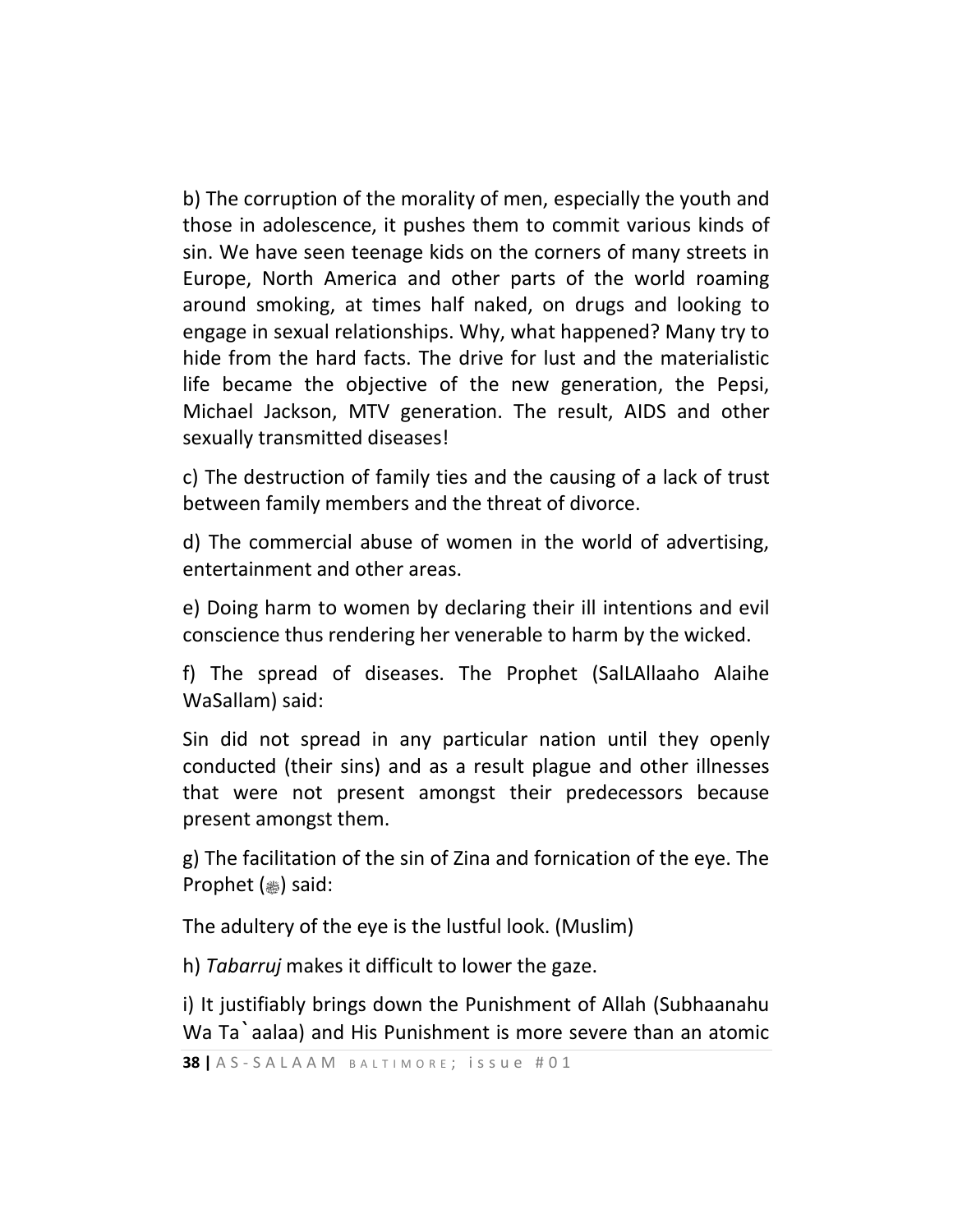bomb. Allah (Subhaanahu Wa Ta`aalaa) says:

And when We decide to destroy a town (population), We (first) send a definite order (to obey Allah and be righteous) to those among them [or We (first) increase in number those of its population] who are given the good things of this life. Then, they transgress therein, and thus the word (of torment) is justified against it (them). Then We destroy it with complete destruction. (Al-Israa 17:16)

The Prophet  $(\triangleq)$  said:

When people see wrong or evil and they don't change it then it is eminent that the Punishment of Allah will fall upon them. (Abu Dawood and others)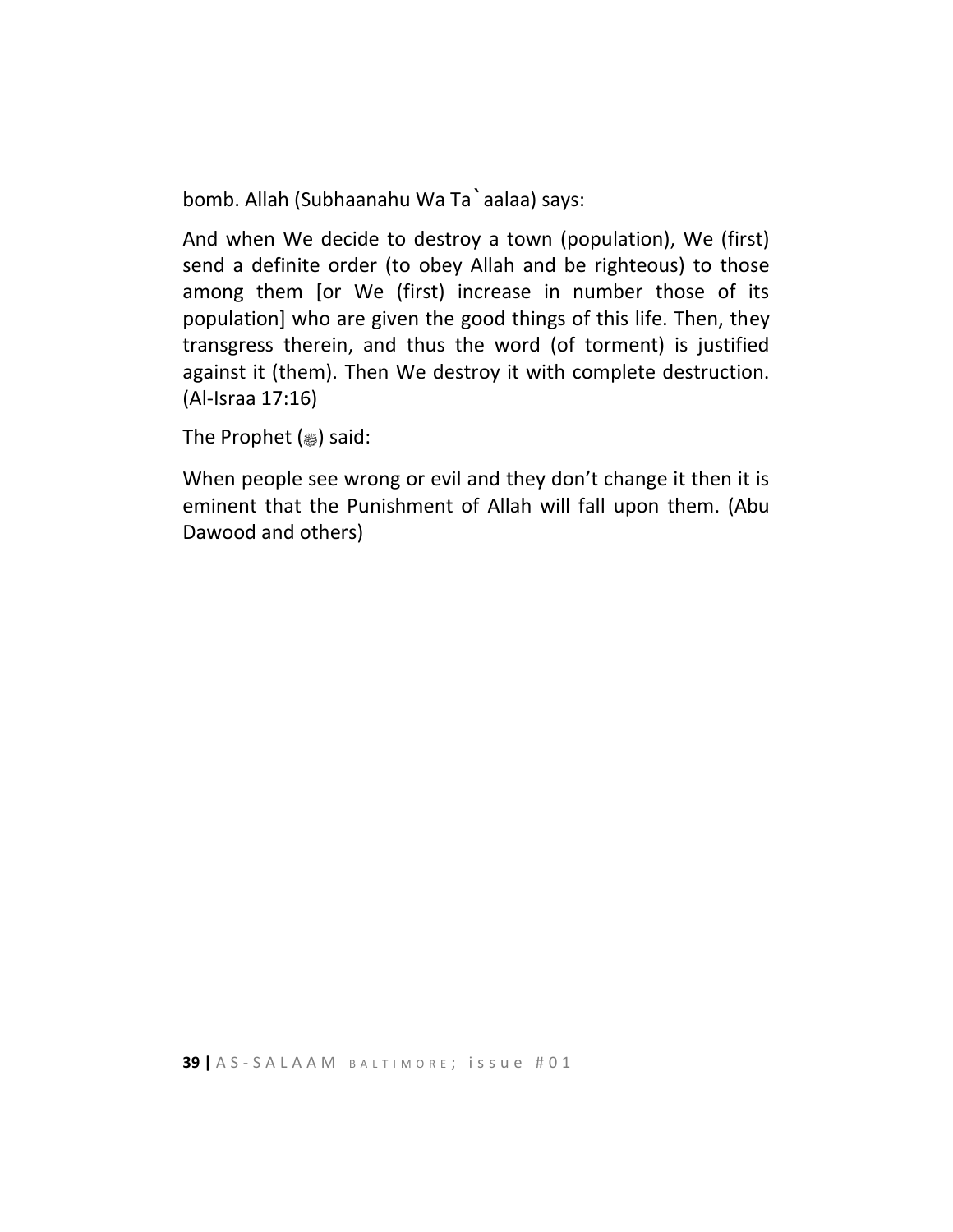# **HEALTHY TIPS**

#### Dr Adnan Khan

For most people, health equates with long life and lots of good times with family & friends. The more a person is health conscious; the presumption is that, the higher the chances of him/her reaching old age. Hence, there are lots of educational resources online on how to stay healthy. For those who wish to find out more in just one read, here is a short read that speaks about the secrets to health.

**Sleep:** What makes sleep necessary to restore health? It turns out that sleep naturally helps to heal the body by reducing damage caused by inflammatory proteins.<sup>1</sup> Through this mechanism, a good dose of sleep helps to heal tissues like nerves, muscles, organs & joints. Sleep also curbs excitement in the brain and the nerve cells. Additionally, it boosts immunity and helps to detox the body. Sleep is a natural rejuvenator for the body and it adds energy to the equation of health.

**Prayer:** The faster way to improve focus is to pray. Prayer helps to prioritize tasks and challenges. It helps to relief anxiety and depression and serves as psychological catharsis. When a person depends on prayer, it is evident that he believes that there are certain things that are beyond his/her control. This is a good thing for the mind and the nervous system. Moreover, guidance achieved by silent reflection & deeper contemplation in the meditative aspect of prayers  $-$  like reciting the doctrines or listening to the subconscious mind during the phase of deeper trance – produces healthy answers to our problems.

**Food:** Proteins, Fibers, Fruits, Vegetables, Fat, Carbohydrates are macro- & micro- nutrients that provide our body with the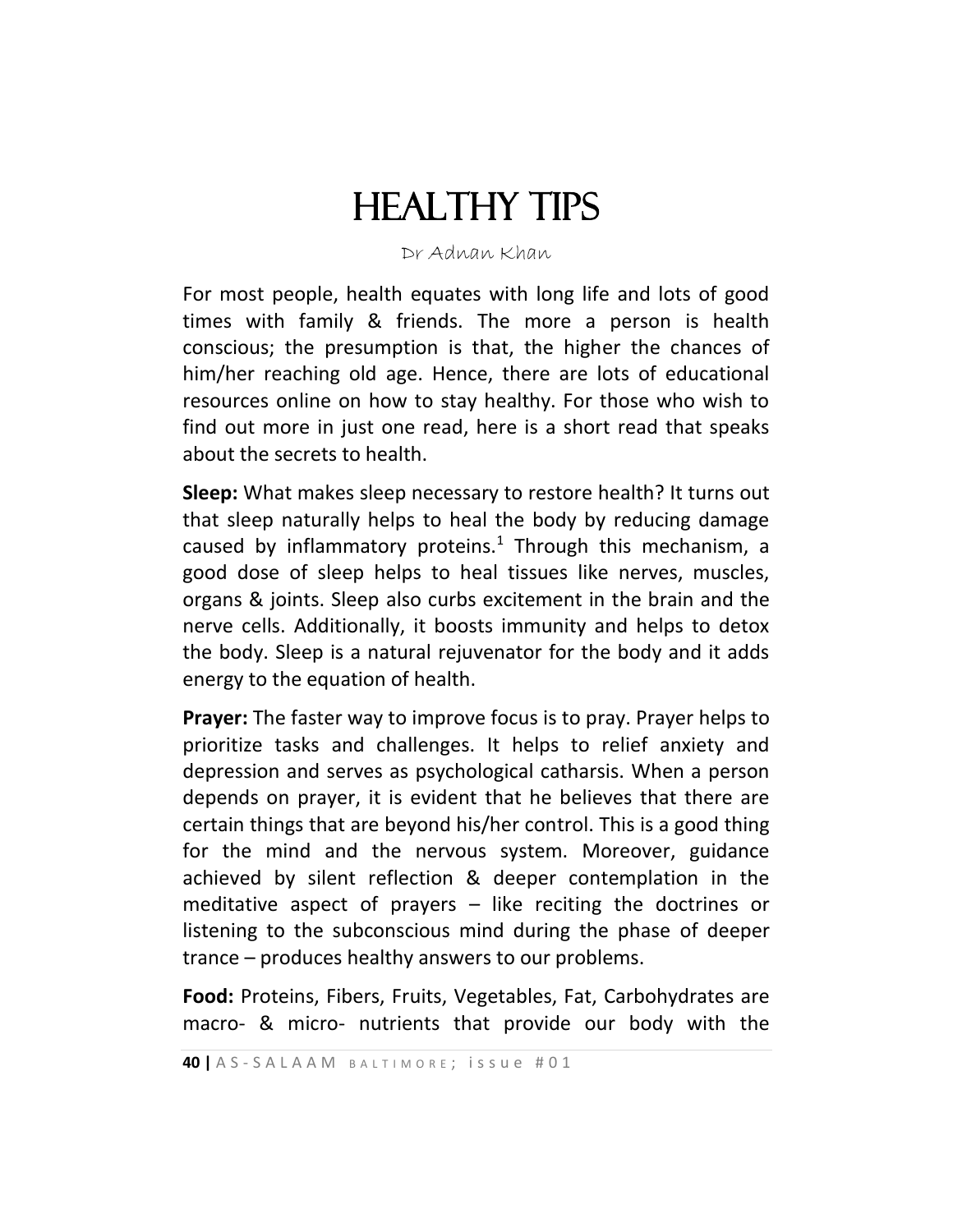nutrition to stay healthy. Proteins are the building blocks of the body and form the skeleton of all organs & tissues; proteins are also present in the body as neurohumoral messenger signals that coordinate vital functional processes like maintaining blood pressure, stabilizing blood sugar & keeping the body safe against germs & pathogens. Fibers, Fruits & Vegetables help to keep the bowels in good shape, and these food substrates also act as detox & antioxidants that facilitate absorption & metabolism of fats, carbohydrates, and proteins. Bleeding prevention requires vitamins & minerals & proteins & carbohydrates and fats. Similarly, neuronal processes like seeing or hearing or thinking or memorizing/recalling require a mix of all the above dietary nutrients. Fat contributes as a structural component of all cells of the body and plays several molecular roles in metabolic & nerve signaling pathways. Fat is also the preferred form of energy storage vehicle. Fish Oils & Flax seeds are small sized fat molecules that help to keep blood vessel clean & nerves, joints & organs adequately perfused. Carbohydrates (sugars) give instant energy to the body. The issue is that processed sugars provide excess & redundant energy too quickly that contributes to diabetes, vascular tissue damage, organ damage and build-up of harmful energy stores in the form of fat. For instance, while the American Heart Association (AHA) recommends dietary intake or consumption of less than 9 teaspoons of refined sugar per day (in men) & less than 8 teaspoons of processed sugar per day (in women); just a single 12 ounce beverage/can of regular soda contains 8 teaspoons of added sugar – a flaw that has been fixed slightly by production of 'zero-calorie' & zero sugar beverages. A balanced diet consisting of all these food nutrients is necessary as it helps to keep the body healthy & energetic.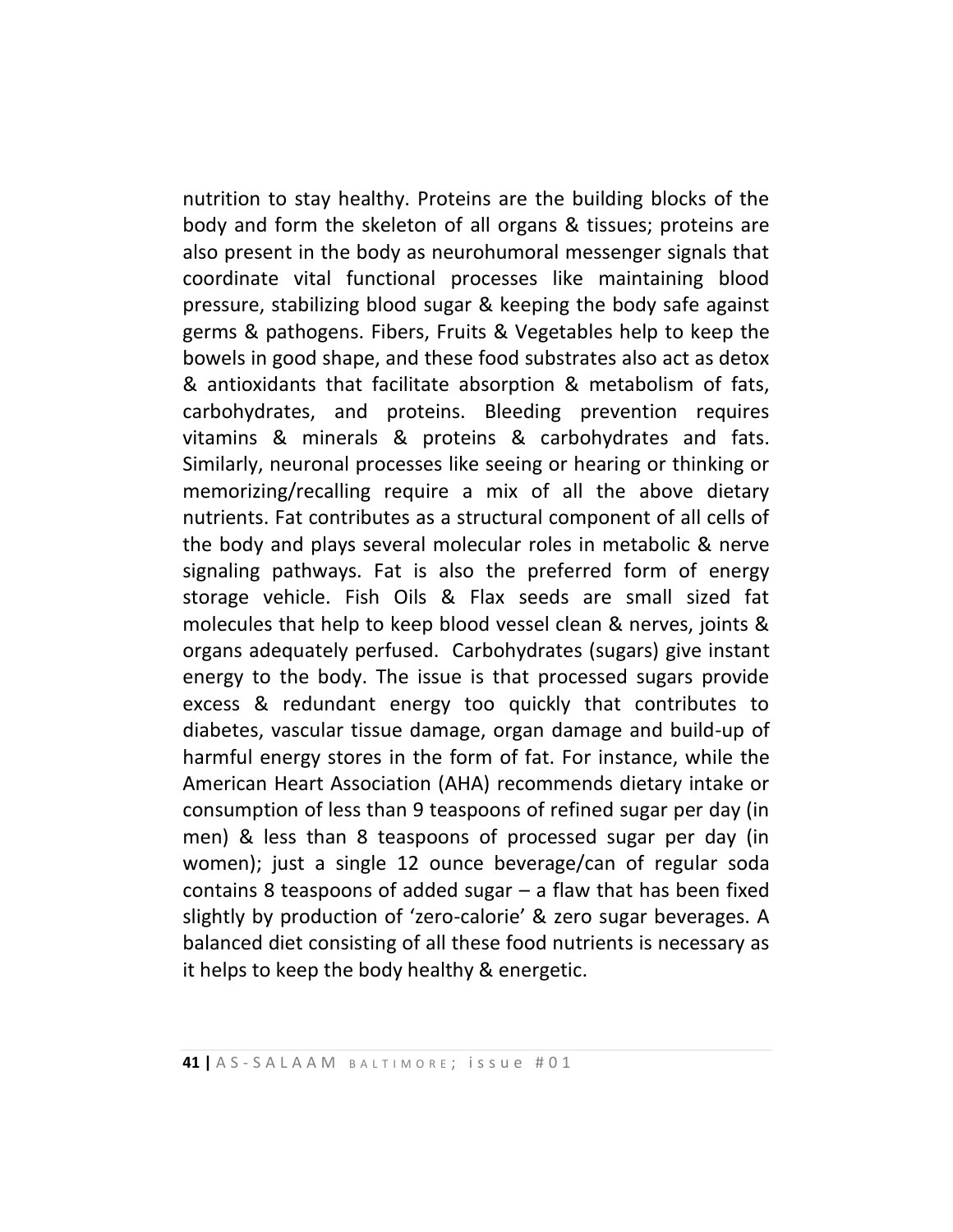**Exercise:** Physical activity improves blood circulation in the body – a process that supports healthy perfusion of vital organs and metabolic processes. Exercise helps to deliver nutrients into tissues & organs more efficiently, and it simultaneously triggers all metabolic cascades to burn excess calories. Growth of muscle tissue & reduction of joint stiffness are also sometimes observed after regular exercise as a result of improved circulation of essential nutrients in the musculoskeletal tissues. Additionally, the shredding of harmful toxic metabolic or caloric waste products is facilitated by exercise. Directly or indirectly, exercise improves the chances of survival of cells as long as healthy nutrients are consumed, and clean quality air is maintained. Smoking cigarettes or consuming tobacco does the reverse of this action by reducing blood flow to all organs and tissues.

Additionally, it's worth acknowledging that just like moderate physical exercise increases perfusion of organs & tissues in a beneficial way, activities that serve as mental exercise  $-$  like memorizing the Holy Quran, engaging in arithmetic calculations, recalling numbers or names of old friends and acquaintances – are beneficial for general & mental health & well-being. For instance, scientist found that older men who memorized the Holy Quran were significantly less likely to suffer from hypertension, diabetes, and depression.<sup>2</sup> Engaging in arithmetic or memory challenges helps to initiate & improve Neuro-cognitive processes & functions of the brain.<sup>3, 4</sup>

**Social Activity:** Healthy, positive, & constructive social interactions have been found to favor health. These improve memory and cognition and contribute to healthy decision making. Healthy social groups promote sustainable socio-cultural relationships & reduce unhealthy ideation and conversely, support mental growth & development. They help to release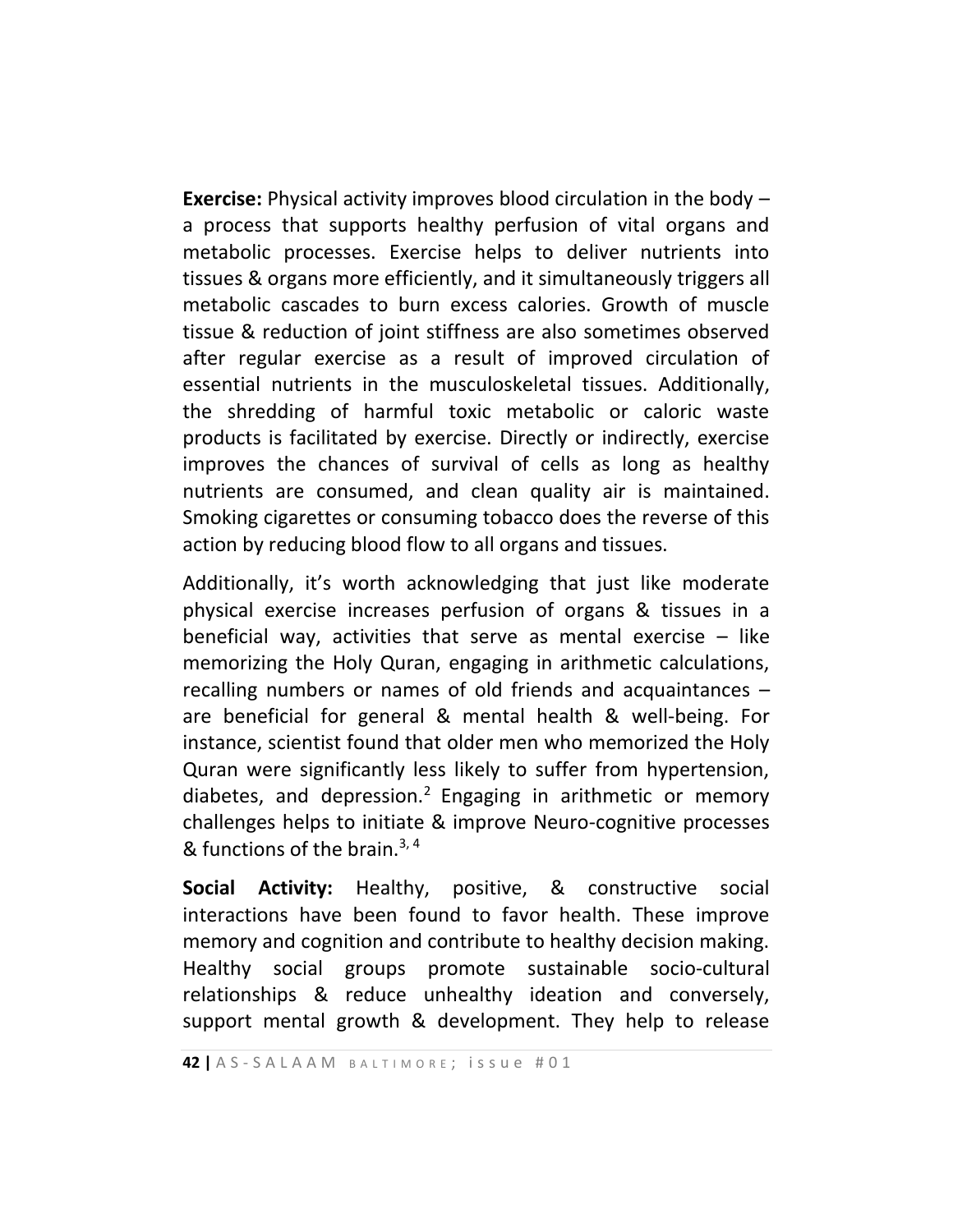endogenous chemicals in the body that accelerates the process of constructive learning, memory, & emotional development. Exposure to different cultures expands our skills and knowledge and opportunity for social growth & prosperity too. The more people we get to know, the wider (gets) our social circle of influence - which in turn serves as 'social capital' that develops our imagination & collective efficacy. As a group, people are also able to learn from each other about harmful behaviors, environmental hazards & dangers, and work together on common interest to ensure survival & collective betterment of everyone in the community.

**Moderation:** Every action works best in moderation. Moderation prevents waste. It conserves resources to carter for more people. Better distribution of energy & resources increases our efficiency. Simultaneously, harmful actions (& choices) are prevented from influencing our final projected outcomes & results (when we stick to moderate lifestyle habits). On the contrary living an extravagant lifestyle exposes us to added financial, socioeconomic & environmental (safety) risks. Similarly, binge eating or overindulgence in delectable habits takes a toll on our overall health & safety – this in turn affects probability of our long term survival.

**Charity:** This is one action that improves the functionality of society. It leads to less crimes of desperation and builds better & safer environments for activities. By checking the drawbacks of a capitalistic social outlook our ideology, charity ensures cash flow in the direction of basic human needs rather than financial value. It helps people to ascend the Maslow's Hierarchy and attain selfactualization. When more people attain self-actualization in the society (through charity or conditional cash flow transfers or micro-credit schemes), it helps to build socially safer, stronger, &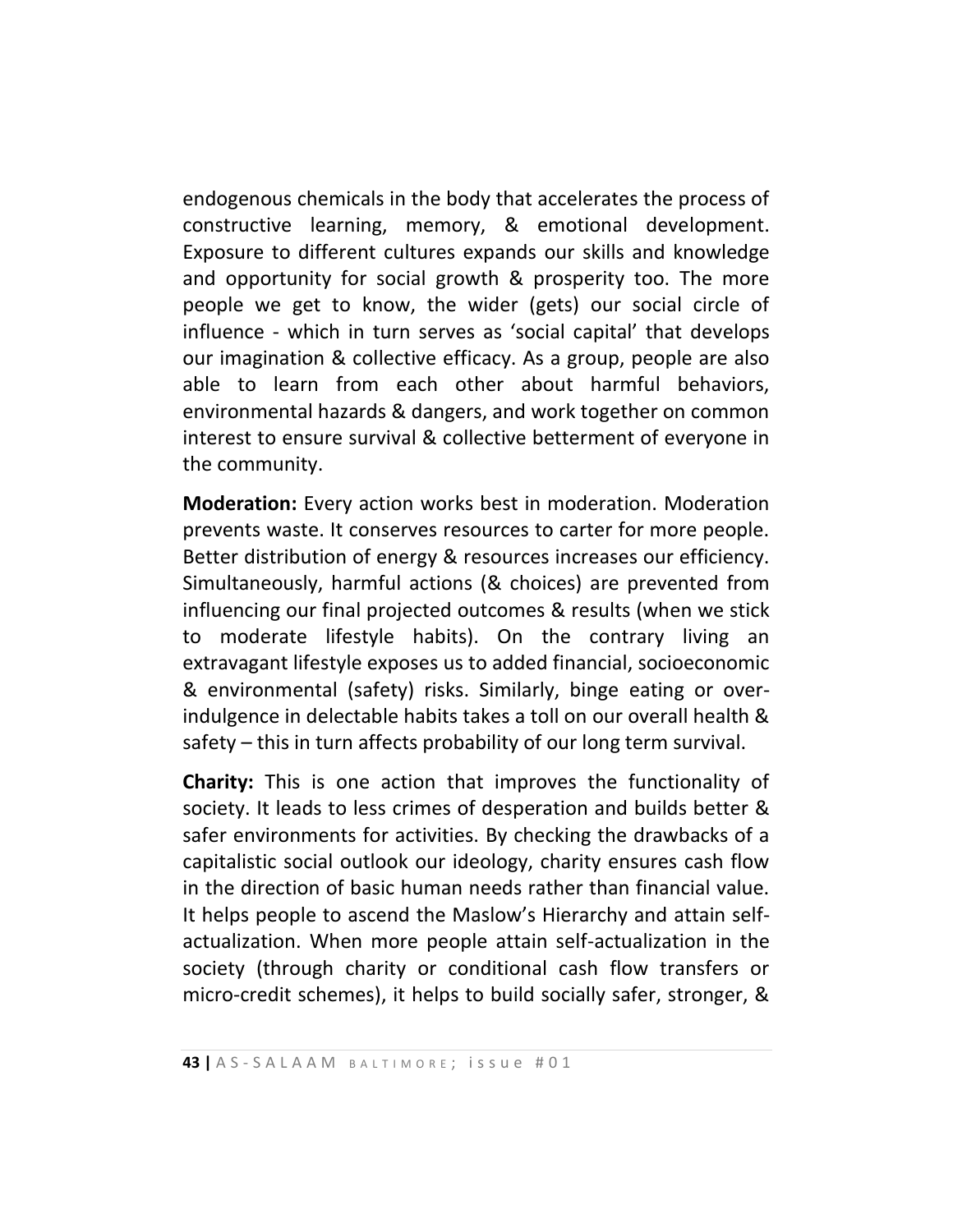stable environments for collective survival, peace, progress & health-centered community development.

In summary, we should all observe and improve on our habits related to sleep, prayer, dietary intake, exercise, social activity, and charity and we should always act in moderation. These are concise and concrete secrets to health.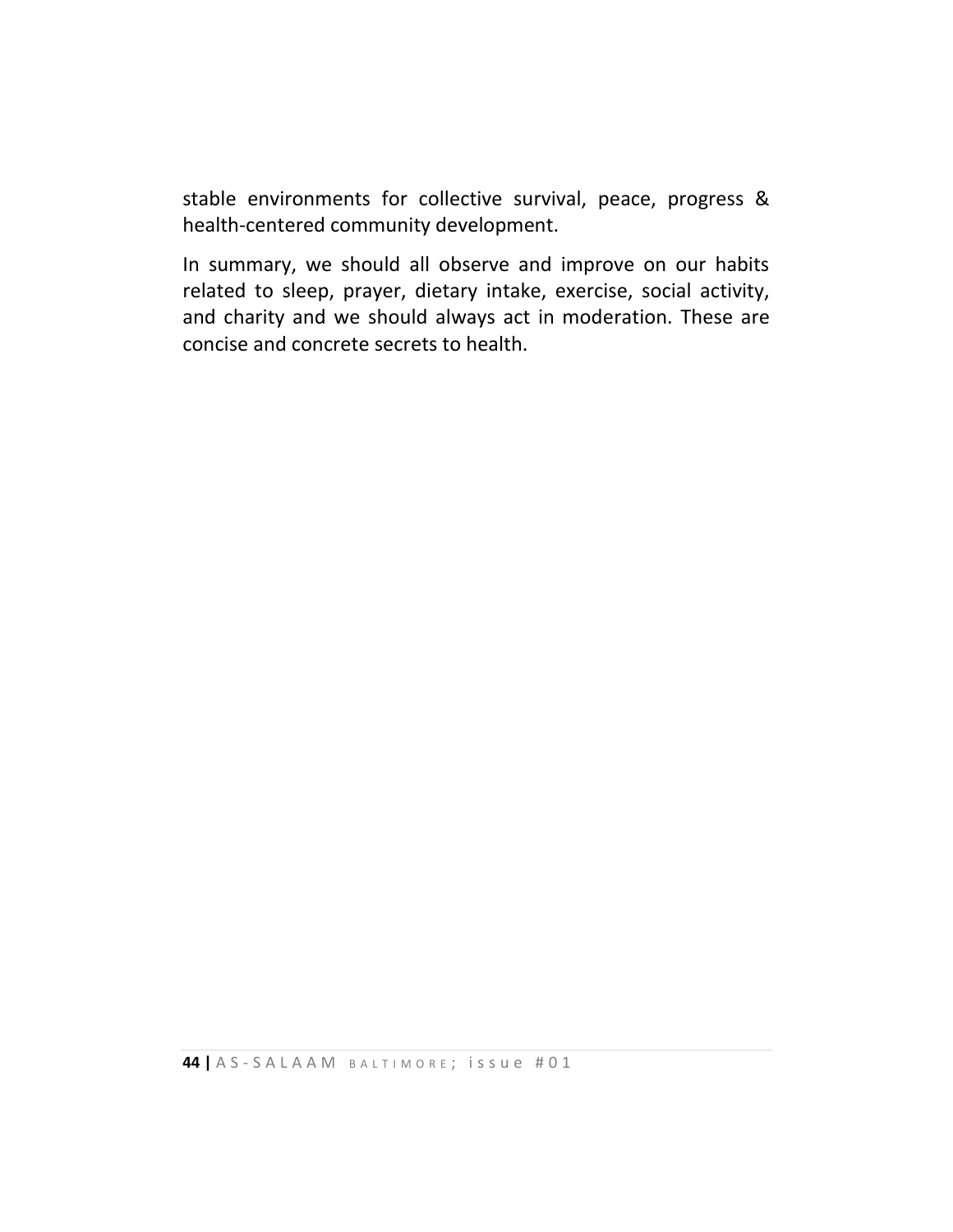# SMILE PLEASE

### **PROPHET MUHAMMAD RASULULLAH`S (**صلى الله عليه وسلم **(BEHAVIOR ABOUT HUMOUR:**

Hadhrat Abu Umama (R.A.) reported that Prophet Muhammad Rasulullah  $(\circledast)$  was the most lighthearted and facetious All. (Tibrani)

Hadhrat Abu Darda (R.A.) reported that Muhammad  $\gg$  didn't talk (to anybody) without smile on his face. (Masnad Ahmad) But, he did not use to laughter at all. Hadhrat Jabir (R.A) reported that he never laughed a lot, instead smiled. (Mawta Imam Malik, Tibrani)

Hadhrat Marrah`s father said, if Prophet Muhammad (.) laughed more, he put his hand on his mouth. (Baghvi)

NO OLD WOMEN WILL ENTER IN JANNAH

Hadhrat Hasan (R.A.) reported that once an old woman came to Prophet Muhammad ( $\triangleq$ ) and requested for the prayer that she may be entered in Jannah. Prophet  $(*)$  said, no old woman will enter in Jannah. When she heard this, she started to cry. Prophet Muhammad ( $\ast$ ) said: Tell her that she would be grown young in Aakhirah, and then would be entered in Jannah. (Shamail-e-Tirmidhi)

### **AN ODD KIND OF DIVORCE**

Qazi Abu Bakar Ibn Arabi says when Mansoor was the caliph of Baghdad, a man Musa Bin Eissa Hashmi said to his wife in intense love, "If you are not more beautiful than the moon, you will get three divorces." Wife thought that she was divorced, so she was very upset. So, she stopped coming in front of her husband.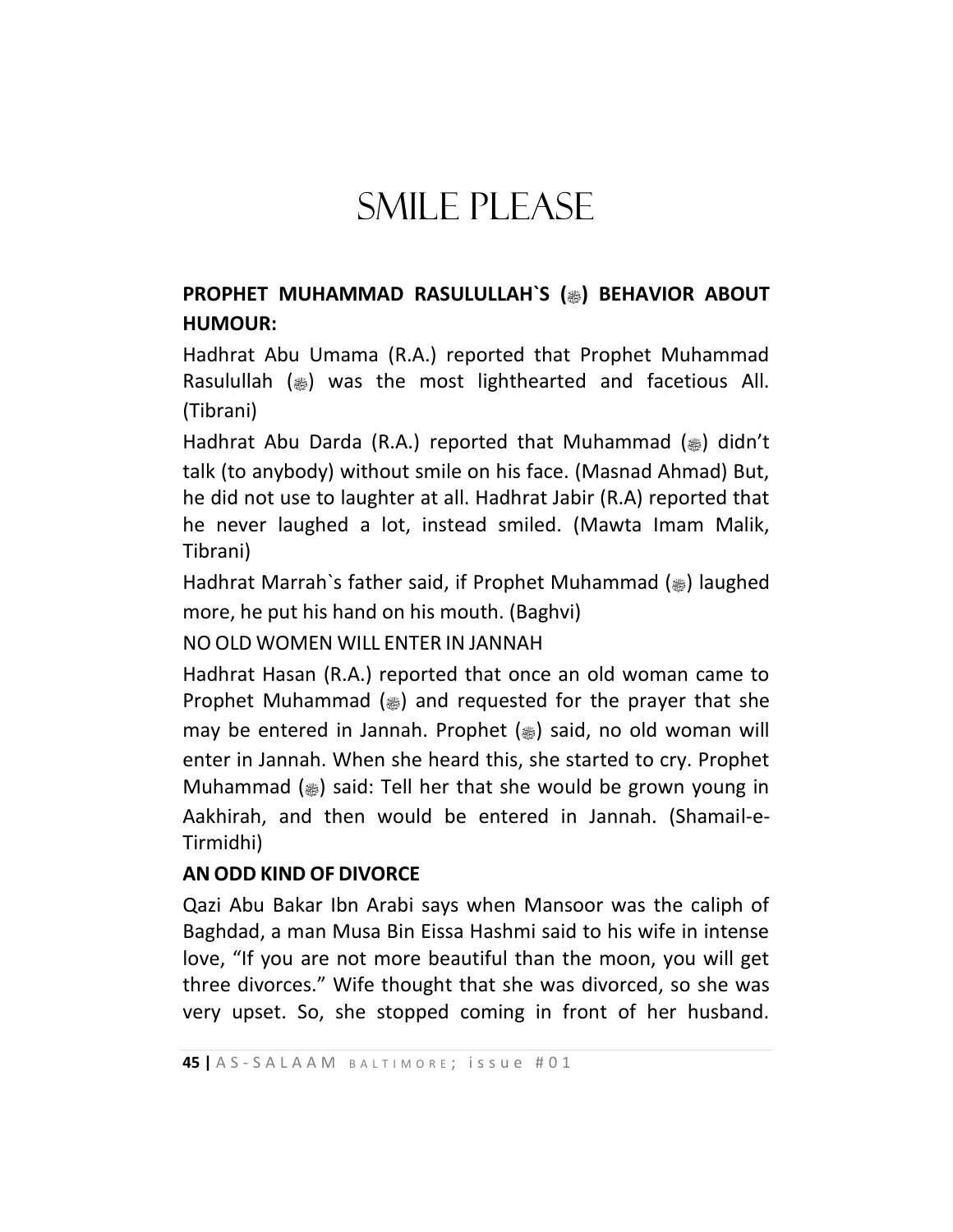Husband had said these words in intense love, but now he was also very worried about it. One morning, he went to caliph, and told him whole story. Caliph Mansoor gathered leading Islamic scholars of the city, and told them the story. The majority of scholars were of the opinion that divorce had taken place.

But a scholar opposed and said that the divorce to this man`s wife has not taken place. When this scholar was asked the reason of this opinion, he presented the Quranic way احسنتقویم یف االنسان خلقنا لقد (We have certainly created man in the best of stature). Mansoor appreciated this logic too much, and decided that the divorced has not taken place.

### **FORGETFULNESS AND MEMORY**

Hadhrat Hasham Ibne-e-Kalbi said that once he gave proof of his outstanding memory in a way he had never given before, and once there was a mistake that never happened before. The proof of my powerful memory was memorizing the Qur'an in three days. And when I forgot, mistakenly cut my beard hairs upside instead from bottom. Whole beard was in my hands.

### PATIENCE AND GRATITUDE

Imran Bin Attan was famous poet of Kharji sact. He was very genious and intelligent. According to Allama Zamakhshari, he was extremely dark and ugly. His wife was as beautiful as he was ugly. One day, she kept looking at his face for a long time, and then suddenly said to him, "Al\_Hamd-o-Lillah."

Imran asked, "Why did you say, "Al\_Hamd-o-Lillah"?

She replied, "I thanked God, because we both are Jannati."

Imran asked, "How?"

She replied, "Because, you have such beautiful wife like me, and you thanked god for this; while I have such ugly-faced husband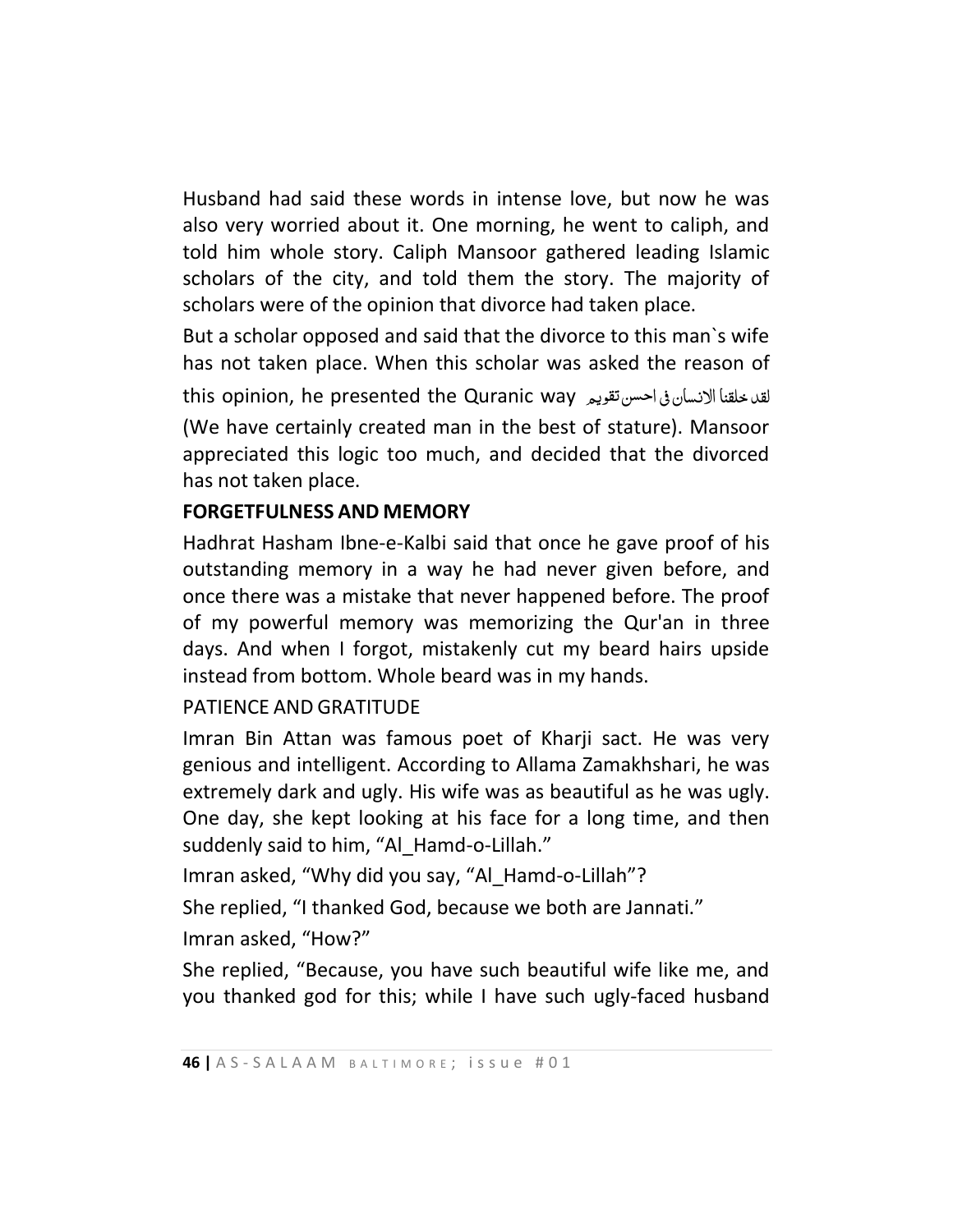(like you), and I am patient at it. Allah has promised that both sabir and shakir will go to heaven (Jannah). (Kashaf)

#### **MESSAGE BETWEEN THE LINES**

Once caliph Mamun Rasheed was morbidly enraged - by one of his subordinate named Abdullah Bin Tahir. He invited a secret committee to plan to kill him. There was also a sincere friend of Abdullah Bin Tahir in this committee. He wrote a letter to Abdullah Bin Tahir. There was only one sentence on this paper:

.بسمِ اللہالرحمان الرحيمِ ياموسىٰ

When Abdullah Bin Tahir received this letter and read it, he couldn't understand the message of this letter. A kaneez was standing nearby. She understood the matter and said to Abdullah that she has understood the message between the lines.

Abdullah Bin Tahir asked, "What?"

Kaneez told him, "the letter writer referred to this verse of the

یس <sup>ی</sup> ان المال یامترون بک لیقتلوک فاخرج این لک من الناصحنی ,an'Qur امو that means, O Musa, the chiefs are plotting to assassinate you. So get out of here, I'm one of your well-wishers.

Abdullah Bin Tahir was preparing to go to Mamun`s darbar, but he canceled it. Thus, his life was saved. (Hayatul Hayawan, vol. 1, pg. 126)

#### **POWER IN HADHRAT UMER`S NAME**

A grandson of Imam Abu Hanifa reported that there was a mill owner in our neighbor. He was extreme rafzi. Once he named his two mules, "Abu Bakar" and "Umar." By God will, after sometime, a mule killed the other mule by his legs. When my grandfather Imam Abu Hanifa knew this incident, he asked his followers to go and try to get the real information. Moreover, he said that mule that "killed the donkey will be the one named Omar." When people went and researched, he was really that mule.